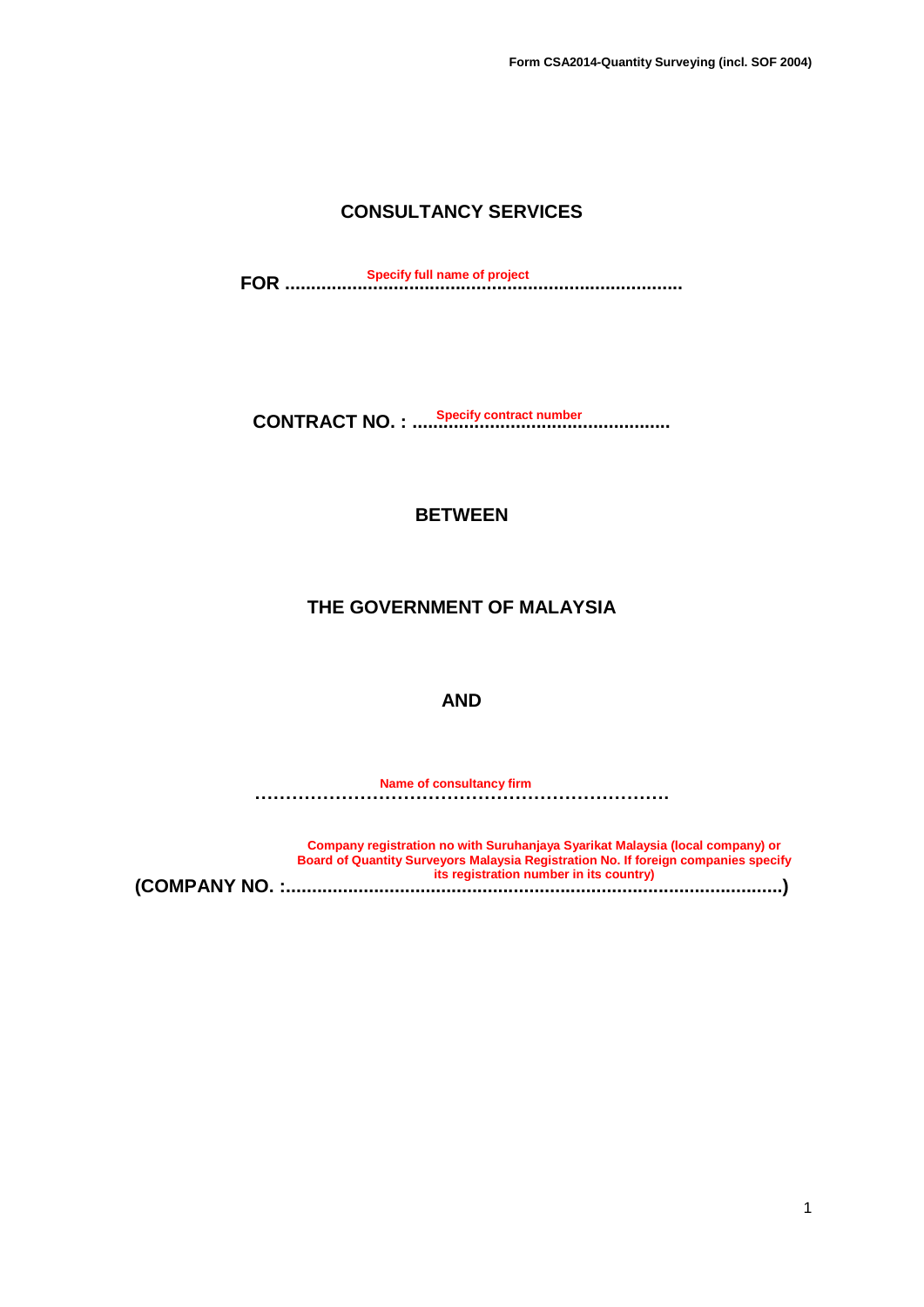#### **Table of Contents**

| 1.0<br>1.1.        |                |
|--------------------|----------------|
| 1.1.               |                |
| 1.2.               |                |
| 2.0<br>3.0<br>3.1. |                |
| 3.2.               |                |
| 4.0<br>5.0<br>5.1. |                |
| 5.2.               |                |
| 5.3.               |                |
| 5.4.               |                |
| 5.5.               |                |
| 5.6.               |                |
| 5.7.               |                |
| 5.8.               |                |
| 5.9.               |                |
| 5.10.              |                |
| 5.11.              |                |
| 5.12.              |                |
| 5.13.              |                |
| 5.14.              |                |
| 5.15.              |                |
| 5.16.              |                |
| 5.17.              |                |
| 5.18.              |                |
| 5.19.              |                |
| 5.20.              |                |
| 5.21.              |                |
| 6.0<br>6.1.        |                |
| 6.2.               |                |
| 6.3.               |                |
| 6.4.               |                |
| 6.5.               |                |
|                    | $\overline{2}$ |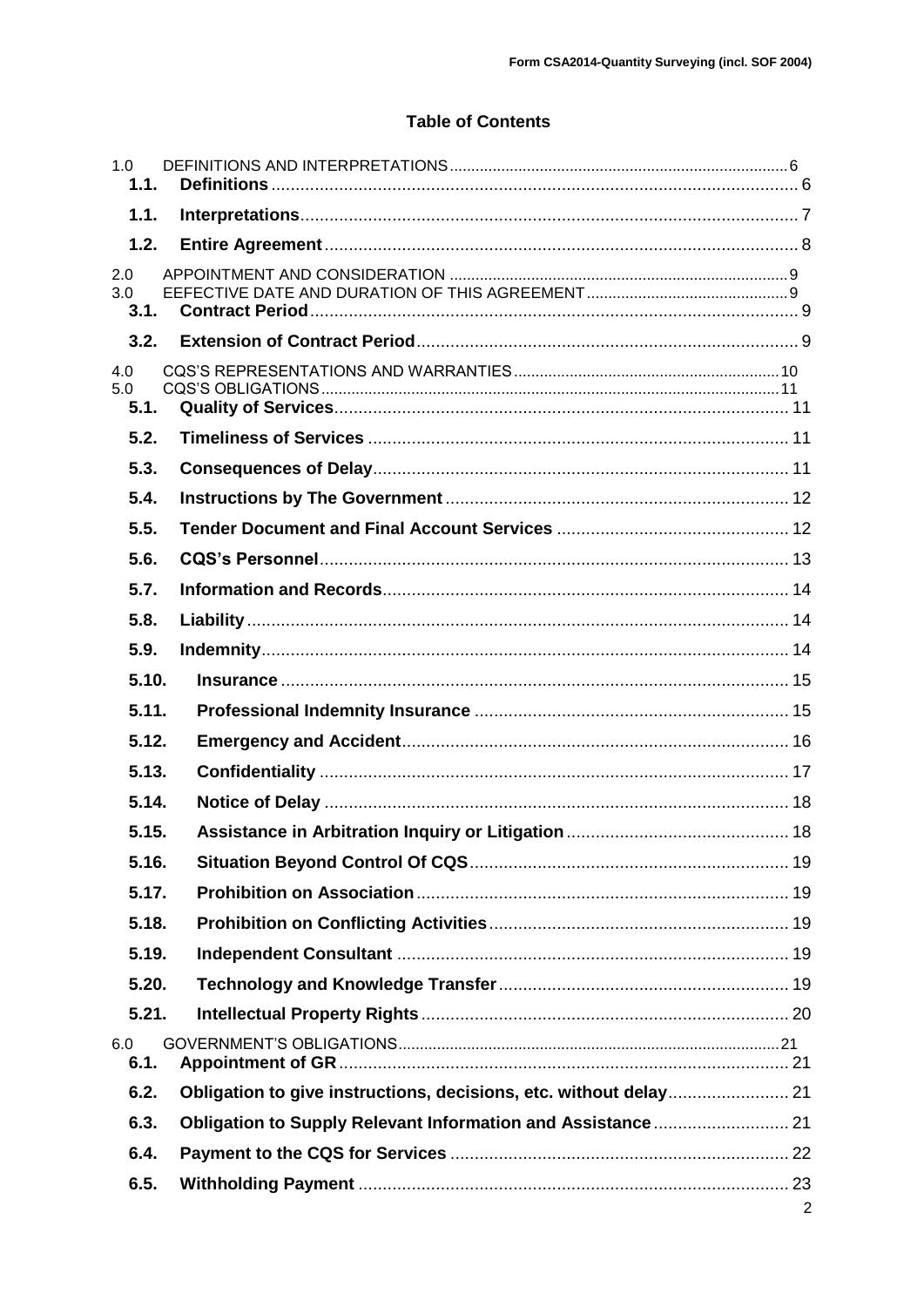| 7.0<br>7.1.                   | Proprietary Rights of The Government in Relation to Documents 24 |  |
|-------------------------------|------------------------------------------------------------------|--|
| 8.0<br>8.1.                   |                                                                  |  |
| 8.2.                          |                                                                  |  |
| 8.3.                          |                                                                  |  |
| 9.0<br>9.1.                   |                                                                  |  |
| 9.2.                          |                                                                  |  |
| 9.3.                          |                                                                  |  |
| 10.0<br>10.1.                 |                                                                  |  |
| 10.2.                         |                                                                  |  |
| 10.3.                         |                                                                  |  |
| 10.4.                         |                                                                  |  |
| 11.0                          |                                                                  |  |
| 11.1.                         |                                                                  |  |
| 12.0<br>13.0<br>14.0<br>14.1. | TERMINATION ON CORRUPTION, UNLAWFUL OR ILLEGAL ACTIVITIES31      |  |
|                               |                                                                  |  |
| 14.2.                         |                                                                  |  |
| 14.3.                         |                                                                  |  |
| 14.4.                         | Consequences of Termination due to Event of Force Majeure  32    |  |
| 14.5.                         |                                                                  |  |
| 14.6.                         |                                                                  |  |
| 14.7.                         |                                                                  |  |
| 15.0                          |                                                                  |  |
| 16.0<br>17.0                  |                                                                  |  |
| 18.0                          |                                                                  |  |
| 19.0                          |                                                                  |  |
| 20.0<br>21.0                  |                                                                  |  |
| 22.0                          |                                                                  |  |
| 23.0                          |                                                                  |  |
| 24.0<br>25.0                  |                                                                  |  |
| 26.0                          |                                                                  |  |
| 27.0                          |                                                                  |  |
| 28.0                          |                                                                  |  |
|                               |                                                                  |  |
| 1.0                           |                                                                  |  |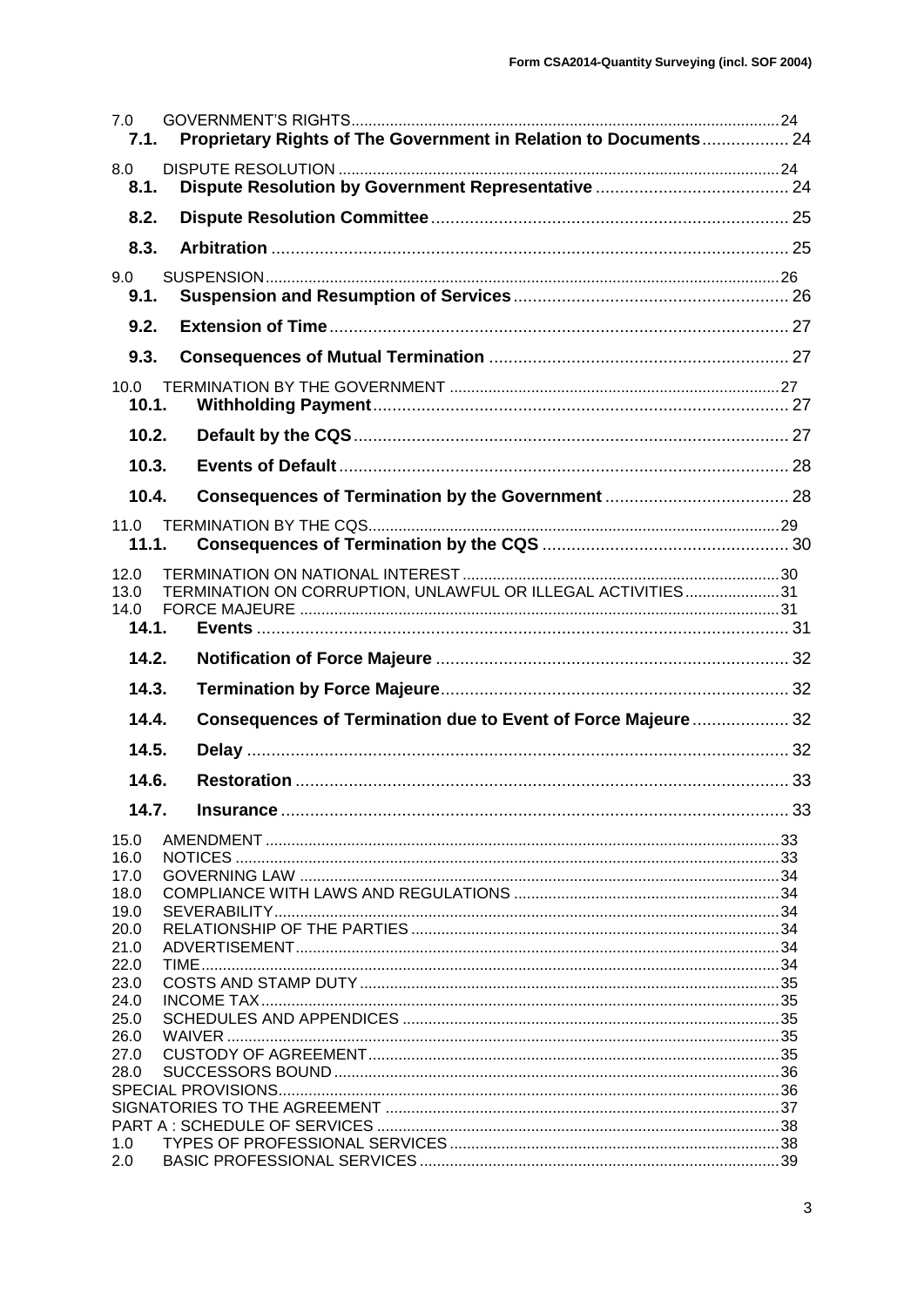| 2.1                       | <b>Basic Professional Services For Building Works, Civil Engineering Works</b><br>And Mechanical and Electrical Works, Interior Design Works or Landscaping Works |  |
|---------------------------|-------------------------------------------------------------------------------------------------------------------------------------------------------------------|--|
| 3.0<br>3.1.               |                                                                                                                                                                   |  |
| 3.2.                      |                                                                                                                                                                   |  |
| 1.0<br>2.0<br>2.1         |                                                                                                                                                                   |  |
| 2.2                       | Scale of Fees for Basic Professional Services for Building Works 44                                                                                               |  |
| 2.3                       | Scale of Fees for Basic Professional Services for Civil Engineering Works 46                                                                                      |  |
| 2.4                       | Fees for more than one category of buildings in building works or civil                                                                                           |  |
| 2.5                       |                                                                                                                                                                   |  |
| 2.6                       | Fees Payable For Interior Design Works And Landscaping Works  48                                                                                                  |  |
| 2.7                       | Additional Fees For Contracts Based On Provisional Bills of Quantities 48                                                                                         |  |
| 2.8                       |                                                                                                                                                                   |  |
| 3.0<br>4.0<br>5.0<br>5.1. | Payment for re-measurement of works due to alteration or modification of                                                                                          |  |
| 5.2.                      |                                                                                                                                                                   |  |
| 5.3.                      | Payment Following Termination Or Suspension By The Government 50                                                                                                  |  |
| 5.4.                      |                                                                                                                                                                   |  |
| 6.0                       | APPENDIX 2 : TECHNICAL DOCUMENTS FOR PROJECT IMPLEMENTATION 55<br>APPENDIX 4 : CERTIFICATE OF REGISTRATION WITH PROFESSIONAL BOARD57                              |  |
|                           |                                                                                                                                                                   |  |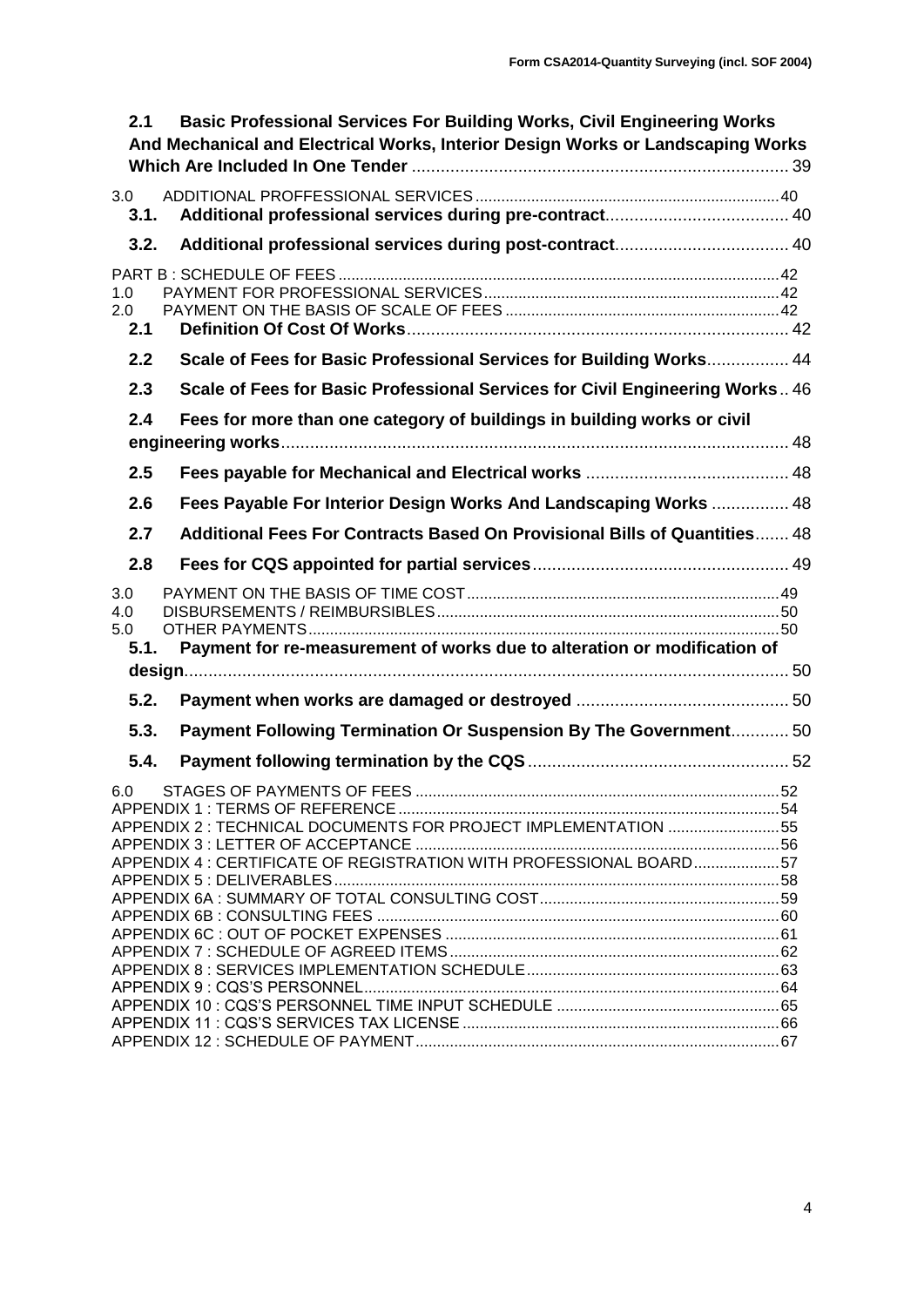**CONTRACT NO. : ……………………..** Specify contract number

#### **"RECITALS"**

THIS AGREEMENT is made on Date (day)...day of .Month and year....

#### **BETWEEN**

**THE GOVERNMENT OF MALAYSIA** as represented by... Name of Government Agency....... whose address is at Specify full address ......(hereinafter referred to as "the **Governmen**t") of the first part;

#### **AND**

……………………………………………………………………, Name of the sole proprietorship/partnership/body corporate, (whichever is applicable)

Suruhanjaya Syarikat Malaysia Registration No./ Ministry of Finance Registration No... and Board of Quantity Surveyors Malaysia Registration No... Specify registration number., a sole proprietorship or partnership registered in Malaysia or a body corporate incorporated under the Companies Act 1965 (whichever is applicable) and practising as a Quantity Surveying Consultancy Practice, having its registered office at Specify full address......hereinafter referred to as "CQS") of the other part.

The Government and the CQS shall individually be referred as the "**Party**" and collectively referred to as the "**Parties**".

#### **WHEREAS** -

- (A) The Government intends to construct and complete………………..……………. Specify full name of project (hereinafter referred to as **"the Project"**) and is desirous of obtaining (hereinafter referred to as **"the Services"**) from the CQS in connection with the . Specify field of the consultancy service ... (hereinafter referred to as "the Works").
- (B) The CQS has submitted its proposal to the Government on the scope for the Services and both Parties have agreed on the scope of Services as per the Terms of Reference specified in **Appendix 1** and Technical Documents in **Appendix 2** of this Agreement.
- (C) In furtherance of such intention, the Government has agreed to appoint the CQS and the CQS has agreed to such appointment to provide the Services necessary for the effective implementation of the Project. A copy of the Letter of Acceptance dated ...<sup>Date issued by Government...</sup> is attached in **Appendix 3** of this Agreement.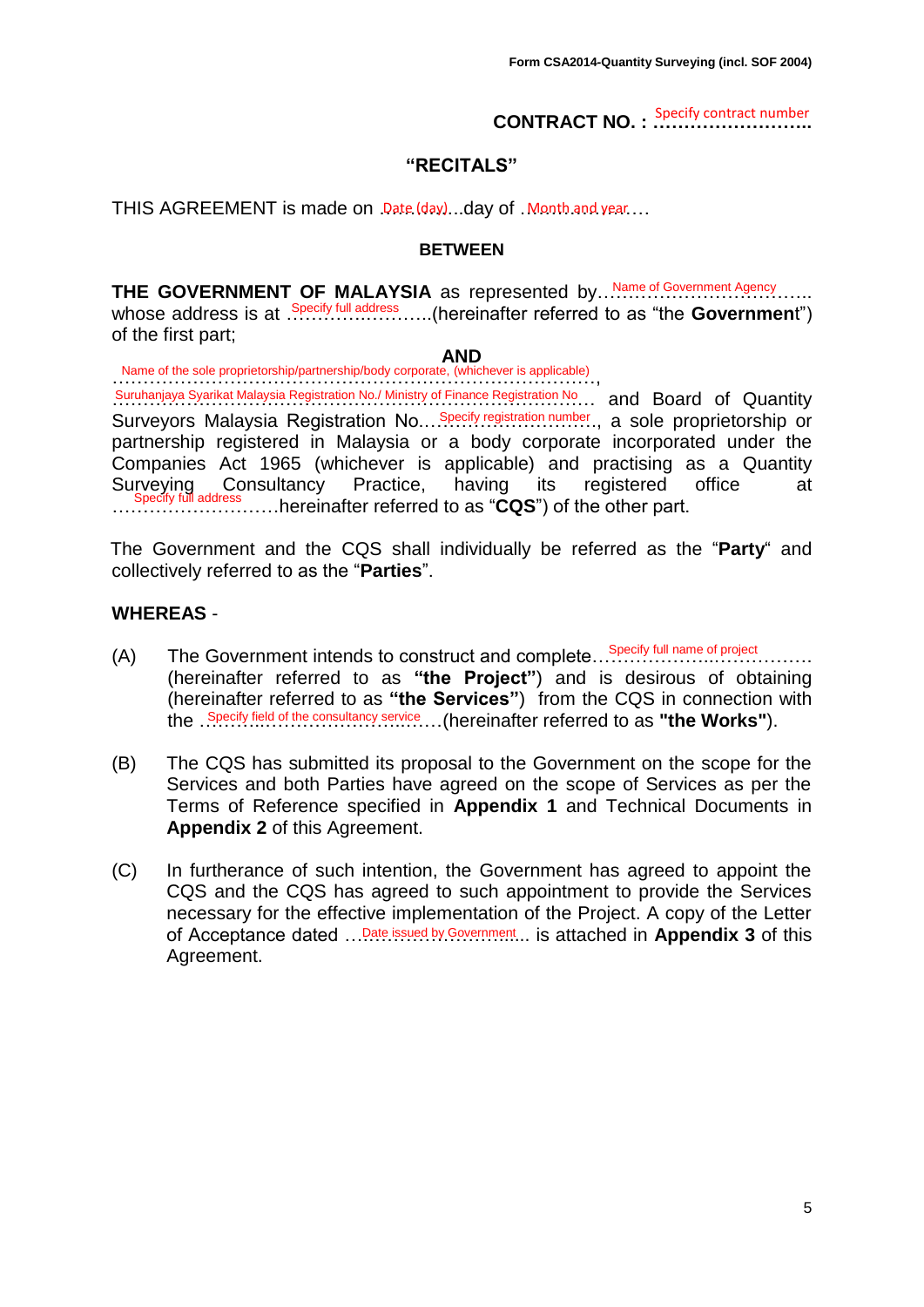#### **NOW IT IS HEREBY AGREED** as follows:

## **PART A**

#### **GENERAL**

#### <span id="page-5-0"></span>**1.0 DEFINITIONS AND INTERPRETATIONS**

#### <span id="page-5-1"></span>**1.1. Definitions**

Under this Agreement, unless the context otherwise requires the following words and expressions used under this Agreement shall have the following meanings:

- (a) "Agreement" means this document and shall comprise the clauses, schedules and appendices of this Agreement and include any supplemental written agreement thereto as may be executed and be in force from time to time or any time;
- (b) ''Associated Consultant" means other consultant(s) engaged by the CQS upon request and approval by the Government to carry out services for any part of the project;
- (c) "CQS" means the consulting quantity surveyors named in the Recitals of this Agreement, (a sole proprietorship, partnership or body corporate (whichever is applicable)) which is established or incorporated under the laws of Malaysia (for a body corporate – "Companies Act 1965 [Act 125]") and registered with the Board of Quantity Surveyors Malaysia (BQSM) under the Registration of Quantity Surveyors Act 1967 [Act 487] and engaged to provides professional quantity surveying consultancy services to the Government under this Agreement and shall include its personnel, servants, agents, heirs, assigns, administrators, successors and duly appointed representatives. A copy of the Certificate of Registration under the Registration of Quantity Surveyors Act 1967 [Act 117] is attached in **Appendix 4**;
- (d) "Contractor" means any sole proprietorship, partnership or company engaged by the Government under a contract for the Project or to supply goods in connection with the Project or both and includes subcontractors;
- (e) "Contract Price" means the ceiling of total consulting fee and ceiling out of pocket expenses as specified under clause 2.0;
- (f) Contract Period means the contract period as prescribed under Clause 3.1 herein;
- (g) "Cost of Works" means the cost incurred by the Government for the Works as particularly specified under the Schedules of this Agreement (Part B -Schedule of Fees);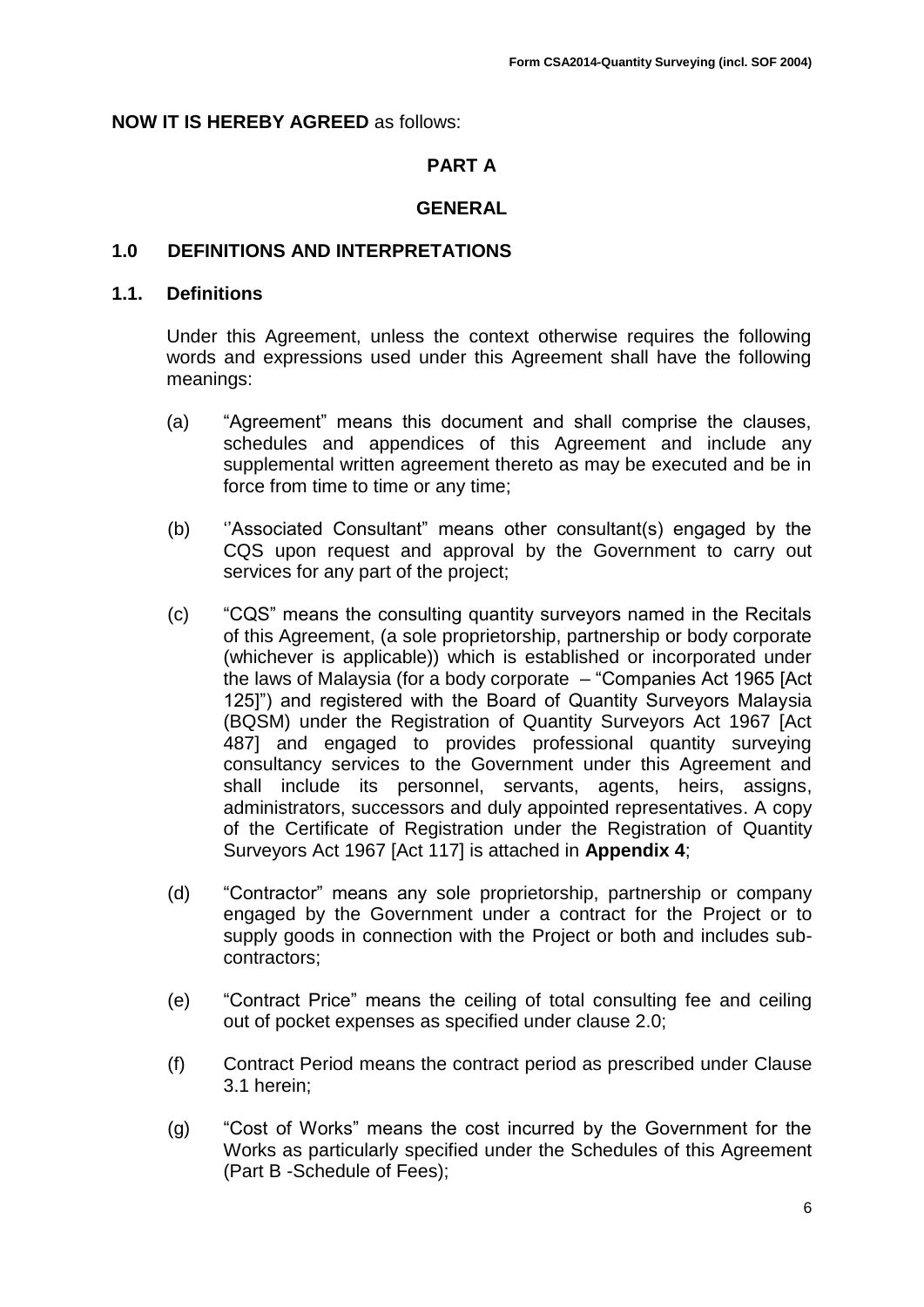- (h) "Defects Liability Period" is as provided in the contract between the Government and Contractor;
- (i) "Deliverables" means all deliverables (including designs, drawings, details, plans, calculations and reports) as specified in **Appendix 5** to be submitted to the Government by the CQS as particularly specified in the Terms of Reference in **Appendix 1** of this Agreement;
- (j) "Government's Representative ("GR") means the person under item 5 in **Appendix 7** or such other person as may be appointed from time to time by the Government and notified in writing to the CQS to carry out the duties of the GR and the person so designated or appointed may be described by position;
- (k) "Services" means the professional consultancy services for the project which the Government has engaged the CQS to perform in accordance with the Terms of Reference, Technical Documents and Deliverables as specified in **Appendices 1, 2** and **5**;
- (l) "Professional Indemnity Insurance" means the insurances taken and maintained by the CQS covering its liability in respect of any negligence, error or omission acts of CQS and its employees under Clause 5.11;
- (m) "Project" means the project of which the Works form a part;
- (n) "Works" means the works described briefly in Recital (A) of this Agreement which the Government has engaged the CQS to perform professional services and which may comprise those as specified under the Schedules of this Agreement (Part A - Schedule of Services).

## <span id="page-6-0"></span>**1.1. Interpretations**

Under this Agreement, except to the extent that the context otherwise requires:

- (a) references to any law, legislation or to any provisions of any law and legislation shall include any statutory modification or re-enactment of, or any legal or legislative provision substituted for and all legal or statutory instruments issued under the legislation or provisions;
- (b) references to clauses, appendices, and schedules are references to Clauses, Appendices, and Schedules of this Agreement;
- (c) words denoting the singular shall include the plural and vice versa;
- (d) words denoting individuals shall include corporations and vice versa;
- (e) recitals and headings are for convenience only and shall not affect the interpretation thereof;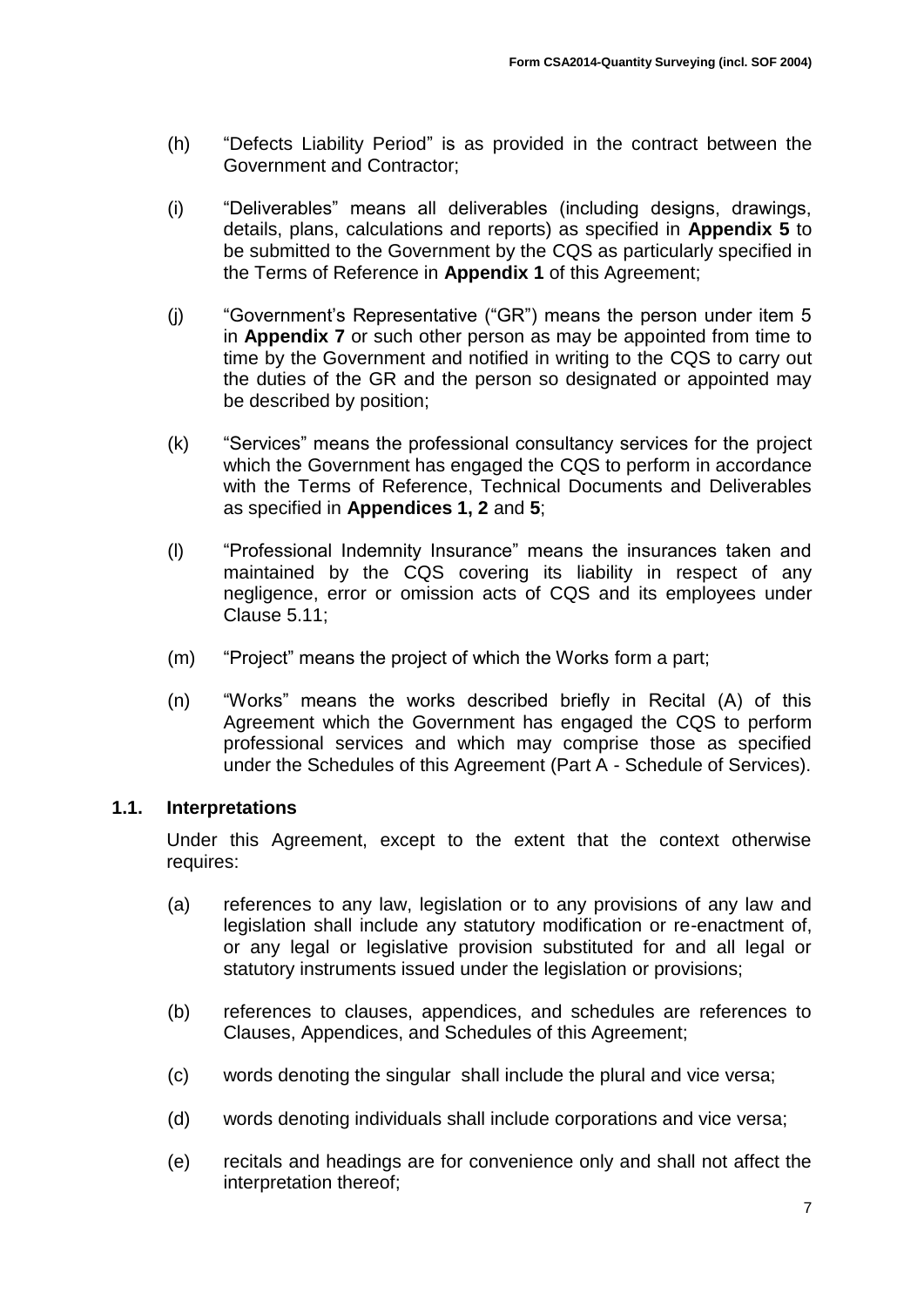- (f) reference to clauses shall be read in the case of sub-clauses, paragraphs and sub-paragraphs as being references to sub-clauses, paragraphs and sub-paragraphs as may be appropriate;
- (g) the Appendices hereto and any documents therein referred to shall be taken, read and construed as an essential and integral part of this Agreement PROVIDED HOWEVER that in the event of any conflict between the clauses and the Appendices of this Agreement, the clauses shall prevail;
- (h) the expression of "this Agreement" or any similar expression shall include any supplemental written agreement thereto as may be executed and be in force from time to time or any time;
- (i) references to any document or agreement shall be deemed to include references to such document or agreement as amended, novated, supplemented, varied or replaced from time to time;
- (j) words denoting any gender shall include all genders;
- (k) any reference to an "approval" is a reference to an approval in writing; and "approved" shall be construed accordingly;
- (l) any reference to an "amendment" includes any variation, deletion or additions, and "amend" or "amended" shall be construed accordingly;
- (m) any technical term not specifically defined under this Agreement shall be construed in accordance with the general practice of such relevant profession in Malaysia;
- (n) for the purpose of calculating any period of time stipulated herein, or when an act is required to be done within a specified period after or from a specified date, the period is inclusive of, and time begins to run from, the date so specified;
- (o) wherever there shall appear any reference to a time within which an act should be done or agreement reached or consent given, such reference shall be deemed to be read as including the expression "or any other period agreed in writing between the Parties from time to time";
- (p) any reference to a "day", "week", "month" or "year" is a reference to that day, week, month or year in accordance with the Gregorian calendar.

## <span id="page-7-0"></span>**1.2. Entire Agreement**

This Agreement contains the entire understanding between the Parties with respect to the subject matter hereof and supersedes all prior agreements or understandings, inducements or conditions, express or implied, oral or written.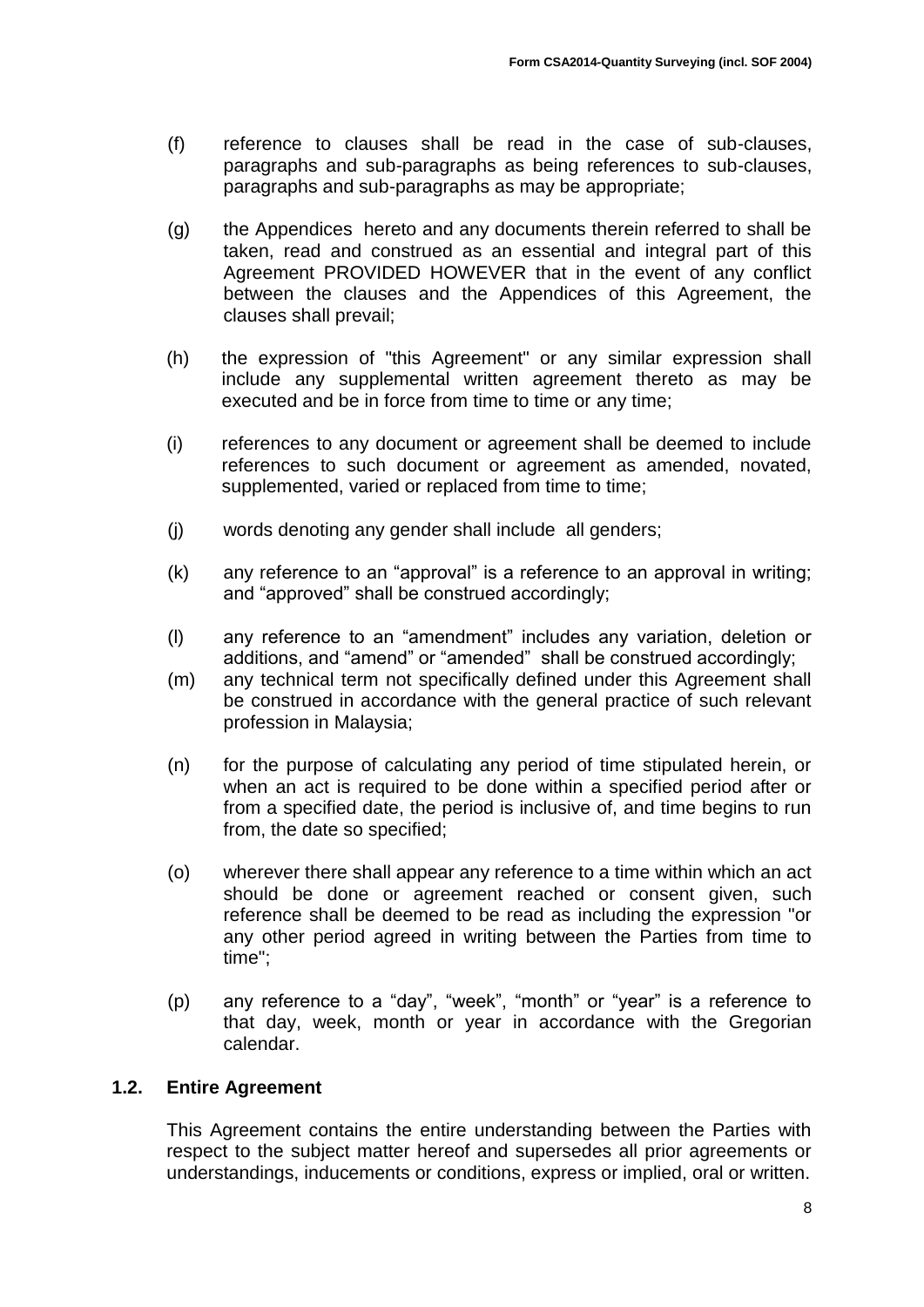#### <span id="page-8-0"></span>**2.0 APPOINTMENT AND CONSIDERATION**

The Government hereby appoints the CQS and the CQS accepts the appointment to provide the Services for a consideration of Ringgit …………………………… only (RM……………………………..) as the ceiling Specify total cost in word format Specify total cost in number format contract amount (hereinafter referred to as the "**Contract Price**" and specified in **Appendix 6A** of this Agreement) which consists of Ringgit Malaysia Specify consulting fee in word format only  $(RM...$  Specify consulting fee in number format ......) as the ceiling consulting fee (as specified in **Appendix 6B** of this Agreement) and Ringgit Specify out of pocket expenses in word format match contains the control only (RM...Specify out of pocket expenses in number format..) as the ceiling out of pocket expenses (as specified in **Appendix 6C** of this Agreement) subject to the terms and conditions set forth in this Agreement as per the Letter of Acceptance dated ....<sup>Date issued by Government</sup> ......... (as specified in Appendix 3 of this Agreement).

#### <span id="page-8-1"></span>**3.0 EEFECTIVE DATE AND DURATION OF THIS AGREEMENT**

#### <span id="page-8-2"></span>**3.1. Contract Period**

#### Specify duration of consultancy period

This Agreement shall be for a period of..... (week/month/year)............................ as specified under item 2 in **Appendix 7** (hereinafter referred to as the "**Contract Period**") commencing from Specify start date (hereinafter referred to as "**Commencement Date**") and shall expire on the date as specified under item 3 in **Appendix 7 (**hereinafter referred to as the "**Contract Expiry Date**") unless terminated earlier in accordance with the provisions of Part E of this Agreement.

#### <span id="page-8-3"></span>**3.2. Extension of Contract Period**

- (a) The CQS shall, upon it becoming reasonably apparent that the progress of the Services is delayed, apply in writing to the Government for the approval of extension of the Contract Period. The CQS shall further furnish to the Government relevant information as to the causes of delay together with a revised Services Implementation Schedule and estimated revised cost (if any), for the approval of the Government.
- (b) The Government shall have the absolute discretion whether or not to consider such application. In the event the Government agrees to extend the contract period, the Parties may, as soon as reasonably practicable, negotiate the terms and conditions of such extension ……………………………………. prior to the Contract Expiry Date as Specify period specified under item 4 in **Appendix 7**. If the Parties fail to reach an agreement, this Agreement shall automatically expire on the Contract Expiry Date.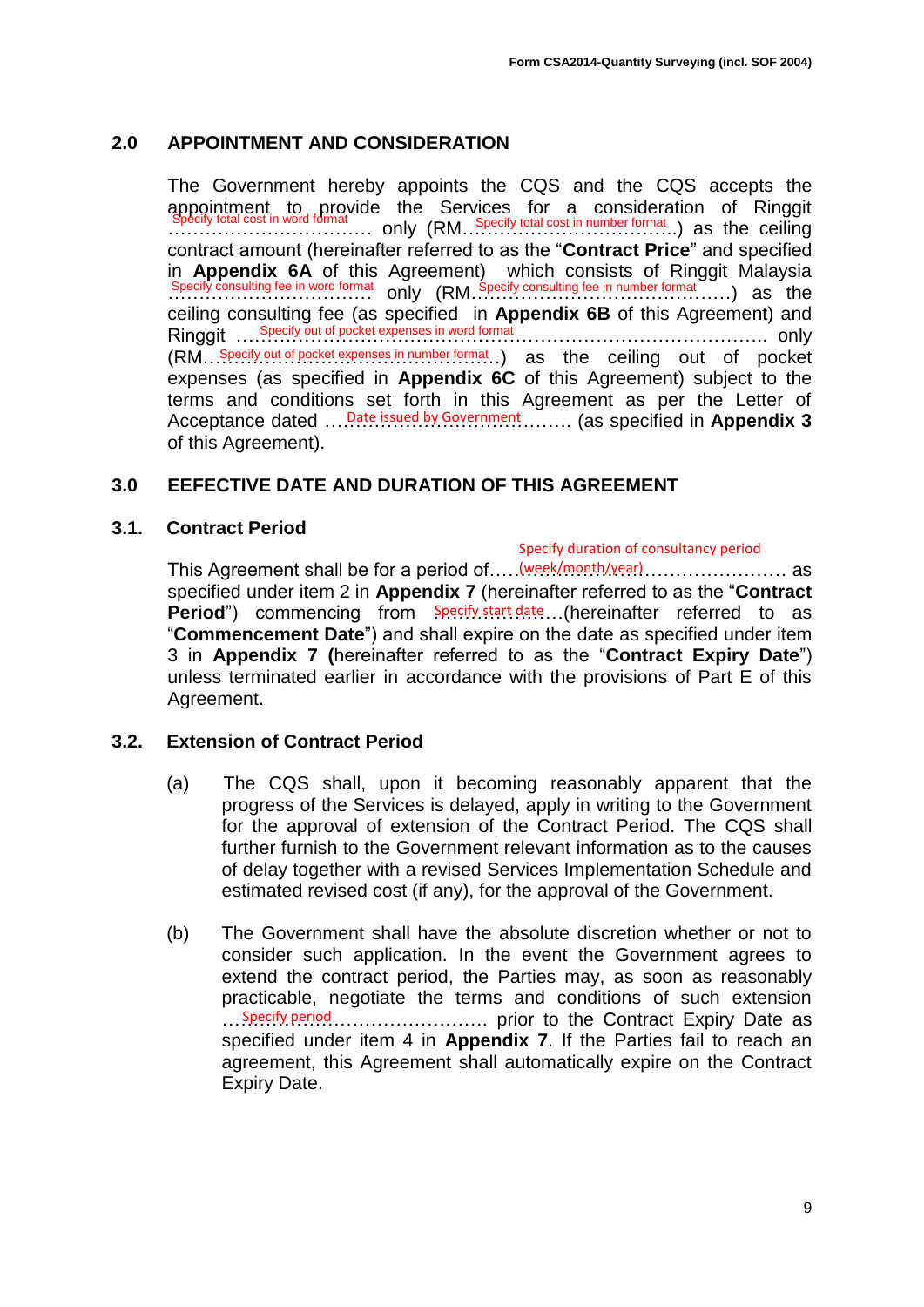#### **PART B**

#### **CQS'S REPRESENTATIONS, WARRANTIES AND OBLIGATIONS**

#### <span id="page-9-0"></span>**4.0 CQS'S REPRESENTATIONS AND WARRANTIES**

The CQS hereby represents and warrants to the Government that –

- (a) it is a corporation validly existing under the laws of Malaysia;
- (b) it is registered as a consultancy firm with the Ministry of Finance Malaysia (MOF);
- (c) the CQS is a body corporate or partnership or sole-proprietorship registered under the Registration of Quantity Surveyors Act 1967 [Act 117] and exists validly under the laws of Malaysia;
- (d) the CQS shall keep current all such registrations and ensure their validity throughout the duration of this Agreement;
- (e) the CQS has the legal capacity to enter into and perform its obligations under this Agreement and to carry out the Services as contemplated by this Agreement;
- (f) the CQS has taken all necessary actions to authorize the entry into and performance of this Agreement and to carry out the Services contemplated by this Agreement;
- (g) as at the execution date, neither the execution nor performance by the CQS of this Agreement nor any transactions contemplated by this Agreement will violate in any respect any provision of –
	- (i) its Memorandum and Articles of Association; or
	- (ii) any other document or agreement which is binding upon it or its assets;
- (h) no litigation, arbitration, tax claim, dispute or administrative proceeding is presently current or pending or, to its knowledge, threatened, which is likely to have a material adverse effect upon it or its ability to perform its financial or other obligations under this Agreement;
- (i) no corruption or unlawful or illegal activities or practices have been used to secure this Agreement;
- (i) this Agreement constitutes a legal, valid and binding obligation of the CQS and is enforceable in accordance with its terms and conditions;
- (j) it has the necessary financial, technical, and professional capability and expertise to provide the Services under this Agreement,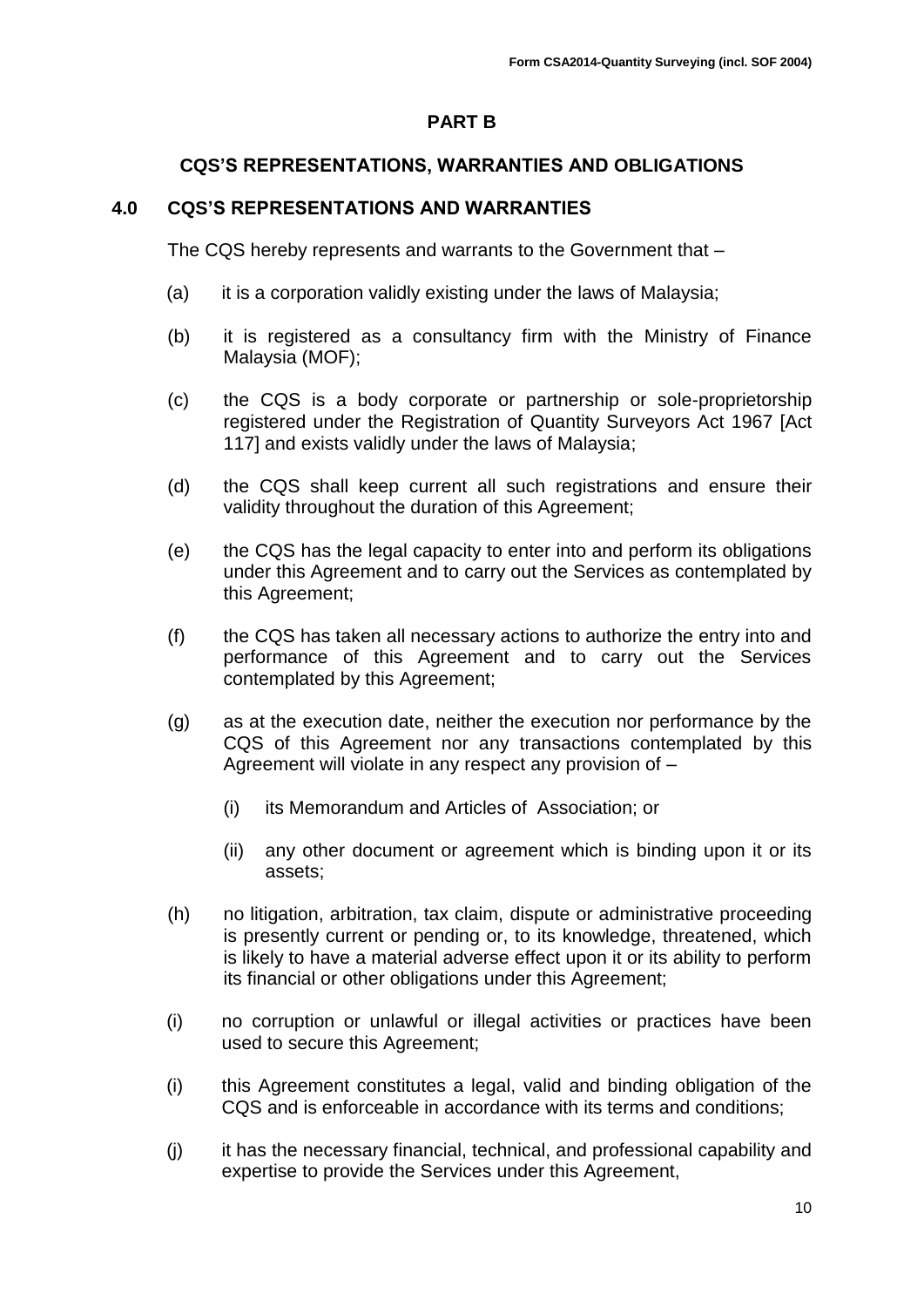and the CQS acknowledges that the Government has entered into this Agreement in reliance on its representations and warranties as aforesaid.

## <span id="page-10-0"></span>**5.0 CQS'S OBLIGATIONS**

#### <span id="page-10-1"></span>**5.1. Quality of Services**

- (a) The CQS shall maintain a professional standard of service and competence and shall exercise all reasonable skill, care and diligence in the discharge of the professional services agreed to be performed in this Agreement in the best interests of the Government and, in so far as their duties are discretionary, shall act fairly between the Government and any third party.
- (b) The CQS shall have sufficient knowledge of current Local Authority requirements, bye-laws, local land acts and other regulations relating to the Project, and shall advice the Government accordingly in matters affecting the implementation of the Project.

#### <span id="page-10-2"></span>**5.2. Timeliness of Services**

- (a) The CQS shall prepare a draft services implementation schedule incorporating the key dates specified for carrying out the Services which shall be in accordance with the requirements of the Terms of Reference, for the approval of the Government.
- (b) The agreed draft service implementation schedule as approved by the Government shall be the Service Implementation Schedule as in **Appendix 8**; which shall be amended only with the approval of the Government. Any subsequent changes or amendments approved by the Government shall form part and be read together with the Service Implementation Schedule.
- (c) The CQS shall provide to the Government scheduled progress reports in such form and details as prescribed in the Terms of Reference.
- (d) The CQS shall keep the GR informed on a day to day basis of all instructions, variations and design changes made or authorized by the CQS.

#### <span id="page-10-3"></span>**5.3. Consequences of Delay**

(a) If the CQS fails to deliver any Deliverables by the due date(s) agreed by both parties as specified in **Appendix 5** of this Agreement without reasonable cause, the CQS shall pay Liquidated and Ascertained Damages (LAD) to the Government for the delay. The period of delay shall be calculated beginning from the scheduled delivery date and ending on the actual date as delivered and submitted to the Government.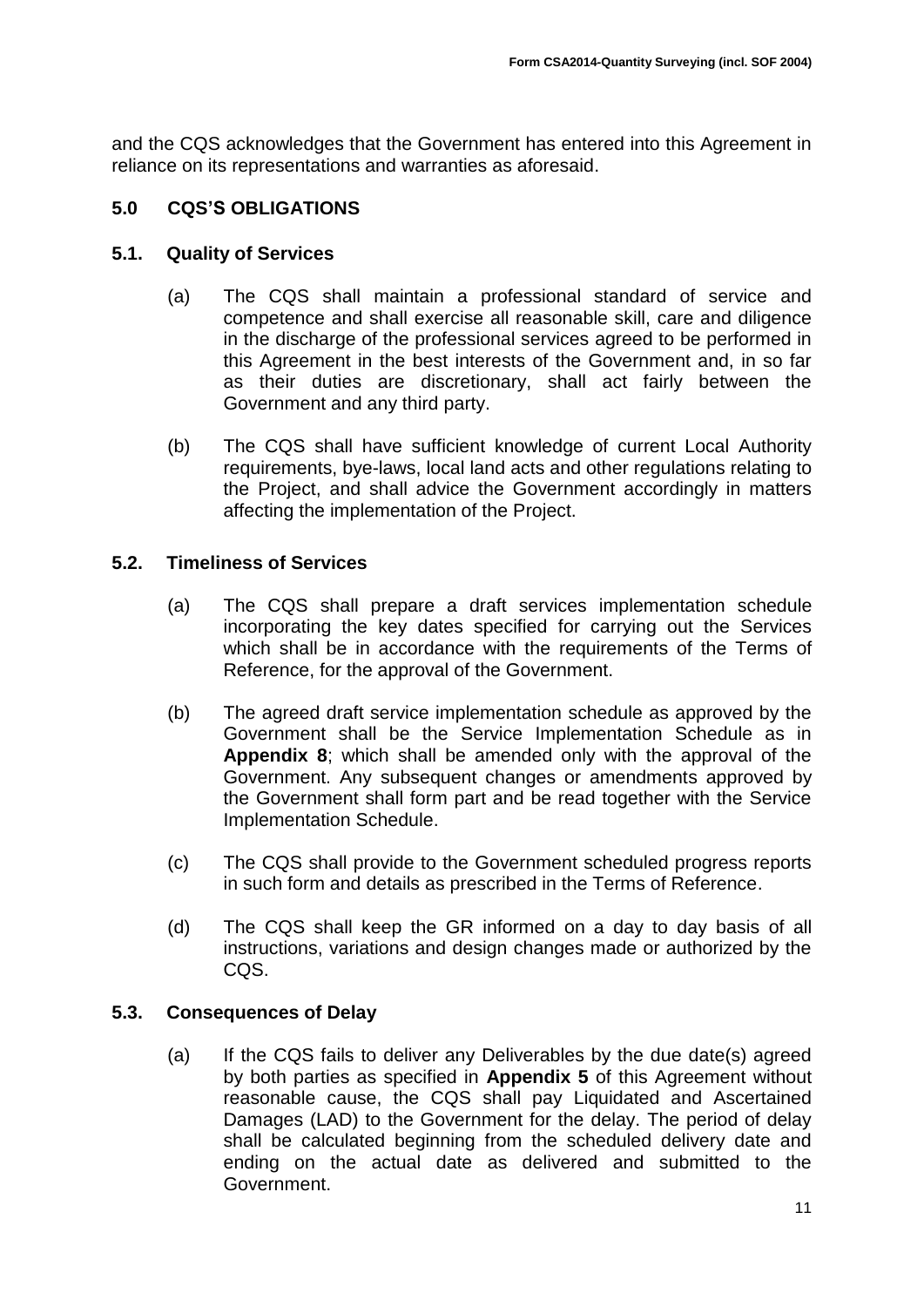(b) The LAD shall be computed on a daily basis for each day of delay at every stage of deliverables based on the formula specified under item 9 in **Appendix 7** of this Agreement.

## <span id="page-11-0"></span>**5.4. Instructions by The Government**

- (a) The CQS shall comply with all instructions issued by the Government in regard to matters expressly empowered under this Agreement. The CQS shall follow the Government procedures so far as possible and shall obtain prior approval in writing from the Government of any departures from such procedures. Nothing in this clause shall be deemed to affect the responsibilities of the CQS in connection with the Services.
- (b) The CQS shall attend or be represented at all meetings convened by the Government to which the CQS may be summoned, and shall advise and assist the Government on all matters relating to the Services.

## <span id="page-11-1"></span>**5.5. Tender Document and Final Account Services**

- (a) Where the CQS is required by the Government to provide tender document for the Works, the CQS shall guarantee to the Government the adequacy and completeness of the documents and that the documents have been prepared in accordance with sound industry practice.
- (b) The CQS shall prepare bills of quantities in accordance with the principles of the current edition of the Standard Method of Measurement of building works published by the Institution of Surveyors Malaysia (ISM) and other established method of measurement sanctioned by the ISM.
- (c) The CQS shall endeavour to strictly comply with the project brief and approved ceiling project cost as specified under the Terms of Reference.
- (d) All specification, bills of quantities or other documents, matters or things prepared by the CQS for or in connection with any invitation for tenders shall not be used for such purpose unless they shall first have been approved by the GR. No such approval shall affect the responsibility of the CQS in connection with the Services.
- (e) Where the CQS is required by the Government to finalise account of the Works, the CQS shall complete the Statement of Final Account and deliver the Statement of Final Account to the GR within the period specified under item 8 in **Appendix 7** of this Agreement.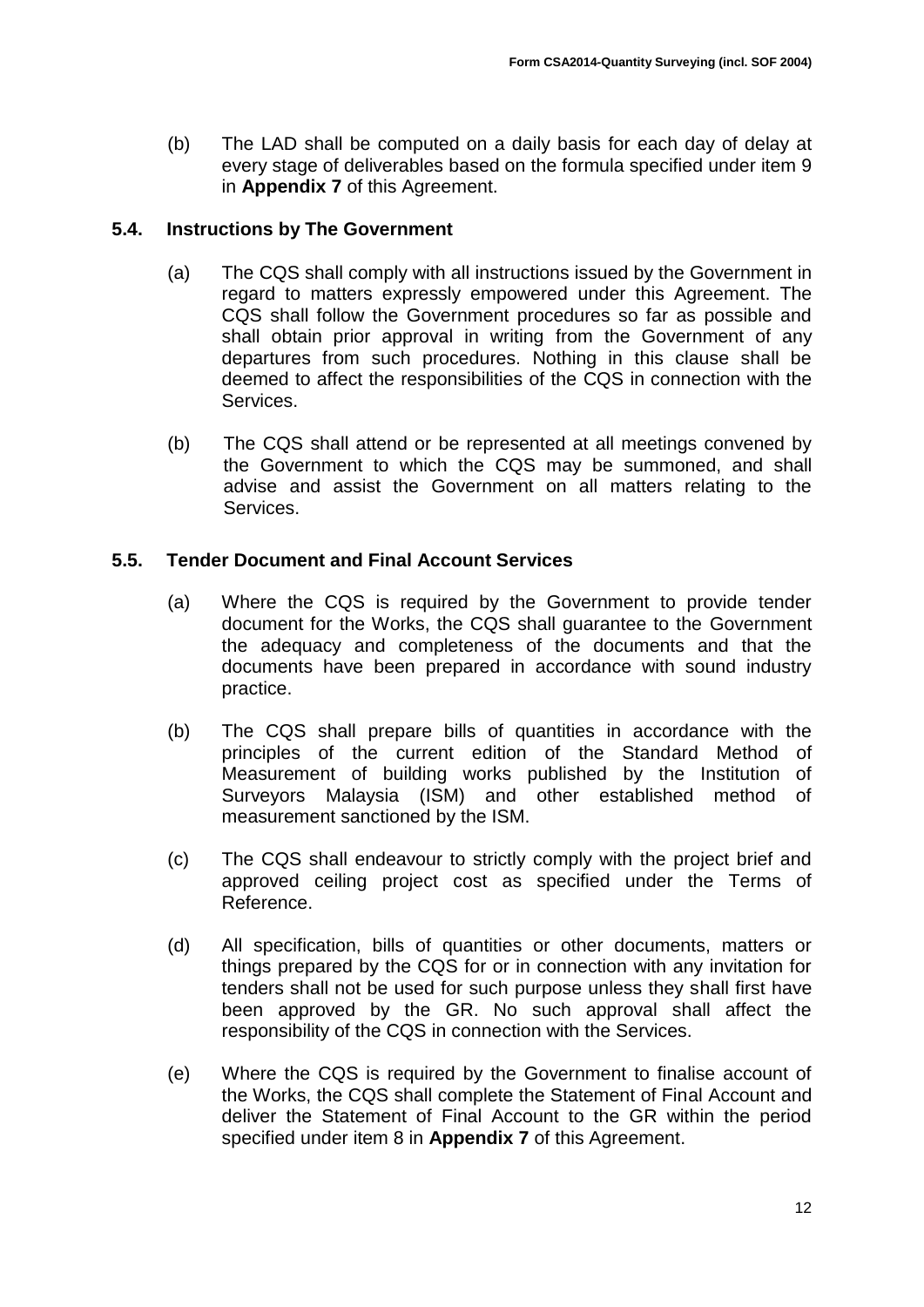- (f) All documents in relation to the Services to be provided by the CQS to the Government shall be endorsed and signed by the CQS's Principal.
- (g) If any defect, insufficiency or inadequacy in the documents shall be apparent, or if there shall arise a need for any variation to the Works as a result of any defect, fault, insufficiency or inadequacy in the documents prepared by the CQS, the Government shall issue to the CQS a notice specifying the default and requiring the CQS to remedy the same within the period specified by GR at the CQS's own cost and expense. If the same is not remedied, the Government shall be entitled, without prejudice to any other rights or remedies it may possess against the CQS under this Agreement or at law, to claim and recover from the CQS any payment for any loss and/or damages suffered or any other expenses incurred as a result thereof.
- (h) Notwithstanding Clause 4.5(g), the Government may elect to remedy the defect, insufficiency or inadequacy in the documents as at the time such defect, insufficiency or inadequacy is established and the Government shall be entitled to deduct the amount up to the limit of sum certified by the GR to be the sum required to remedy the same from any money due or to become due to the CQS under this Agreement, failing which such sum shall be recovered from the Professional Indemnity Insurances taken by the CQS or as a debt from the CQS.

## <span id="page-12-0"></span>**5.6. CQS's Personnel**

- (a) The CQS shall provide efficient, suitably qualified and experienced Personnel and acceptable to the Government to carry out the Services.
- (b) The Services shall be carried out by the CQS's Personnel as specified under **Appendix 9** hereof within the time and stage as specified in the Service Implementation Schedule in **Appendix 8.**
- (c) The Project Manager of the CQS as specified in **Appendix 9** shall be responsible for the management of the CQS's Personnel for the Services as well as to act as liaison between the CQS and the Government.
- (d) There shall be no changes or substitutions in the CQS's Personnel set forth in **Appendix 9** without the prior written approval of the Government. If for any reason beyond the reasonable control of the CQS, it becomes necessary to replace any of the CQS's Personnel, the CQS shall forthwith provide as a replacement, a person of equivalent or better qualification and experience to the Government at no additional cost to the Government of which the Government shall consider without undue delay.
- (e) In the event the number of CQS's Personnel as specified in **Appendix 9** is reduced without the prior written approval of the Government, the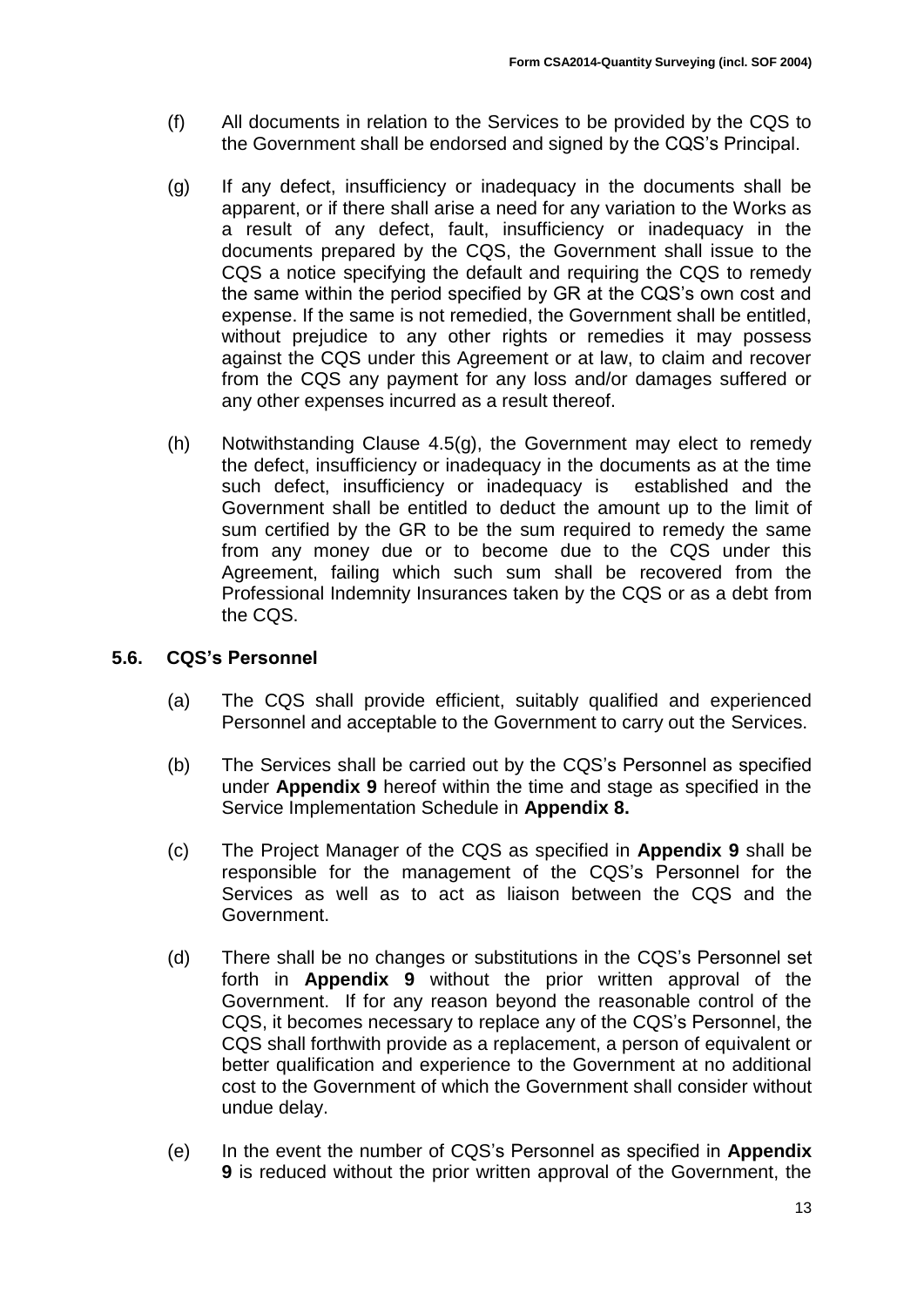Government shall have the right to deduct the Consulting Fee based on CQS's Personnel Time Input Schedule as specified in **Appendix 10.**

(f) The CQS shall ensure that any changes, substitution or replacement of Personnel shall not affect the term and the implementation for the provision of the Services.

## <span id="page-13-0"></span>**5.7. Information and Records**

- (a) The CQS shall furnish the Government such information in relation to the Services as the Government may from time to time reasonably request.
- (b) The CQS shall keep accurate, systematic and up-to-date records and accounts in respect of the provision of the Services in such form and details as is customary in the profession or as may be required by the Government from time to time as shall be sufficient to establish accurately that the costs and expenditure referred to in **Appendix 6A, Appendix 6B and Appendix 6C** of this Agreement have been duly incurred.
- (c) The CQS shall permit the GR from time to time to inspect their records and accounts relating to the Services and to make copies thereof and shall permit the Government or any person authorized by the Government, from time to time, to audit such records and accounts during the performance of the Services.
- (d) In the event of failure occurring after the completion of the Project, the CQS may be required by the Government to submit a report detailing probable cause and remedial action. References shall be made to all kept records and accounts.

## <span id="page-13-1"></span>**5.8. Liability**

The CQS agrees that it shall provide the Services under this Agreement in good faith and hereby warrants that the Services provided under this Agreement meet the professional standards for consultancy in the relevant field.

## <span id="page-13-2"></span>**5.9. Indemnity**

The CQS agrees with the Government that –

(a) the CQS shall perform all of its obligations under this Agreement at its own risk and releases, to the fullest extent permitted by law, and shall indemnify and keep the Government and their agents and servants from all claims and demands of every kind resulting from any accident, damage, injury or death arising from carrying out of the Services except where such accident, damage, injury or death is caused or contributed to by any act or omission or negligence of the Government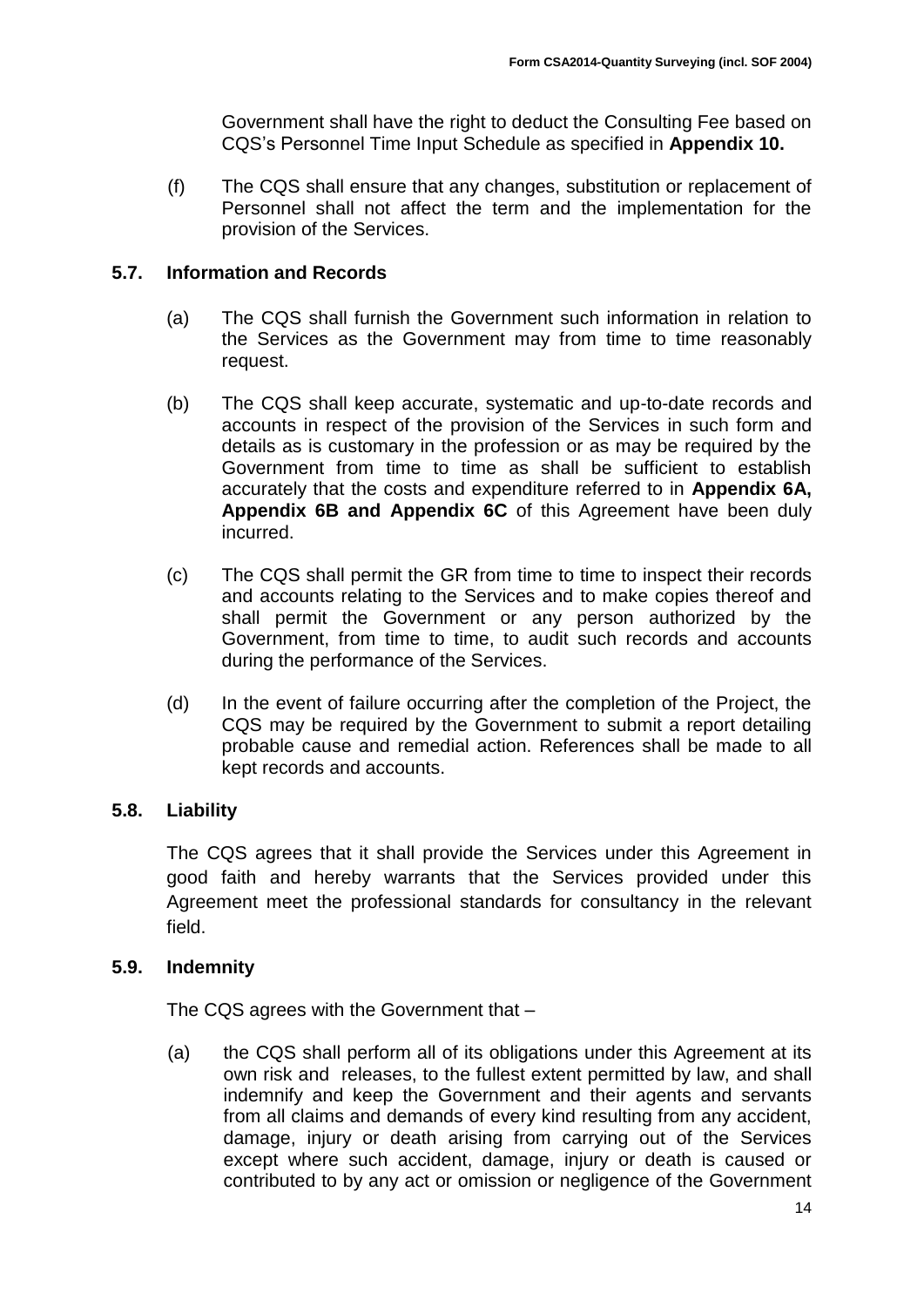or its agents and servants and the CQS expressly agrees that in the absence of any such act, omission or negligence as aforesaid the Government shall have no responsibility or liability whatsoever in relation to such accident, damage, injury or death.

- (b) the CQS shall indemnify and keep the Government indemnified from and against all actions, suits, claim or demands, proceedings, losses, damages, compensation, costs (legal cost) charges and expenses whatsoever to which the Government shall or may be or become liable in respect of or arising from -
	- (i) the negligent use or act, misuse or abuse by the CQS or the CQS's Personnel, servants, agents or employees appointed by the CQS in the performance of the Services; or
	- (ii) any loss or damage to property or injury of whatsoever nature or kind and howsoever or wherever sustained or caused or contributed to by carrying out the Services by the CQS to any person and not caused by the negligence or willful act, default or omission of the Government, its agents or servants; or
	- (iii) any loss, damage or injury from any cause whatsoever to property or persons affected by the Services to the extent to which the same is occasioned or contributed to by the act, error**,** omission, neglect, breach or default of the CQS or the CQS's Personnel, servants, agents or employees; and
- (c) the obligations under this clause shall continue after the expiry or earlier termination of this Agreement in respect of any act, deed, matter or thing happening before such expiration or termination of this Agreement.

## <span id="page-14-0"></span>**5.10. Insurance**

The CQS shall its own cost and expense effect and maintain all necessary insurance including insurances for its professional quantity surveyor, graduate quantity surveyor, sub-professional staff and employees. The insurance shall be valid until the expiry of the Defect Liability Period.

#### <span id="page-14-1"></span>**5.11. Professional Indemnity Insurance**

(a) The CQS warrants that the CQS has taken and is maintaining its own cost and expense a profesional indemnity insurance covering its liabilities in respect of any act of negligence, error or omission of the CQS, its employees, partners, servants and any persons under its supervision in the course of providing the Services under this Agreement. The professional indemnity insurance shall be valid and irrevocable not less that twelve (12) months after the expiry of the Defect Liability Period.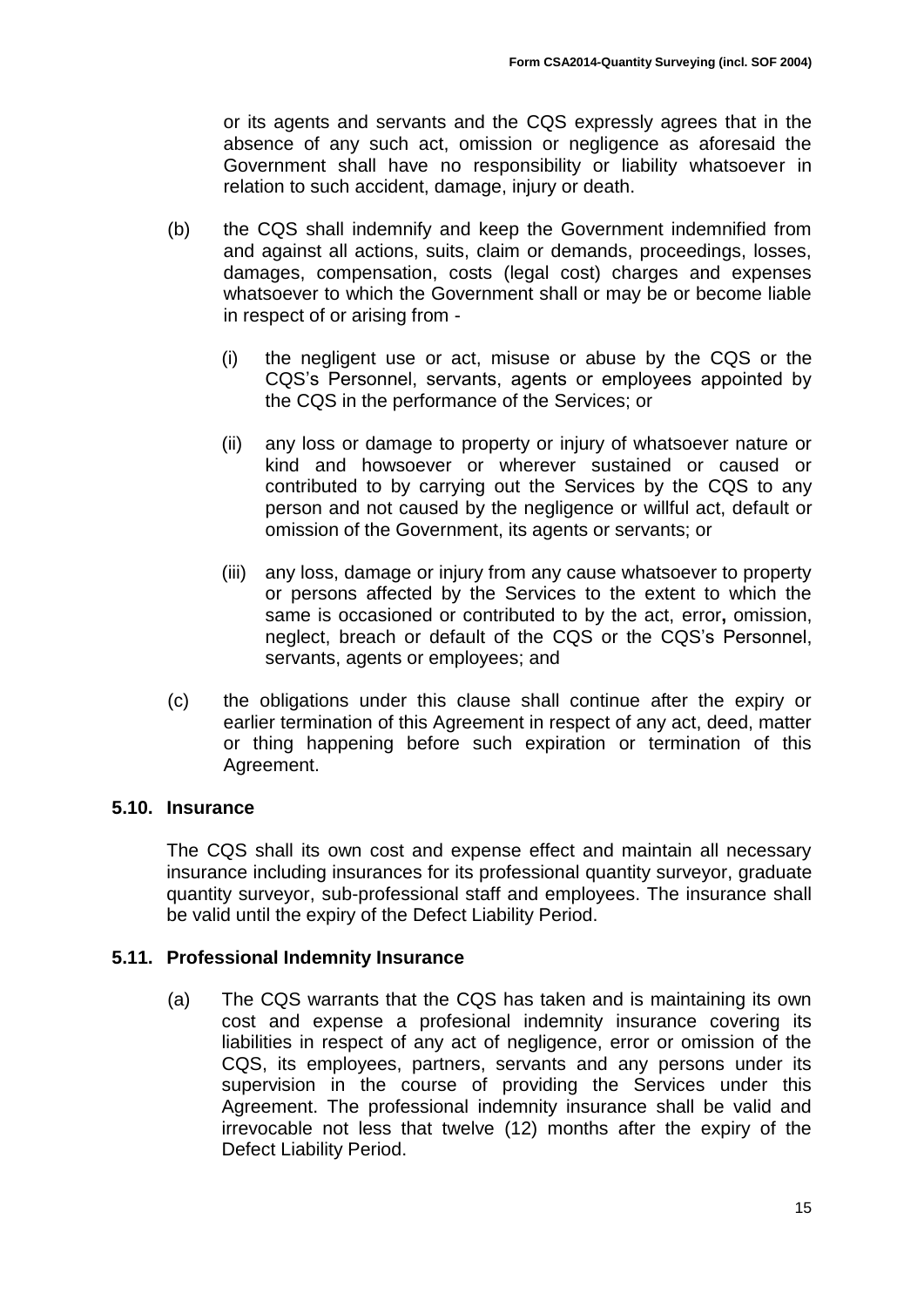(b) The GR may at any time request the CQS to produce a copy of the insurance policy as evidence that the insurances required under this clause are being maintained and remain valid not less than twelve (12) months after the expiry of the Defect Liability Period.

## <span id="page-15-0"></span>**5.12. Emergency and Accident**

- (a) Where any accident, failure or other event occurs due to any cause whatsoever to, in or in connection with the Services provided for the Works or any part thereof either during the execution of the Works or during the Defect Liability Period or the period thereafter, the CQS shall immediately report to the Government of the accident, failure or event together with the CQS's proposal on any interim measures required to be taken.
- (b) The CQS shall conduct a full investigation on the accident, failure or event if directed in writing by the Government in order to determine the cause or reason for the accident, failure or event and submit a report of the investigation to the Government together with the CQS's proposals for remedial works in respect thereof.
- (c) If the Government directs the CQS to carry out any remedial works as specified under clause 5.12 (b), the CQS shall carry out the remedial works within fourteen (14) days from the date of the written direction.
- (d) The CQS shall immediately obtain the approval of the Government before giving any instruction for any variation of works required if an accident, failure or event had occurred and any delay in carrying out the variation will cause claims against the Government or involve danger to life or property.
- (e) In the event that the Government decides that the investigation in relation to the accident, failure or event which occurred should be carried out by the Government, its employee or any person or body appointed or authorized by the Government, the CQS shall give full cooperation and render all necessary assistance and facilities including the giving of access to all specifications, designs, records and other available information relating to the Works as may be required by the Government, its employee or such authorized person or body at no additional cost.
- (f) If the accident, failure or event occurred is not due to the negligence, error, omission, default or poor supervision of the CQS, then the Services provided by the CQS hereto during the Defect Liability Period shall be construed as Additional Professional Services not included in Basic Professional Services and be paid accordingly by the Government and any services required from a third party for works not within the scope of Basic Professional Services described in **Appendix 1** of this Agreement shall also be paid accordingly by the Government.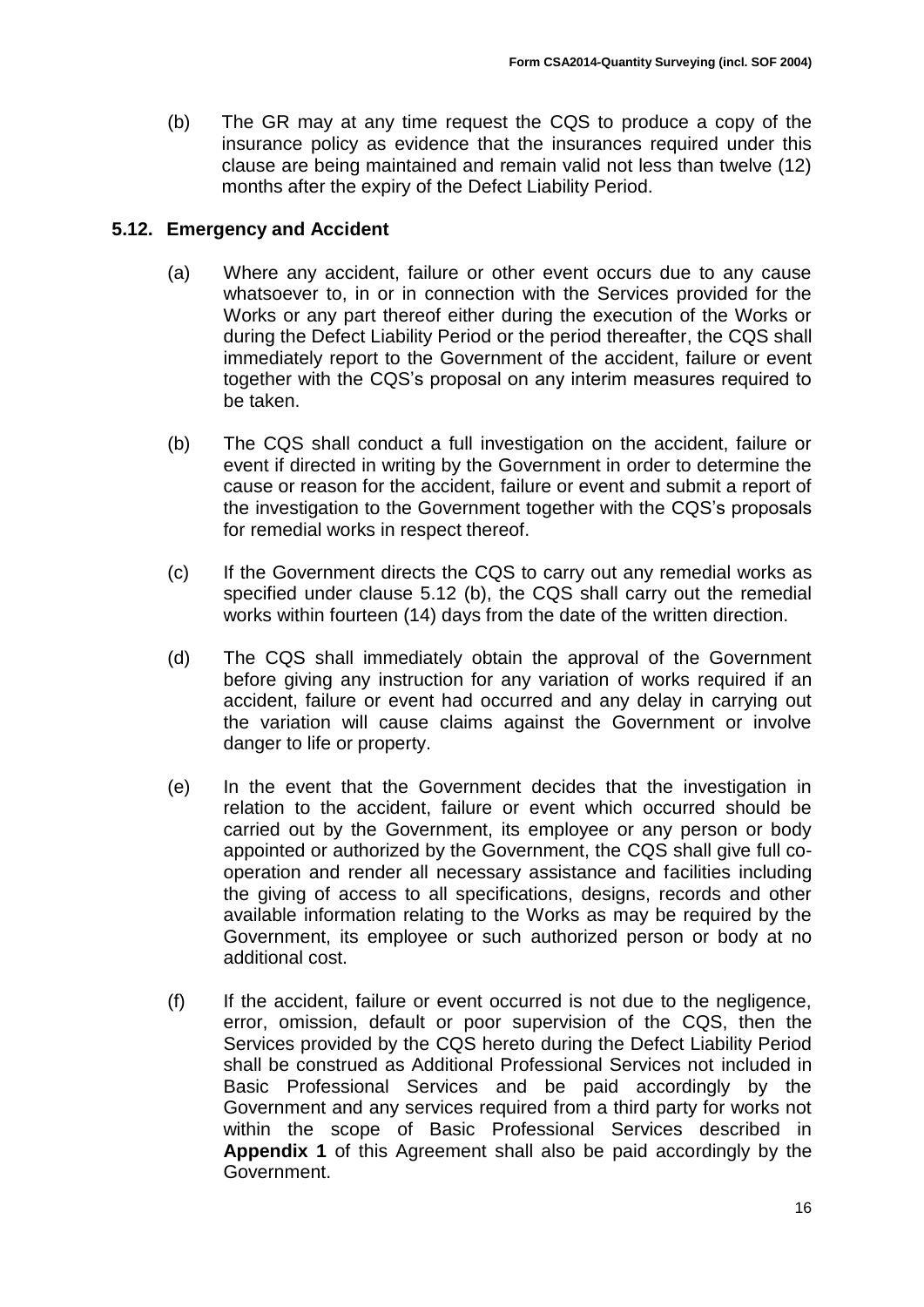- (g) If the investigation reveals that the accident, failure or event which occurred is due to the negligence, error, omission, default or poor supervision of the CQS, and its negligence, error, omission, default or poor supervision had resulted in injury, damage or loss of any person or property, then the CQS shall be responsible for the injury, damage or loss caused to any person or property and shall undertake to−
	- (i) pay any person for the injury, damage or loss suffered by any person or his property; and
	- (ii) repair, replace or make good all injury, damages and/or pay all expenses and costs pertaining to injury and loss suffered by that person or his property.
- (h) In the event that the CQS fails to comply with clause  $5.12(g)$  and the Government is held liable for damages to any person for injury, damage or loss suffered, or has to repair or make good such damages and/or losses, such payment shall be deducted from any payment due to the CQS under this Agreement or shall be claimed from the CQS as a debt due to the Government.

## <span id="page-16-0"></span>**5.13. Confidentiality**

- (a) Except with the prior written consent or the instructions of the Government, the CQS shall not at any time communicate to any person or body or entity any confidential information disclosed to the CQS for the purpose of the provision of the Services or discovered by the CQS in the course of this provision and performance of the Services; nor make public any information as to the recommendations, assessments and opinions formulated in the course of or as a result of the provision and performance of the Services; nor make or cause to be made any press statement or otherwise relating to the Services; nor make use of the Deliverables for the purposes other than that stipulated in this Agreement and the foregoing obligations shall not be rendered void by suspension, termination or expiry of this Agreement for whatsoever cause.
- (b) This sub-clause shall not apply to information which:
	- (i) is or becomes generally available to the public other than as a result of a breach of an obligation under this clause;
	- (ii) is already known to the other party to whom it is disclosed to, at the time of disclosure;
	- (iii) is independently developed without benefit of the confidential information of the other party;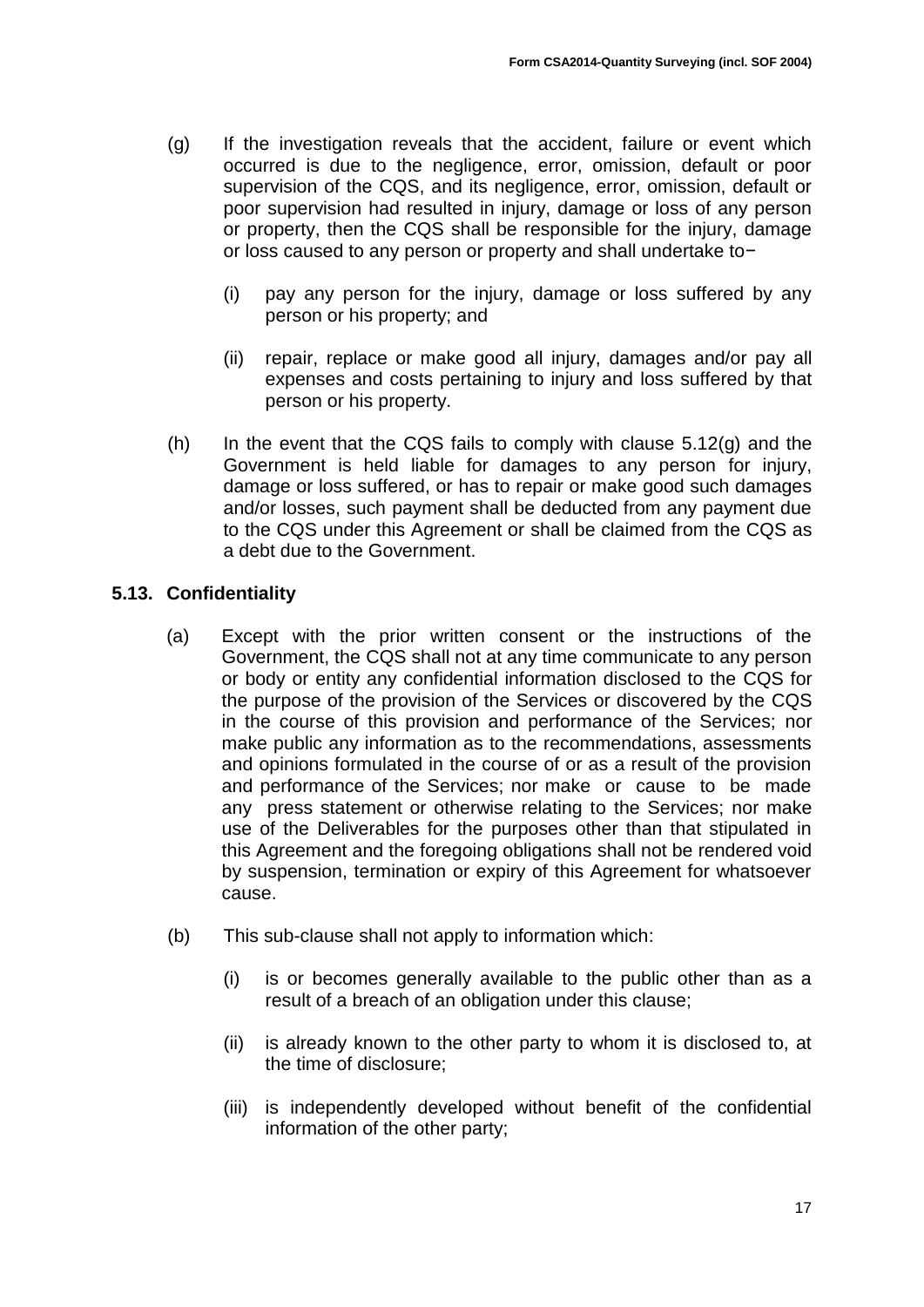- (iv) is in possession of the CQS without restriction before the date of receipt from the other party subject to the right of the Government to re-classify certain information as confidential.
- (c) In the event that the CQS receives a request to disclose all or any part of any confidential information under the terms of a valid and effective subpoena or order issued by a court of competent jurisdiction, judicial or administrative agency or by a legislative body or committee, such disclosure by the CQS shall not constitute a violation of this Agreement provided that-
	- (i) the CQS promptly notifies the Government of the existence, terms and circumstances surrounding such request;
	- (ii) the CQS consults with the Government on the advisability of taking available legal steps to resist or narrow, such request; and
	- (iii) the CQS exercises its best efforts to obtain an order or other reliable assurance that confidential treatment shall be accorded to the information to be disclosed.
- (d) This clause continues in force notwithstanding the termination of this Agreement for any reason.

## <span id="page-17-0"></span>**5.14. Notice of Delay**

In the event the CQS encounters any delay in obtaining the required assistance and information set forth in clause 5.7(a), the CQS shall notify the Government of such delay and its duration and the Government, at its absolute discretion, may grant an appropriate extension of time and other consideration appropriate for provision of the Services.

## <span id="page-17-1"></span>**5.15. Assistance in Arbitration Inquiry or Litigation**

The CQS shall, if so required by the Government, within the period of work before completion, assist and advise the Government with regard to any matter or thing which may be the subject of arbitration, inquiry or litigation and if and when so required by the Government shall attend and give evidence or otherwise assist the Government before any court or in any arbitration or at any inquiry dealing with any matter arising from or in connection with the execution of the Services. In the event of arbitration or other proceedings arising after the completion of Services, if so required by the Government, the CQS shall assist in any manner whatsoever and advise the Government under the same conditions of engagements as are applicable generally to this Agreement, subject always to −

(a) the right of the CQS to recover its time and cost in attending to this request, such time and cost to be negotiated separately with the Government; and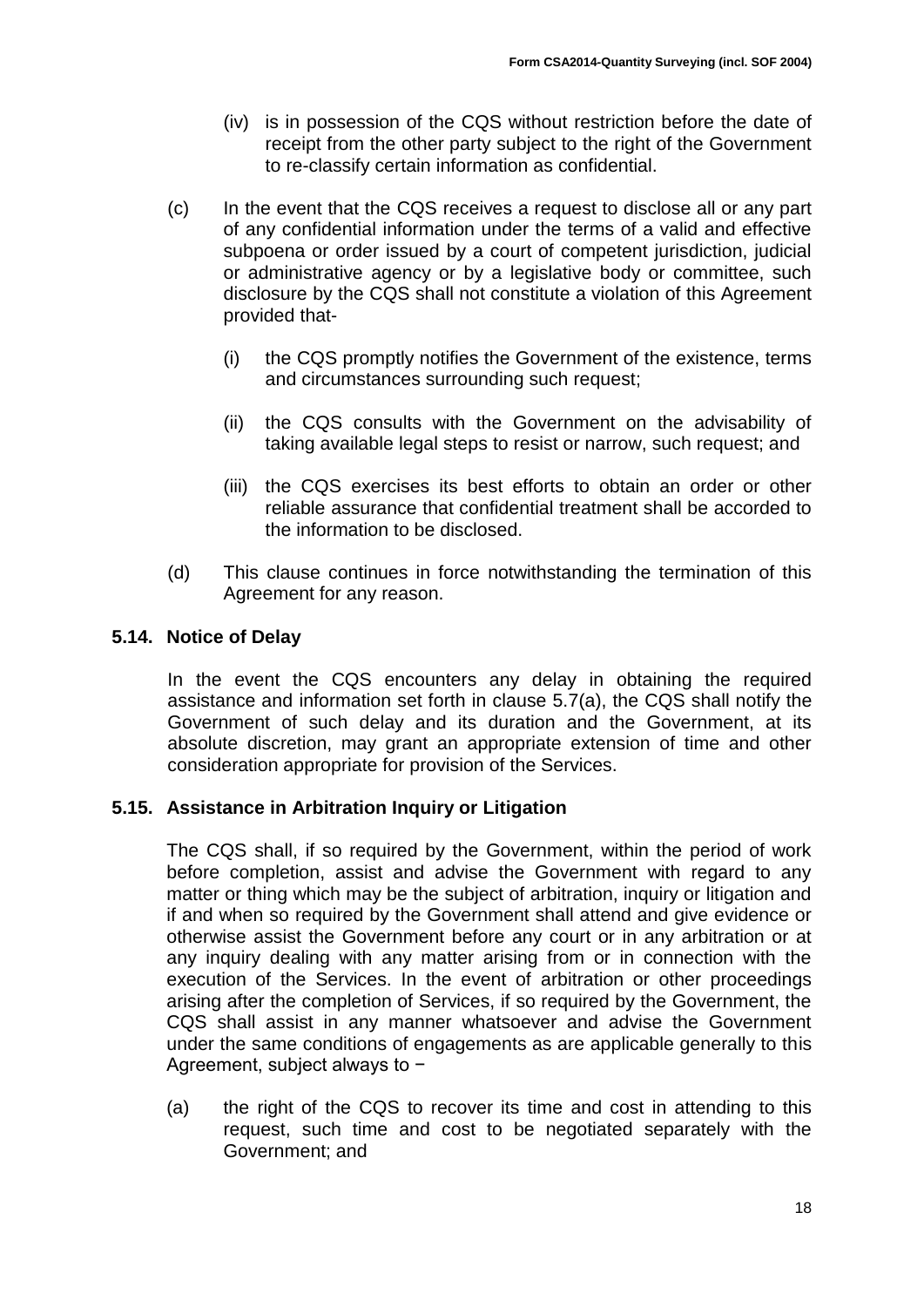(b) the right of the CQS to take appropriate measures to safeguard and protect its interest.

#### <span id="page-18-0"></span>**5.16. Situation Beyond Control Of CQS**

- (a) The CQS shall immediately inform the Government in writing of any situation or the occurrence of any event beyond the reasonable control of the CQS, which makes it impossible for the CQS to carry out its obligations hereunder.
- (b) If the Government agrees in writing that such situation or event exists, the Government may terminate this Agreement by giving not less than thirty (30) days written notice and shall pay all fees and payments due and outstanding to the CQS in accordance with clause 14.0 within thirty (30) days from the date of termination of this Agreement.
- (c) In the event of disagreement between the Parties as to the existence of such situation or event, the matter shall be referred to the GR as specified under item 5 in **Appendix 7** for a decision.

#### <span id="page-18-1"></span>**5.17. Prohibition on Association**

The CQS agrees that during and after the conclusion or termination of this Agreement, the CQS shall limit its role for the Project to the provision of the Services and hereby disqualifies itself from the provision of goods or services in any capacity for the Project including bidding for any part of the Project except as the Government may otherwise agree or request the CQS.

#### <span id="page-18-2"></span>**5.18. Prohibition on Conflicting Activities**

No Personnel of the CQS assigned to the Services under this Agreement nor the CQS's staff, subsidiary or associate shall engage, directly or indirectly, either in his name or through his then employer, in any business or professional activities connected to the Services or Project and neither shall the CQS's Personnel be so engaged directly or indirectly, either in his name or through the CQS in any such other conflicting business or professional activities.

#### <span id="page-18-3"></span>**5.19. Independent Consultant**

Nothing contained herein shall be construed as establishing or creating between the Government and the CQS the relationship of master and servant or principal and agent. The position of the CQS performing the Services is that of an independent consultant.

#### <span id="page-18-4"></span>**5.20. Technology and Knowledge Transfer**

(a) If the CQS appoints foreign professionals, the CQS shall endeavour to ensure that the employees of the Government are trained or exposed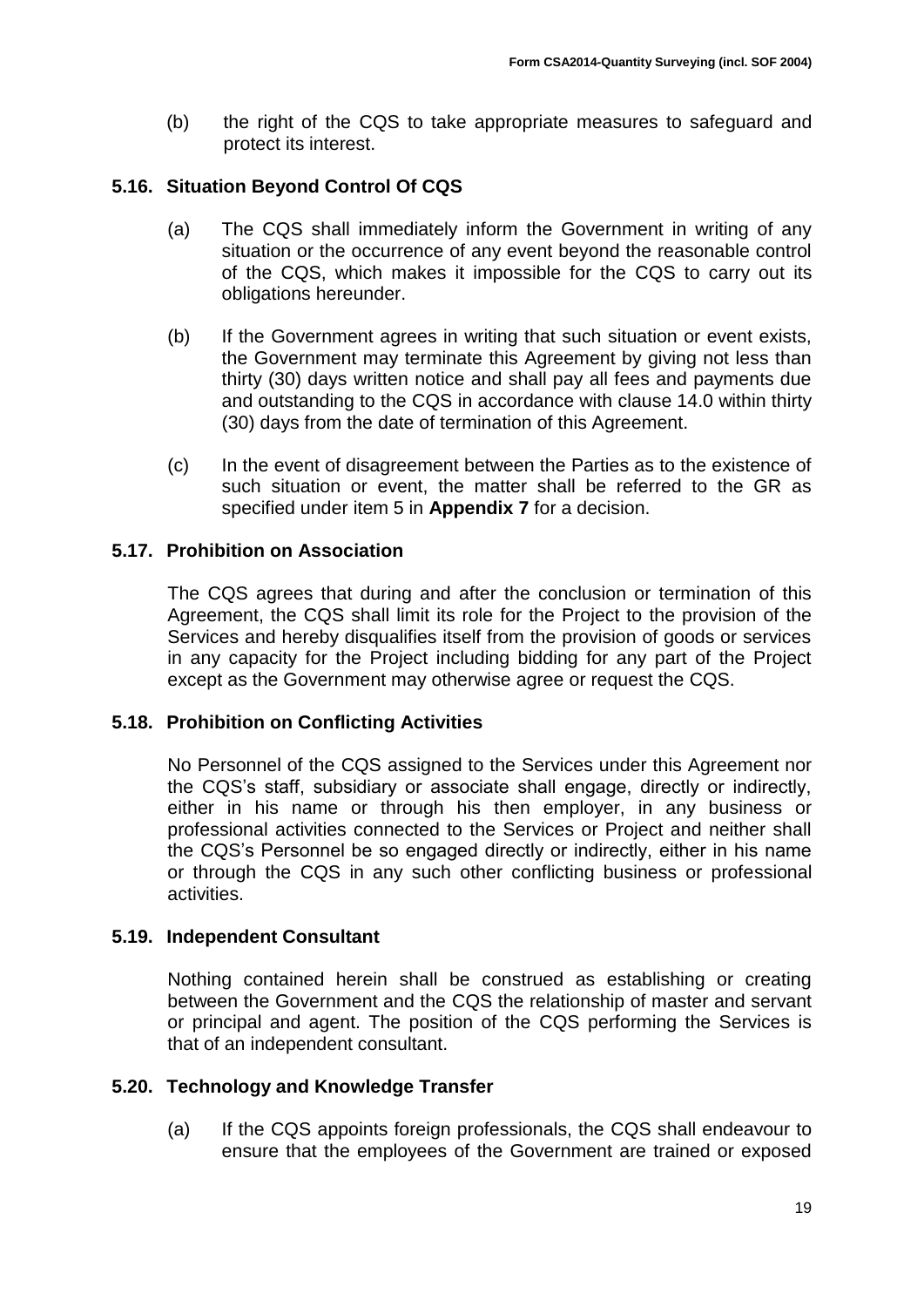to the expertise of such foreign professionals pursuant to a programme for technology and knowledge transfer.

- (b) Pursuant to clause 5.20(a) above, the CQS shall provide training for a minimum of .....<sup>Specify number of government officer</sup>....oficials nominated by the Government to be competent and conversant in the implementation of the Project.
- (c) The CQS shall allow the employees of the Government to be involved in the implementation of the Project commencing from the Commencement Date of this Agreement until the Contract Expiry Date.

#### <span id="page-19-0"></span>**5.21. Intellectual Property Rights**

- (a) Any intellectual property rights arising out of design, plans, calculations, drawings, developed or used for or incorporated in the Services shall vest in and become the sole property of the Government free and clear of all liens, claims and encumbrances. The CQS shall not during or at any time after completion on the Services or after the expiry or termination of this Agreement, in any way, question or dispute the ownership of the Government.
- (b) The CQS agrees to grant to the Government free from all royalties, fees and other charges, all licenses in respect of intellectual property rights now or hereafter owned or controlled by the CQS or in respect of which the CQS has or will have the right to grant licenses of any design, plans, calculations, drawings, developed or used for or incorporated in the Services or any part thereof.
- (c) The CQS shall defend and indemnify the Government from and against all claims, costs, damages, charges and proceedings whatsoever for or on account of infringement of any intellectual property rights in respect of any design, plans, calculations, drawings, documents, plant, equipment, machinery, material, methods or processes developed or used for or incorporated in the Services except where such infringement results from compliance with the Government's instructions in accordance with this Agreement.
- (d) Where any infringement results from compliance with the Government's instructions in accordance with this Agreement, any royalties, damages or other monies which the CQS may be liable to pay to the persons entitled to such intellectual property rights shall be reimbursed by the Government.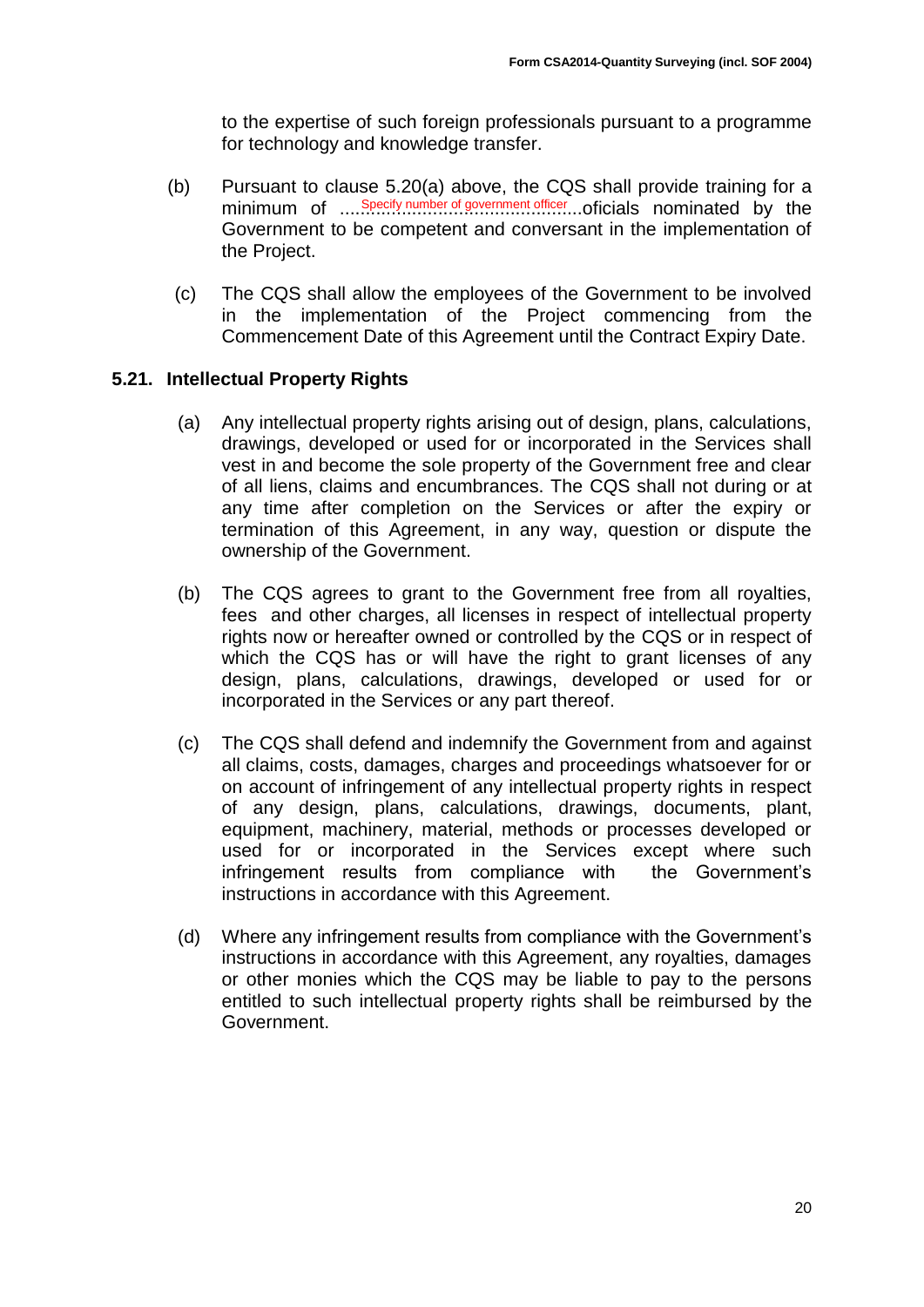## **PART C**

#### **GOVERNMENT'S OBLIGATIONS AND RIGHTS**

#### <span id="page-20-0"></span>**6.0 GOVERNMENT'S OBLIGATIONS**

#### <span id="page-20-1"></span>**6.1. Appointment of GR**

- (a) The Government shall appoint the person under item 5 in **Appendix 7** of this Agreement or other persons from time to time as the Government Representative ("GR") to carry out its obligations and to exercise its right under this Agreement, and the GR shall have the power to carry out such obligations and exercise such rights on behalf of the Government, except for the provisions under clause 10.0, 12.0 and 13.0 which are expressly reserved to the officer authorized as named in the signatories to this Agreement or any other officer authorized under section 2 of the Government Contracts Act 1949 [ Revised 1973].
- (b) The CQS shall comply with all instructions issued by the GR in regard to matters expressly empowered to the GR to issue under this Agreement.

#### <span id="page-20-2"></span>**6.2. Obligation to give instructions, decisions, etc. without delay**

- (a) All instructions, notifications, consent or approval issued by the Government or the GR shall be in writing. However the GR may, where necessary issue oral instructions, notifications, consent or approvals and such oral instructions, notifications, consents or approvals shall be followed in writing not later than seven (7) days thereafter.
- (b) If the CQS requires a decision from the Government for the performance of its Services under this Agreement, the CQS shall submit its request in writing to the GR and the GR shall give its decision within the period stipulated under item 6 in **Appendix 7** of this Agreement.

#### <span id="page-20-3"></span>**6.3. Obligation to Supply Relevant Information and Assistance**

- (a) The CQS may request all the necessary and relevant information which are in the possession of the Government required for purposes of carrying out of its Services under this Agreement. Notwithstanding the request, the Government shall have the discretion to supply the necessary information it deems relevant.
- (b) Any necessary and relevant information supplied by the Government to the CQS pursuant to clause 6.3(a) of this Agreement shall not relieve the CQS of any of the CQS's obligations under this Agreement.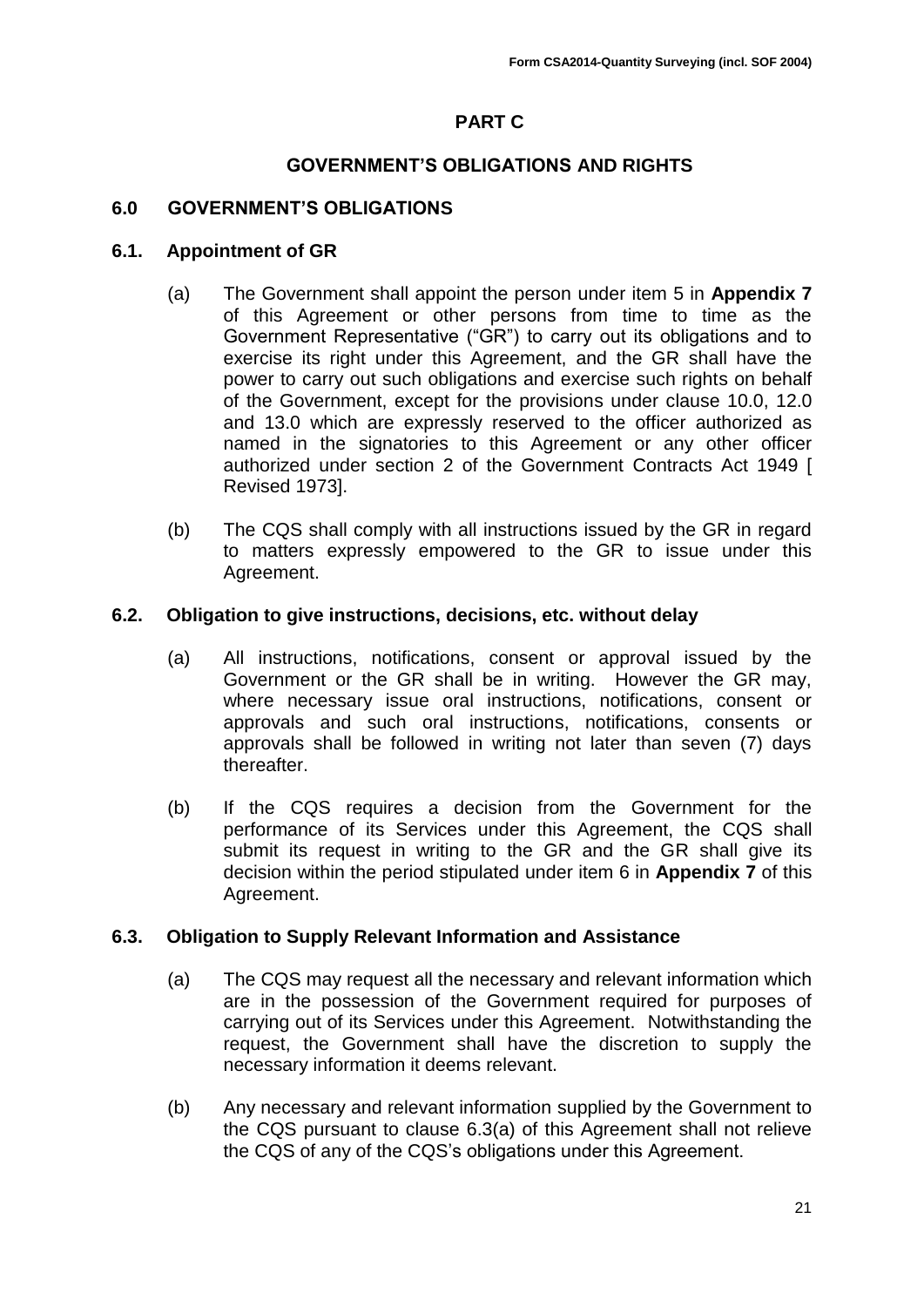- (c) The Government gives no warranty in any manner whatsoever for the data, report, map, photograph, plan, drawing, record or other information either as to the accuracy or sufficiency or as to how the same should be interpreted and the CQS, when he makes use of and interprets the same, shall do so entirely at his own risk and it shall not constitute a breach of obligation on the part of the Government under clause 6.3(a) of this Agreement if such data, report, map, photograph, plan, drawing, record or information is not accurate or sufficient for the purpose of performing the CQS's obligation under this Agreement.
- (d) Where necessary, the Government shall assist the CQS to obtain, free of charge, unimpeded access to all land in respect of which access is required for the performance of the Services. The Government shall not be responsible for any damage to such land or any property thereon resulting from such access.

## <span id="page-21-0"></span>**6.4. Payment to the CQS for Services**

- (a) In consideration for the performance of the Services, the Government shall pay or reimburse to the CQS the Contract Price subject to the ceiling consulting fee, the ceiling out of pocket expenses or any other agreed and approved amount as revised from time to time, and in situation where the actual costs incurred in the performance of the Services does not exceed the ceiling consulting fee and the ceiling out of pocket expenses, downward adjustments can be made in accordance with **Appendix 6A**, **Appendix 6B** and **Appendix 6C**. The payment shall exclude the Government Service Tax, which amount shall be paid by the Government to the Royal Malaysian Customs Department through the CQS upon the CQS giving proof of the Service Tax License. A copy of the Service Tax License is attached in **Appendix 11** of this Agreement.
- (b) Payments under this Agreement shall be made progressively in stages/phases in accordance with the Schedule of Payment as in **Appendix 12** upon the CQS furnishing to the Government all relevant drawings, design, reports, records and data when submitting request for payment.
- (c) Payment to the CQS shall be made within thirty (30) days upon receiving the proper invoices, vouchers and other appropriate supporting materials from the CQS and be deposited to the account of the CQS as specified under item 7 in **Appendix 7.**
- (d) If any item or part of an item of an account/claims/invoices rendered by the CQS is reasonably disputed or reasonably subject to question by the Government, the Government shall within thirty (30) days after receipt of the invoice by the GR inform the CQS in writing of all items under dispute or subject to question. Payment by the Government of the remainder of the invoice shall not be withheld on such grounds.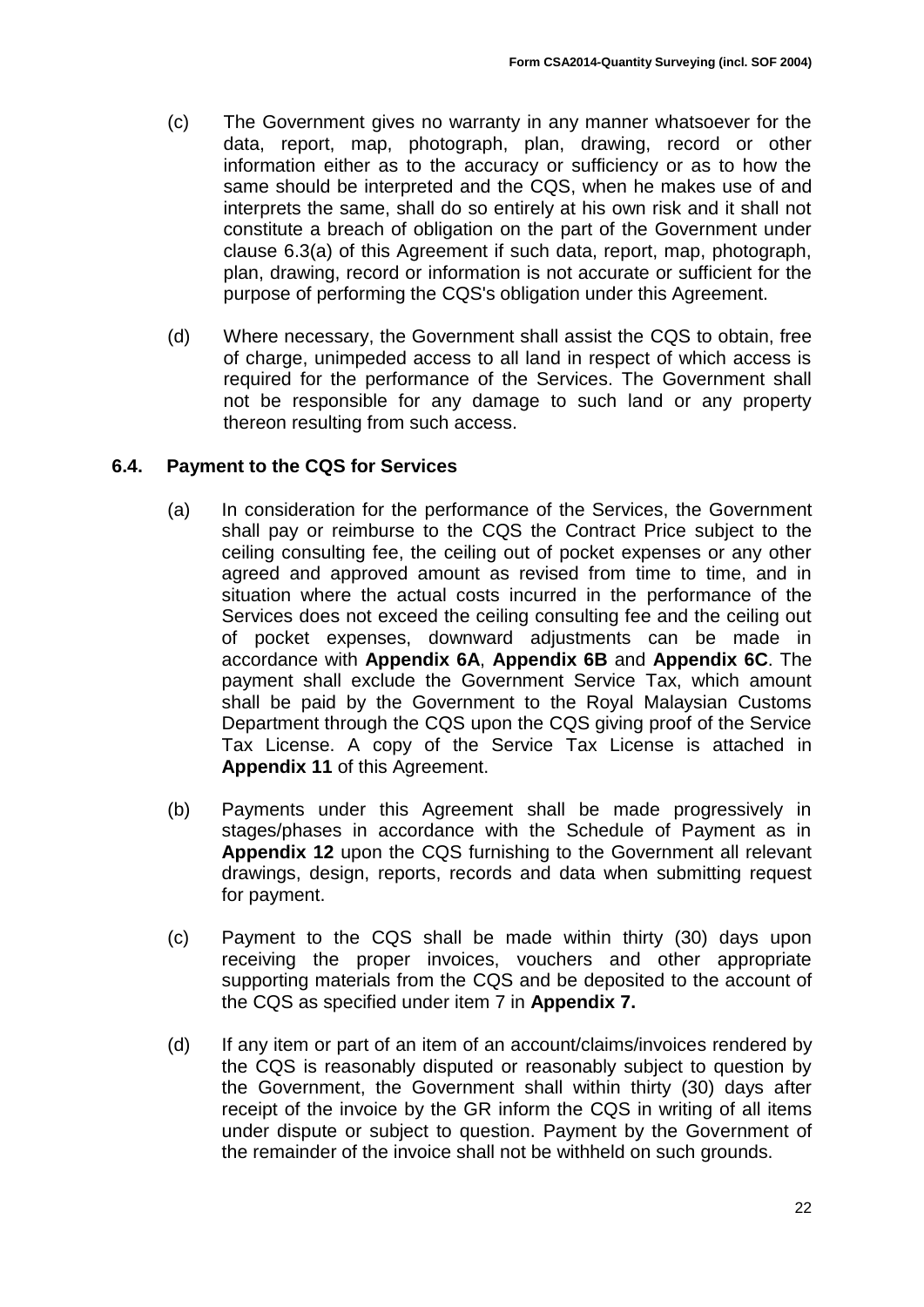- (e) Except as otherwise agreed between the Government and the CQS, payments in respect of all fees and expenses incurred by the CQS shall be made in Ringgit Malaysia.
- (f) If the CQS intends to claim any additional payment pursuant to any clause of this Agreement, the CQS shall within ninety (90) days of the occurrence of such event or circumstances or instructions give notice in writing to the GR of its intention for such claim and submit full particulars of the claims together with supporting documents, for the approval of the Government. If the CQS fails to comply with this clause, the CQS shall not be entitled to such claim and the Government shall be discharged from all liability in connection with the claim.
- (g) Final payment of the Contract Price shall be made only after the final Deliverables and a final account, identified as such, have been submitted by the CQS and approved as satisfactory by the Government. Any amount which the Government has paid or caused to be paid in excess of the costs actually incurred shall be reimbursed by the CQS to the Government within thirty (30) days after receipt by the CQS of notice thereof.

## <span id="page-22-0"></span>**6.5. Withholding Payment**

- (a) The Government may by giving written notice to the CQS, and without prejudice to any other rights the Government may have under this Agreement, withhold payments to the CQS under this Agreement, upon the occurrence and continuance of any of the following events:
	- (i) the CQS commits any breach of the terms and conditions of this Agreement; or
	- (ii) the progress of the Services fails to measure up to the aggregate payment made to date; or
	- (iii) any other condition which has arisen, which in the opinion of the Government, interferes or threatens to interfere with the successful carrying out of the Project or the accomplishment of the purposes of this Agreement; or
	- (iv) any failure of the CQS to deliver the Services to the satisfaction of the Government.
- (b) The CQS may apply to the Government, within fourteen (14) days after receiving notice referred to in clause 6.5(a) to review the decision to withhold payments by submitting documents and other evidence to substantiate its claims that the Services is compatible to the payments received. The Government's decision on the application shall be final and conclusive.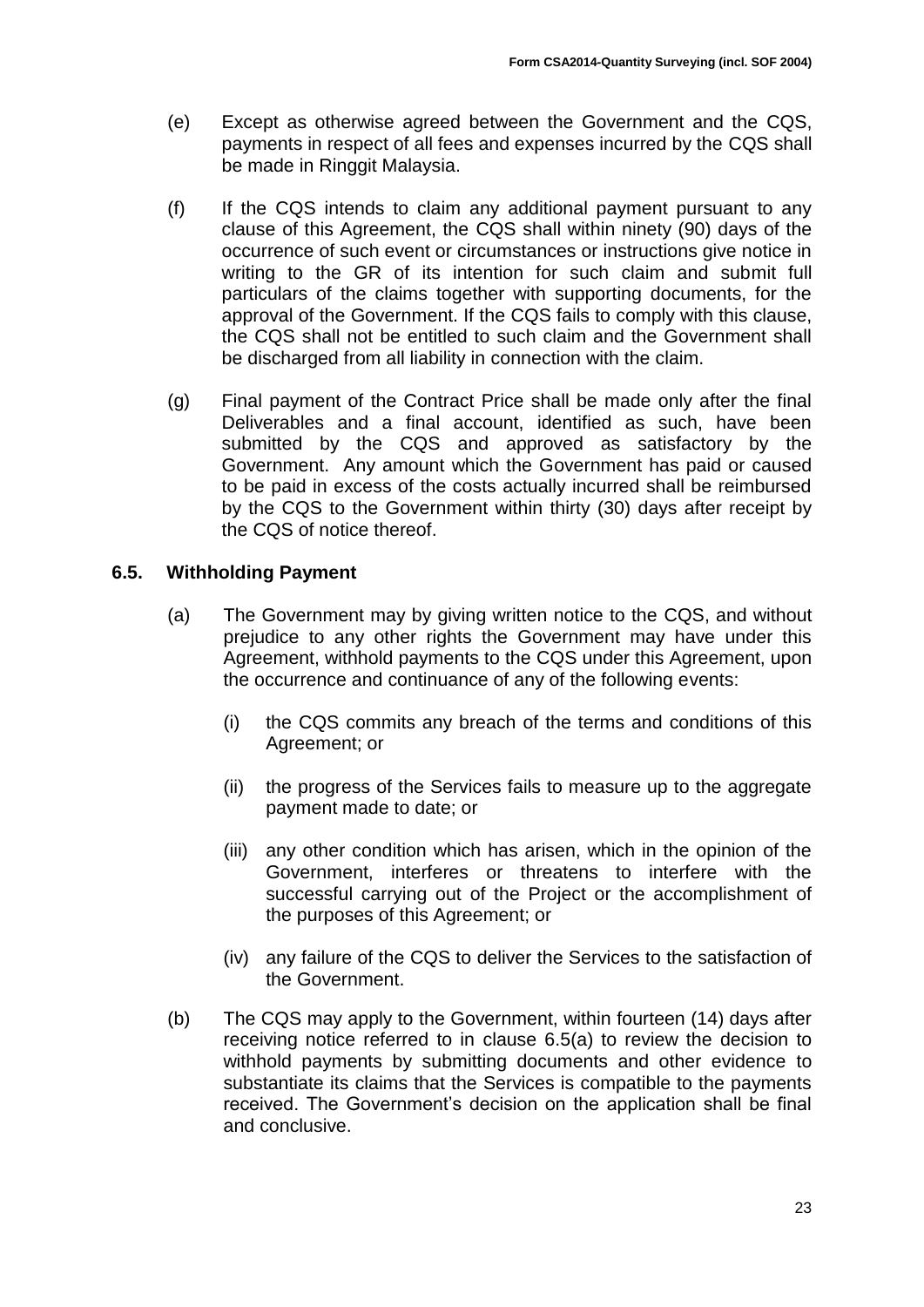## <span id="page-23-0"></span>**7.0 GOVERNMENT'S RIGHTS**

#### <span id="page-23-1"></span>**7.1. Proprietary Rights of The Government in Relation to Documents**

- (a) All reports and relevant data such as plans, statistics and supporting records or material compiled or prepared by the CQS in the course of this Agreement shall be the absolute property of the Government throughout their preparation and at all times thereafter. The Government shall have the sole and exclusive right, title and ownership to the documents.
- (b) The CQS shall deliver all the plans, statistics and supporting records or material compiled or prepared in the course of this Agreement to the Government upon the Contract Expiry Date or earlier termination of this Agreement. The CQS shall not use any information in the documents for purposes unrelated to this Agreement without the prior written consent of the Government save and except where the same is required by law or any other regulatory authority or for the purposes of the CQS's quality performance review processes.
- (c) The CQS shall not publish alone or in conjunction with any other person any articles, photographs or other illustration relating to the Services unless with the prior written consent of the Government.
- (d) The Government reserves the right to make use of all documents including drawings and specifications relating to the Services at any time and for any purpose it so wishes.

#### **PART D**

#### **DISPUTE RESOLUTIONS**

#### <span id="page-23-2"></span>**8.0 DISPUTE RESOLUTION**

#### <span id="page-23-3"></span>**8.1. Dispute Resolution by Government Representative**

- (a) Any dispute between the Parties in respect of any matter under this Agreement (except in relation to the Government exercising its sole discretion under this Agreement) which are not capable of being amicably resolved between the Parties may be referred to the appointed GR.
- (b) The GR who is appointed for such purposes shall undertake to resolve such dispute with all fairness and endeavour to achieve the best possible solution for the Parties.
- (c) If the Consultant:
	- (i) fail to receive a decision from the GR within seven days (7) days after being requested to do so; or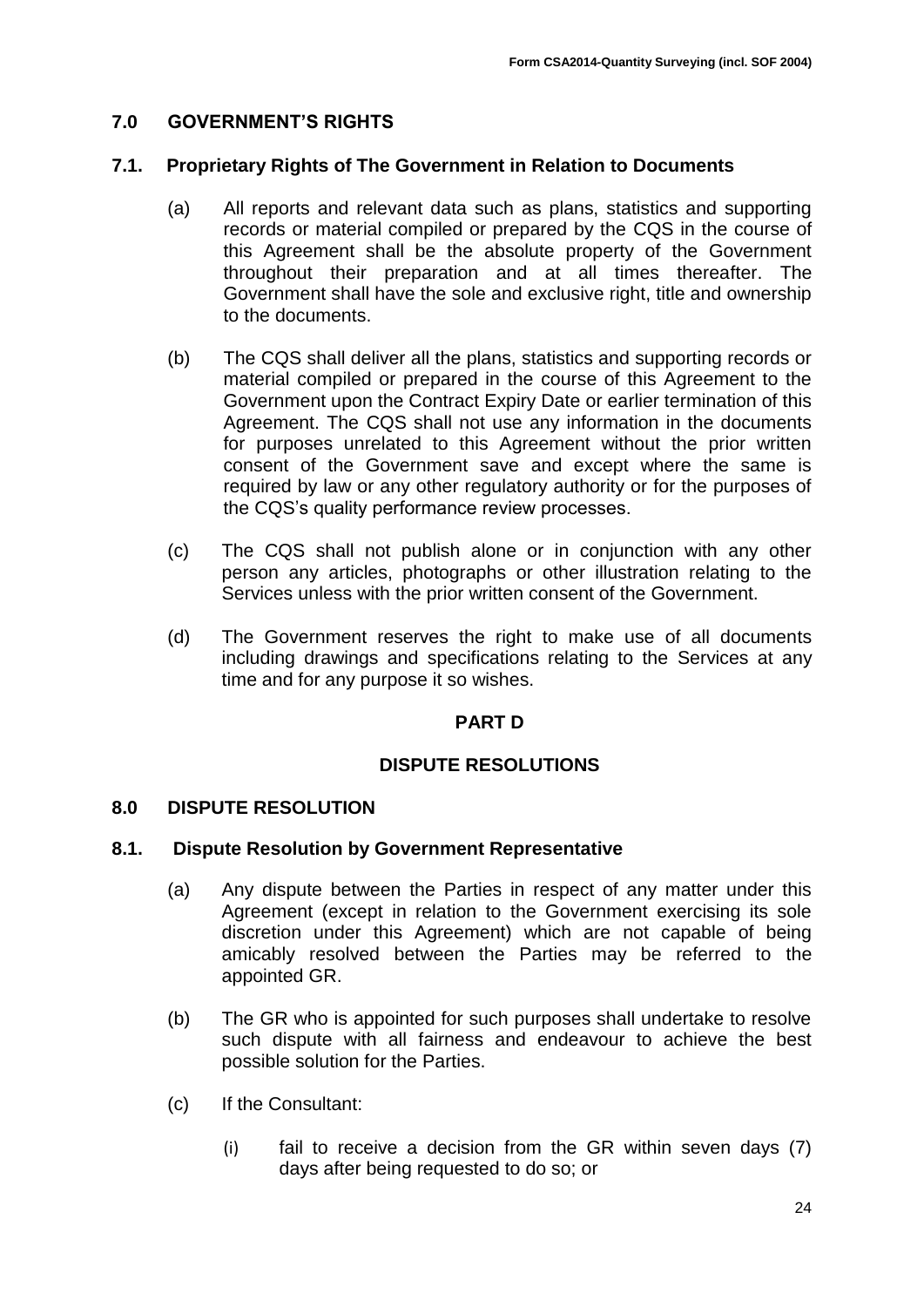(ii) is dissatisfied with any decision of the GR.

then such dispute or difference shall be referred to Dispute Resolution Committee within fourteen days (14) days.

## <span id="page-24-0"></span>**8.2. Dispute Resolution Committee**

- (a) Any dispute between the Parties in respect of any matter under this Agreement (except in relation to the Government exercising its sole discretion under this Agreement) may be referred to a dispute resolution committee (hereinafter referred to as the "Dispute Resolution Committee"), comprising –
	- (i) Secretary-General of the Ministry / Head of Department as the Chairman;
	- (ii) one (1) representative to be appointed by the Government; and
	- (iii) one (1) representative appointed by the Consultant.
- (b) The Dispute Resolution Committee shall determine its own procedures. The Dispute Resolution Committee shall meet and endeavour to achieve an amicable settlement between the Parties in respect of any matter referred to it.

#### <span id="page-24-1"></span>**8.3. Arbitration**

- (a) If any matter, dispute or claim which is referred to the Dispute Resolution Committee cannot be agreed by the relevant Parties within forty five (45) days after the date of referral, then such dispute or difference shall be referred to arbitration within forty-five (45) days to an arbitrator to be agreed between the Parties and failing such agreement, to be appointed by the Director of the Kuala Lumpur Regional Centre for Arbitration on the application of either Party hereto. Such arbitration shall be heard at the Kuala Lumpur Regional Centre for Arbitration and shall be conducted in accordance with the rules for arbitration of the Kuala Lumpur Regional Centre for Arbitration using the facilities and the system available at the Centre.
- (b) Such reference shall not be commenced until after the completion or alleged completion of the Project or determination or alleged determination of the Consultant's employment under this Contract, or abandonment of the Project, unless with the written consent of the Government and the Consultant.
- (c) In the event that such consent has been obtained in accordance with clause 8.3(b), the reference of any matter, dispute or difference to arbitration pursuant to this clause and/or the continuance of any arbitration proceedings consequent thereto shall in no way operate as a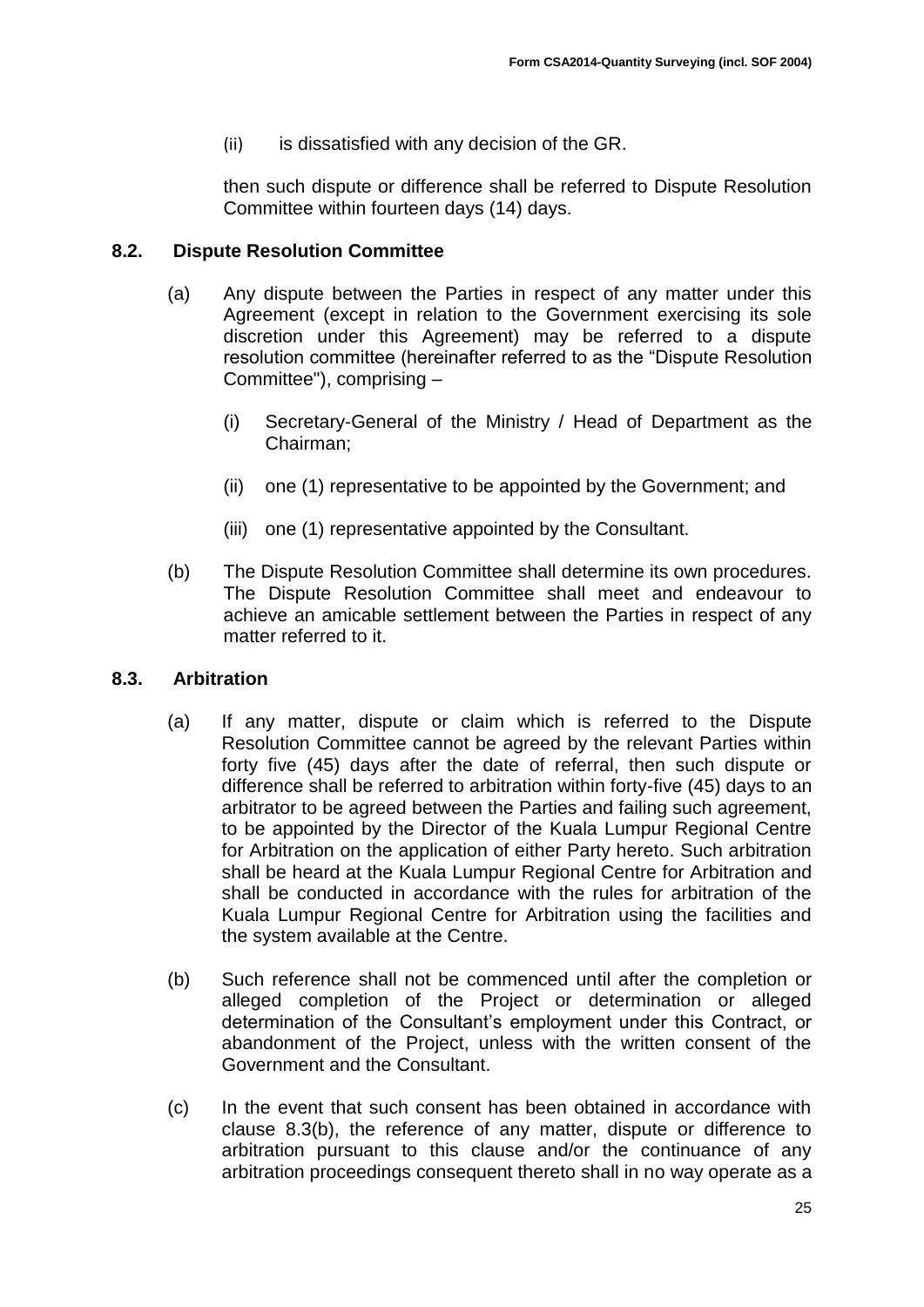waiver of the obligations of the parties to perform their respective obligations under this Contract.

- (d) Upon every or any such reference the costs of such incidental to the reference and award shall be in the discretion of the Arbitrator who may determine the amount thereof, or direct the amount to be taxed as between solicitor and client or as between party and party, and shall direct by whom and to whom and in what manner the same be borne, award and paid.
- (e) The award of the Arbitrator shall be final and binding on the Parties.
- (f) In the event of the death of the arbitrator or his unwillingness or inability to act, then the Government and the Consultant upon agreement shall appoint another person to act as the arbitrator, and in the event the Government and the Consultant fail to agree on the appointment of an arbitrator, an arbitrator shall be appointed by the Director of the Kuala Lumpur Regional Centre for Arbitration.
- (g) this clause, "reference" shall be deemed to be reference to arbitration within the meaning of the Arbitration Act 2005.
- (h) The arbitration shall be governed by the Arbitration Act 2005 and the laws of Malaysia.

## **PART E**

## **SUSPENSION AND TERMINATION**

#### <span id="page-25-0"></span>**9.0 SUSPENSION**

#### <span id="page-25-1"></span>**9.1. Suspension and Resumption of Services**

- (a) The GR may at any time instruct the CQS to suspend part or all of the Services by the giving the CQS due notice in writing.
- (b) Upon receipt of such instruction, the CQS shall suspend part or all of the Services for such time and in such manner as specified in the instruction and shall duly protect, store and secure the Services against any deterioration, loss or damage.
- (c) During the suspension period, the CQS shall continue to perform his obligations under the Agreement which is not affected by the instruction to suspend, including the obligation to effect and maintain insurance.
- (d) The GR may instruct the CQS to resume the Services at any time thereafter. Upon receipt of such instruction the CQS shall resume the Services and the parties shall jointly examine the Services affected by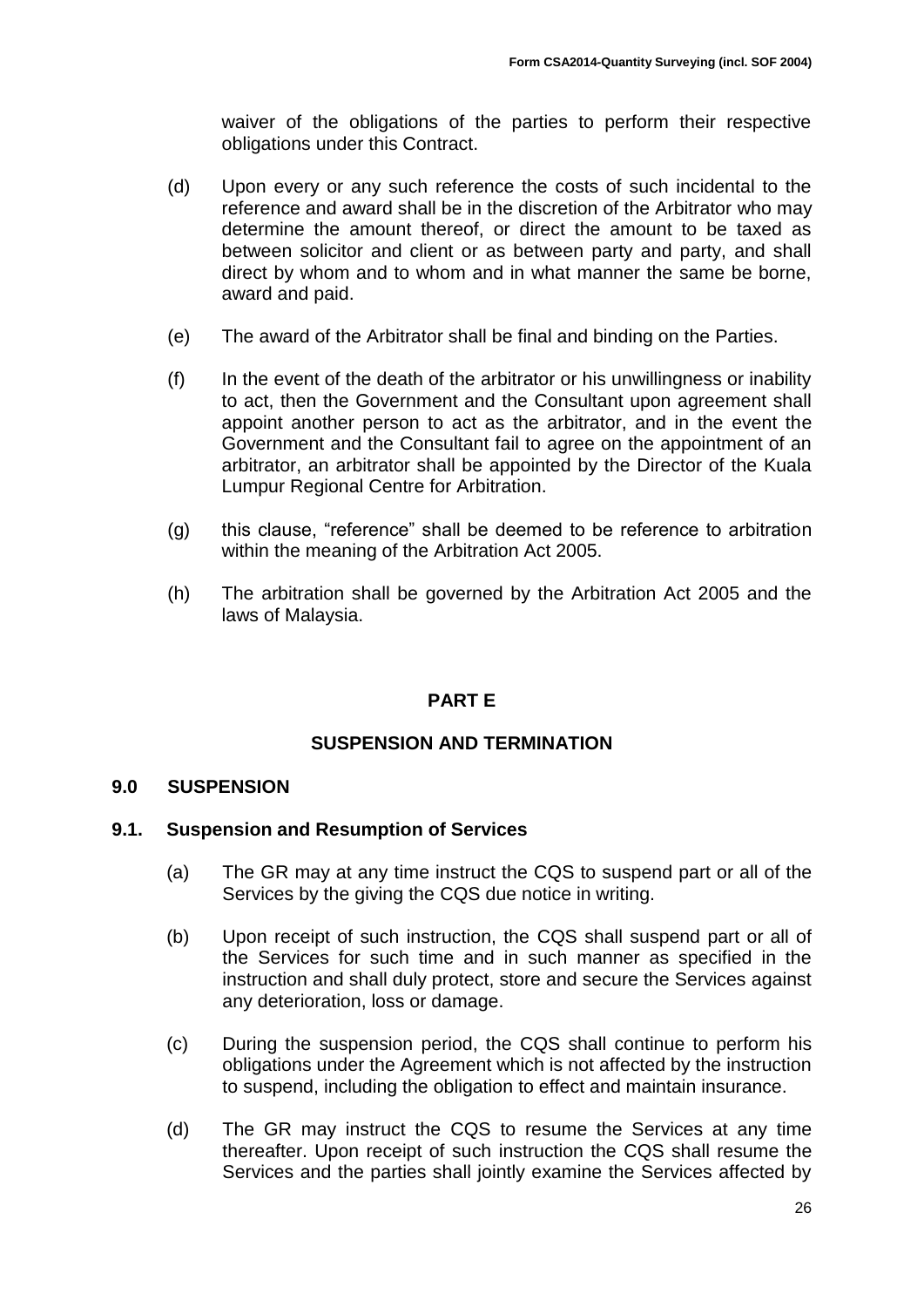the suspension. The CQS shall make good any deterioration or defect in or loss of the Services which has occurred during the suspension. The CQS shall also take all necessary actions to mitigate the expenses incurred.

### <span id="page-26-0"></span>**9.2. Extension of Time**

- (a) If the CQS suffers delay and/or incurs expenses in complying with the instruction under clause 9.1 and in resumption of the Services, and if such delay and/or expenses was not foreseeable by the CQS, the CQS shall give notice for extension of time. PROVIDED THAT the CQS shall not be entitled to such extension if the suspension is due to a cause attributable to the CQS and the CQS shall not be entitled to payment of loss and expenses if the CQS−
	- (i) fails to take measures specified in clause 9.1(b); and
	- (ii) fails to take all necessary action to mitigate the expenses incurred.
- (b) In the event such suspension shall continue for a period of more than twelve (12) months, the parties shall then discuss whether to mutually terminate the Agreement or suspend the Services for a further period.

#### <span id="page-26-1"></span>**9.3. Consequences of Mutual Termination**

- (a) If this Agreement is mutually terminated under this clause-
	- (i) clause 11.1 (b) shall apply; and
	- (ii) payment obligations including all costs and expenditure incurred by the Government and the CQS shall be ascertained in accordance with clause 14.

## <span id="page-26-2"></span>**10.0 TERMINATION BY THE GOVERNMENT**

#### <span id="page-26-3"></span>**10.1. Withholding Payment**

If any of the conditions referred to in clause 6.5(a) shall have happened and be continuing for a period of fourteen (14) days after the Government has given written notice of withholding of payments to the CQS under this Agreement, the Government may by written notice to the CQS terminate this Agreement.

#### <span id="page-26-4"></span>**10.2. Default by the CQS**

(a) In the event the CQS without reasonable cause −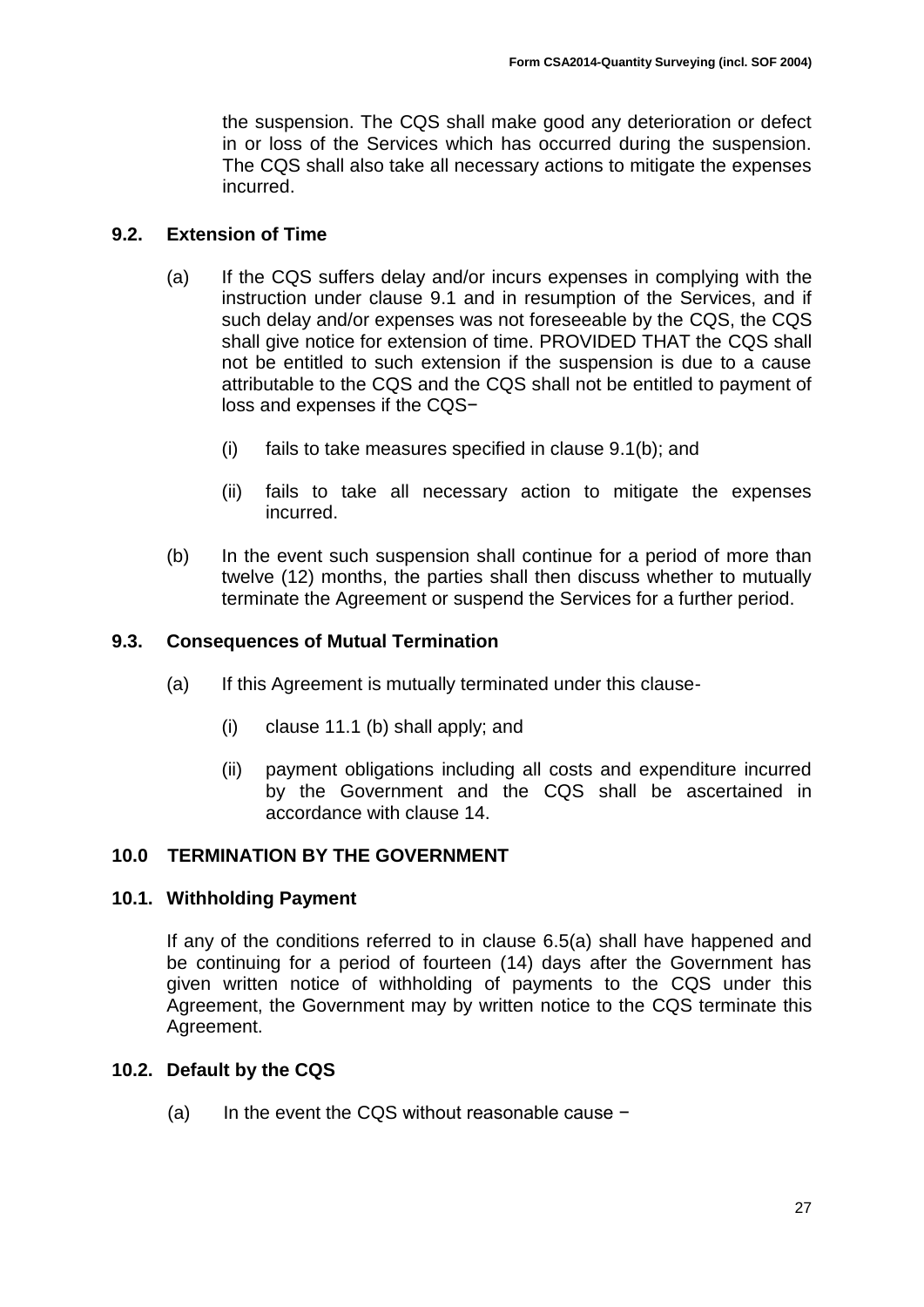- (i) suspends the implementation of the Services and fails to proceed regularly and diligently with the performance of its obligations under this Agreement;
- (ii) fails to execute the Services in accordance with this Agreement or persistently neglects to carry out its obligations under this Agreement;
- (iii) defaults in performing the duties under this Agreement; or
- (iv) breaches any of its obligations or fails to comply with any other terms and conditions of this Agreement,

then the Government shall give notice in writing to the CQS specifying the default and requiring the CQS to remedy such defaults within fourteen (14) days from the date of such notice. If the CQS fails to remedy the relevant default within such period or such other period as may be determined by the Government, the Government shall have the right to terminate this Agreement at any time thereafter by giving notice to that effect.

## <span id="page-27-0"></span>**10.3. Events of Default**

- (a) If at any time during the Contract Period-
	- (i) the CQS goes into liquidation or a receiver is appointed over the assets of the CQS or the CQS makes an assignment for the benefit of or enters into an arrangement or composition with its creditors or stops payment or is unable to pay its debt; or
	- (ii) any of the CQS's director is prosecuted for any offences; or
	- (iii) any other condition which has arisen, which in the opinion of the Government, interferes or threatens to interfere with the successful carrying out of the Services or the accomplishment of the purposes of this Agreement,

then the Government shall have the right to terminate this Agreement forthwith by giving notice to that effect.

#### <span id="page-27-1"></span>**10.4. Consequences of Termination by the Government**

- (a) Upon termination of this Agreement under clause 10.1, 10.2 or 10.3 the powers and rights granted by and the obligations in this Agreement shall terminate immediately.
- (b) The CQS shall hence forth −
	- (i) cease all the Services;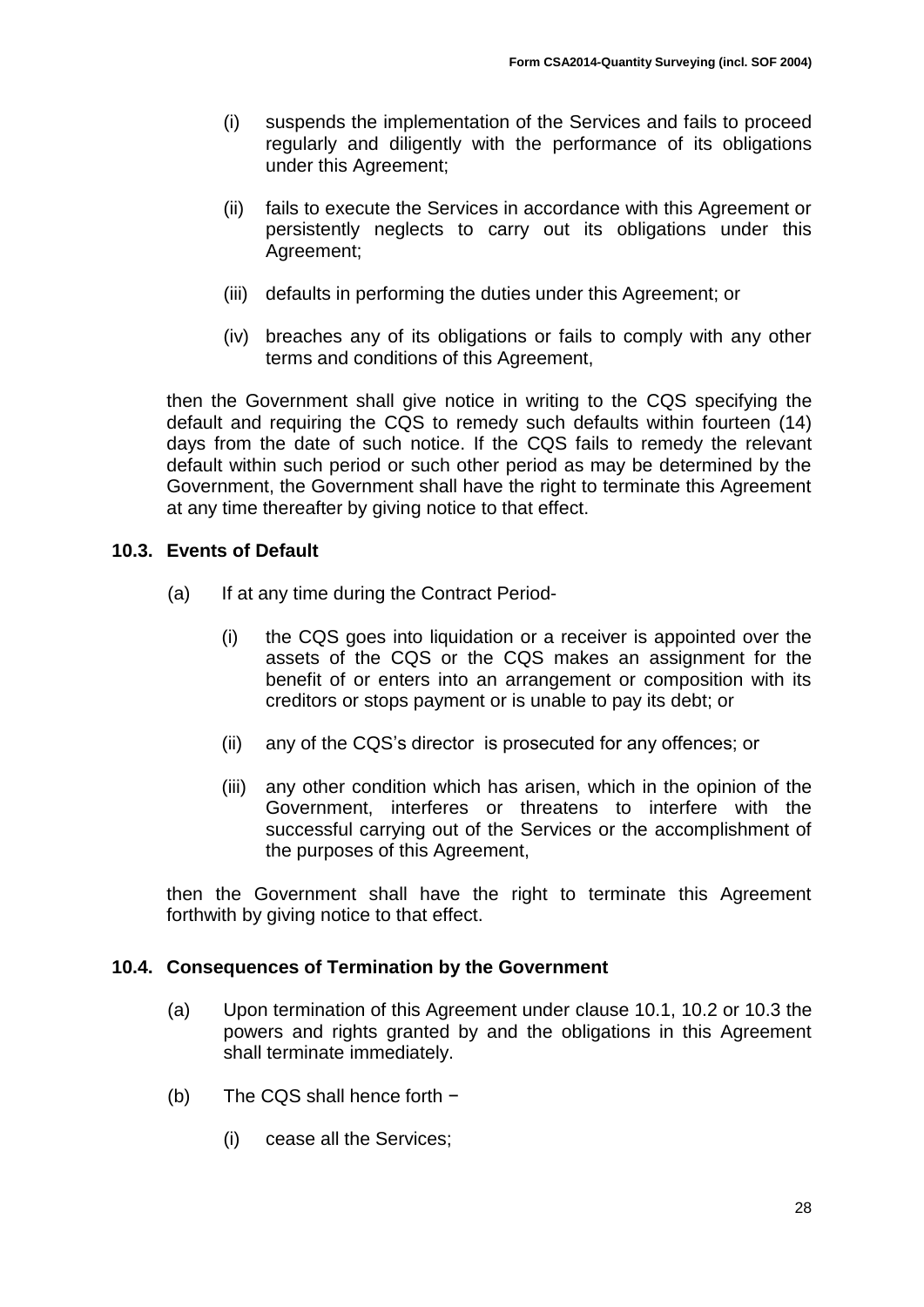- (ii) submit to the Government the detailed reports of the costs of the Services and other payments which has become due and owing from the Government prior to the termination for verification and approval by the Government;
- (iii) at no cost, hand over all plans, drawings, reports, records, documents, specifications and similar materials to the Government save and except its own working papers and archival copy of any advice, reports or opinion of which are retained to support any advise opinion or report that the CQS may provide; and
- (iv) allow a third party to enter into an agreement with the Government or any person deemed necessary by the Government for the purpose of carrying out or completing the Services.
- (c) The Government shall hence forth −
	- (i) be entitled to claim against the CQS for any losses and/or damages suffered as a result of the termination; and
	- (ii) be entitled to appoint another consultant to perform the Services and the CQS shall pay to the Government all cost and expenses incurred by the Government in completing the Services in excess of the costs and expenses which would have been paid to the CQS to complete the Services had this Agreement not been terminated.

PROVIDED THAT the termination shall not affect or prejudice the rights of any Party which have accrued prior to the date of termination of this Agreement and the obligations under this Agreement shall continue even after the termination of this Agreement in respect of any act, deed, matter or thing happening prior to such termination of this Agreement.

## <span id="page-28-0"></span>**11.0 TERMINATION BY THE CQS**

- (a) If the Government without reasonable cause fails to perform or fulfil any of its obligations which adversely affects the CQS's obligations under this Agreement, then the CQS may give notice in writing to the Government specifying the default and the Government shall remedy the relevant default within fourteen (14) days after receipt of such notice or such extended period as agreed by the Parties.
- (b) If the Government fails to remedy the relevant default within such period or such other extended period as agreed by the Parties, the CQS shall be entitled to terminate this Agreement at any time by giving notice to that effect.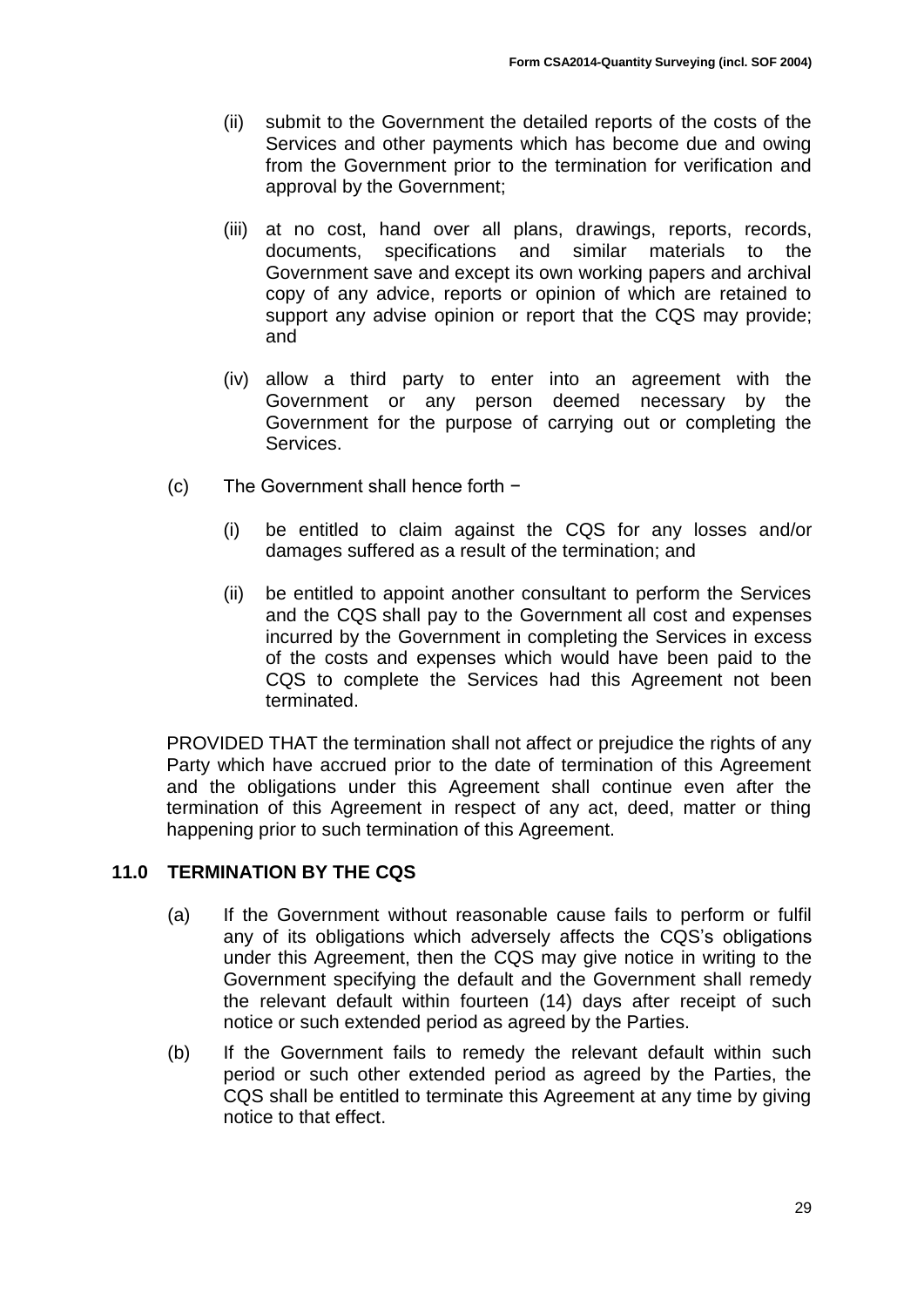## <span id="page-29-0"></span>**11.1. Consequences of Termination by the CQS**

Upon such termination, the CQS shall accept the following undertaking by the Government as full and complete settlement of all claims for payment under or arising out of this Agreement:

- (a) The Government shall, after receiving the detailed reports of the costs of the Services and other payments which has become due and owing to the CQS, pay the CQS all costs incurred in accordance with this Agreement.
- (b) The CQS shall −
	- (i) cease to provide the Services to the Government;
	- (ii) at its own costs and expense, vacate and remove from the Project Management Team's office any equipment, machineries and materials belonging to the CQS, its employees, servants and agents and make good all damage caused by such removal or such detachment; and
	- (iii) at no cost, deliver to the Government all documents relevant to the Project as are in the possession of the CQS who shall be permitted to retain copies of any documents so delivered to the Government.
- (c) FOR THE AVOIDANCE OF DOUBT, the Parties hereby agree that the CQS shall not be entitled to any form of losses including loss of profit, damages, claims or whatsoever upon termination of this Agreement.

## <span id="page-29-1"></span>**12.0 TERMINATION ON NATIONAL INTEREST**

- (a) Notwithstanding any provisions of this Agreement, the Government may terminate this Agreement by giving not less than fourteen (14) days notice to that effect to the CQS (without any obligation to give any reason thereof) if it considers that such termination is necessary for national interest, in the interest of national security or for the purposes of Government policy or public policy.
- (b) Upon such termination −
	- (i) clause 11.1(b) shall apply; and
	- (ii) the CQS shall be entitled to compensation in accordance with clause 14 which shall be determined by an independent auditor appointed by the Government after due consultation with the CQS in respect of the appointment of the independent auditor.
- (c) For the purposes of this clause, what constitutes "national interest", "interest of national security", "the Government policy" and "public policy" shall be solely made and determined by the Government and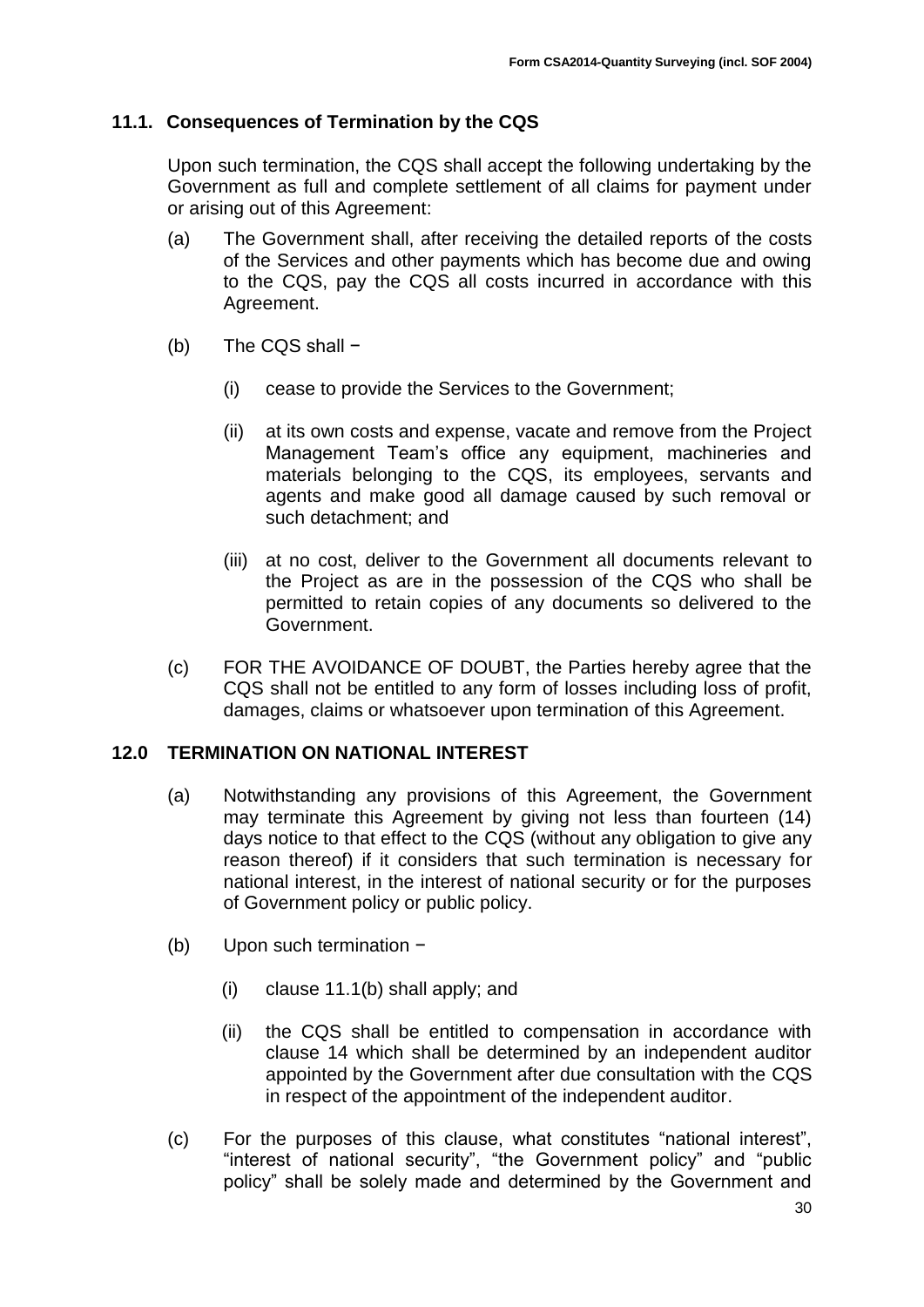such determination shall for all intent and purposes be final and conclusive and shall not be open to any challenge whatsoever.

## <span id="page-30-0"></span>**13.0 TERMINATION ON CORRUPTION, UNLAWFUL OR ILLEGAL ACTIVITIES**

- (a) Without prejudice to any other rights of the Government, if the CQS, its personnel, servants or employees, is convicted by a court of law for corruption or unlawful or illegal activities in relation to this Agreement or any other agreement that the CQS may have with the Government, the Government shall be entitled to terminate this Agreement at any time by giving immediate written notice to that effect to the CQS.
- (b) Upon such termination −
	- (i) clauses 10.4(b) and (c) shall apply; and
	- (ii) the Government shall be entitled to all losses, costs, damages and expenses (including any incidental costs and expenses) incurred by the Government arising from such termination.

## <span id="page-30-1"></span>**14.0 FORCE MAJEURE**

#### <span id="page-30-2"></span>**14.1. Events**

Neither Party shall be in breach of its obligations under this Agreement if it is unable to perform or fulfil any of its obligations thereunder as a result of the occurrence of an Event of Force Majeure. An "Event of Force Majeure" shall mean an event, not within the control of the Party affected, which that Party is unable to prevent, avoid or remove, and shall be –

- (a) war (whether declared or not), hostilities, invasion, armed conflict, acts of foreign enemy, insurrection, revolution, rebellion, military or usurped power, civil war, or acts of terrorism;
- (b) ionising radiation or contamination by radioactivity from any nuclear waste, from the combustion of nuclear fuel, radioactive toxic explosive, or other hazardous properties of any explosive, nuclear assembly or nuclear component thereof;
- (c) pressure waves caused by aircraft or other aerial devices traveling at sonic or supersonic speeds;
- (d) natural catastrophe including but not limited to earthquakes, floods, subterranean spontaneous combustion or any operation of the force of nature, lightning and exceptionally inclement weather; and
- (e) riot and disorders, criminal damage, sabotage, strike, lock out, labour unrest or other industrial disturbances (affecting the performance of this Agreement) which are not the fault of the CQS or its employees,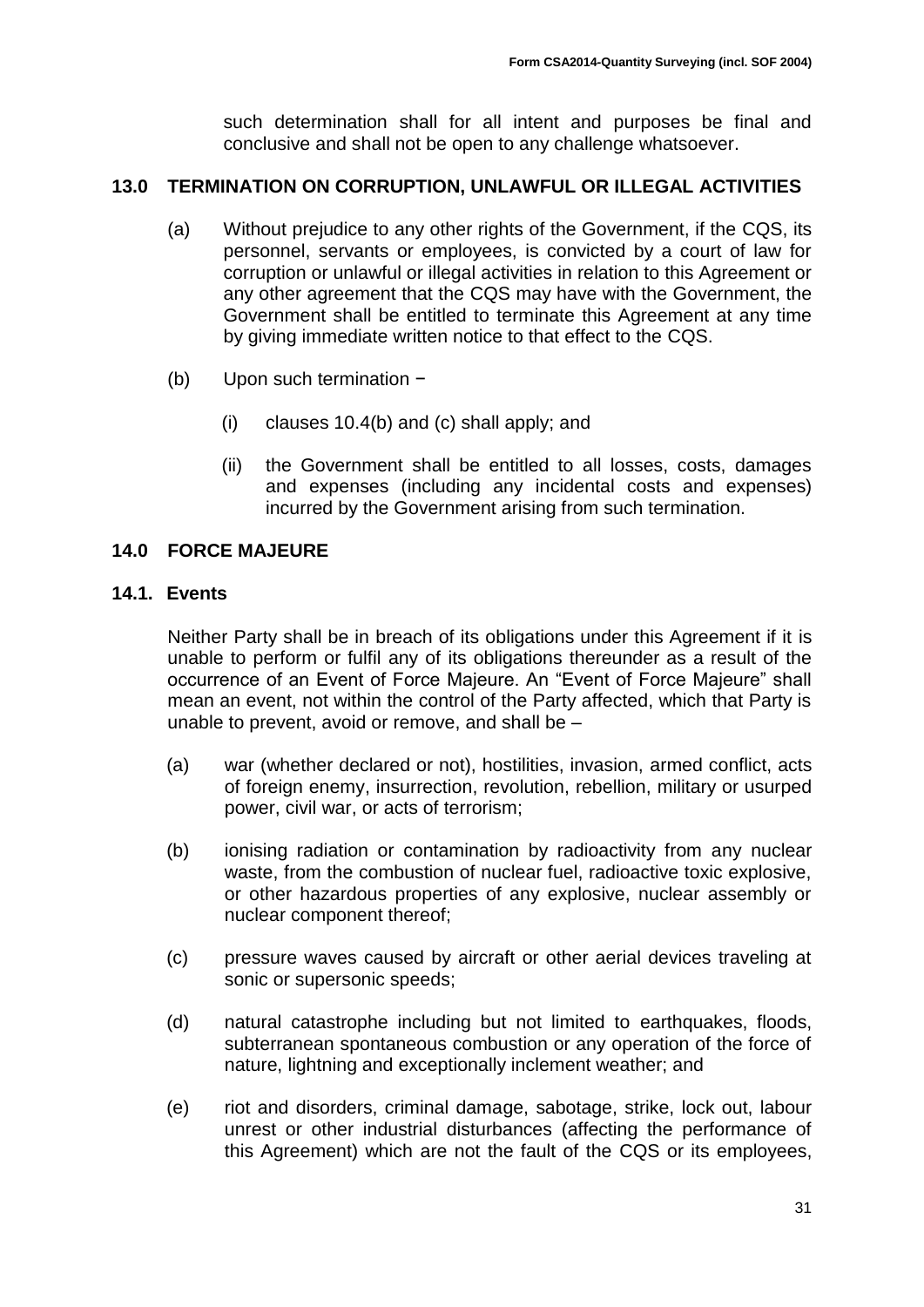which causes, or can reasonably be expected to cause either Party to fail to comply with its obligations,

PROVIDED THAT Event of Force Majeure shall not include economic downturn, non-availability or insufficient of fund or lack of financing on the part of the CQS to perform its obligations under this Agreement.

## <span id="page-31-0"></span>**14.2. Notification of Force Majeure**

If any Event of Force Majeure occurs which renders a Party unable to perform or fulfil any of its obligations under this Agreement, the Party so affected shall immediately notify the other in writing of the occurrence of any Event of Force Majeure applicable to its obligations under this Agreement giving full details thereof and measures being taken by the Party so affected to reduce the severity of such event and subsequently the cessation of such event. If either Party does not agree that an Event of Force Majeure has occurred then the dispute shall be referred to the GR for a decision.

## <span id="page-31-1"></span>**14.3. Termination by Force Majeure**

If an Event of Force Majeure has occurred and either Party reasonably considers such Event of Force Majeure applicable to it to be of such severity or to be continuing for a period of more than six (6) months then the Parties may mutually terminate this Agreement.

### <span id="page-31-2"></span>**14.4. Consequences of Termination due to Event of Force Majeure**

If this Agreement is terminated pursuant to clause 15.3, all rights and obligations hereunder shall forthwith terminate and neither Party shall have any claims against each other save and except in respect of any antecedent breach.

#### <span id="page-31-3"></span>**14.5. Delay**

- (a) Any Party to this Agreement affected by the Event of Force Majeure who has complied with the requirement to provide notice in accordance with clause 15.2 shall not be liable for any delay in performing its obligation under this Agreement to the extent that such delay has been caused by one or more of Event of Force Majeure and the time for completion of any obligation under this Agreement shall be extended by the amount of the delay caused by such Event of Force Majeure. If the Parties do not agree as to the duration of the delay, the disagreement shall be referred to the GR for a decision.
- (b) Notwithstanding clause 15.5(a), if the continuing occurrence of an Event of Force Majeure is of such severity that it frustrates the original intention and objective of the Parties hereto, the Parties hereto shall forthwith take steps to discuss the circumstances and the consequences of such event and shall consider how best to achieve the objectives of this Agreement in such circumstances and shall, if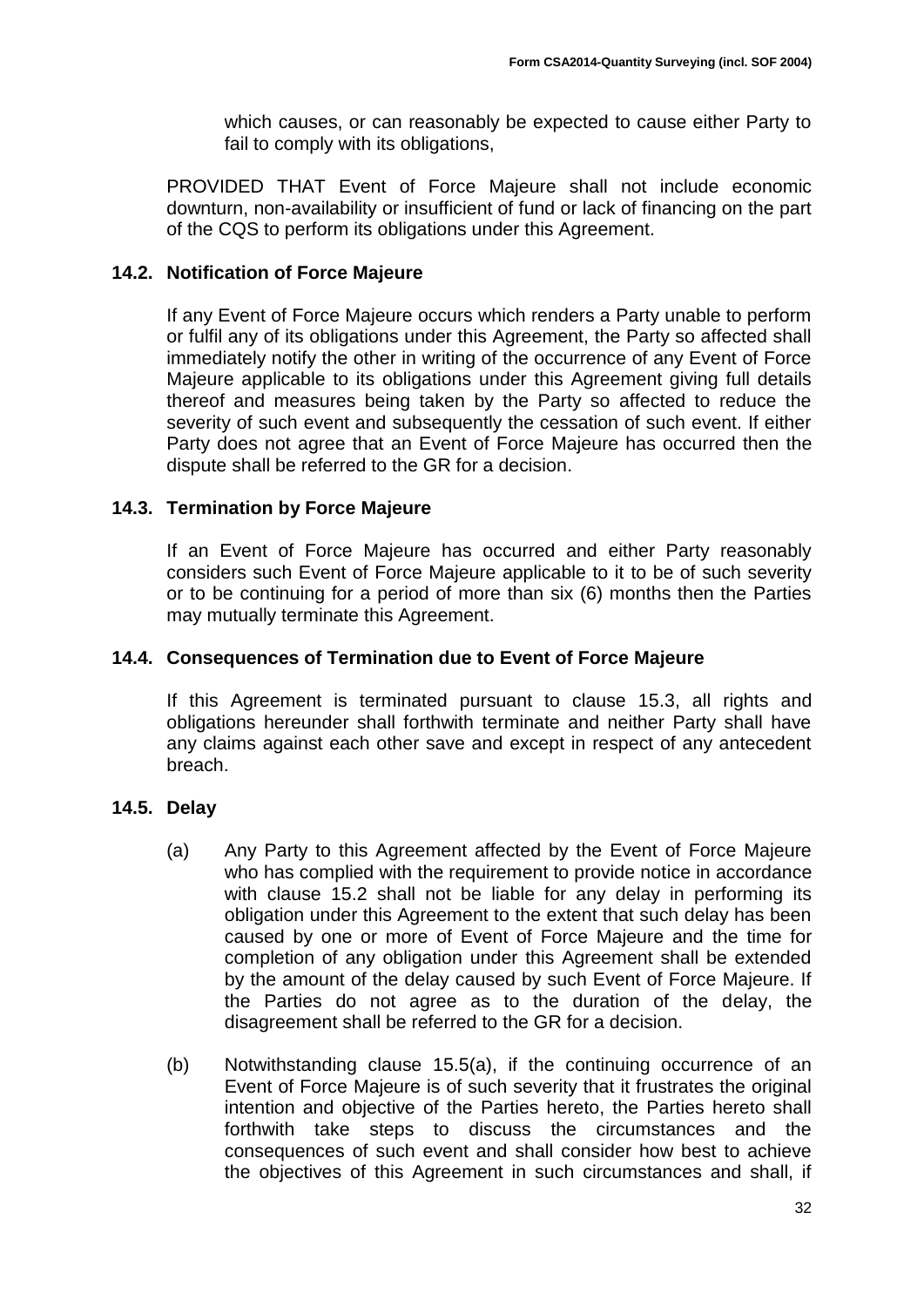appropriate, give consideration to any amendment of this Agreement and the terms and conditions of such amendments.

### <span id="page-32-0"></span>**14.6. Restoration**

Notwithstanding any other provision in this Agreement, if an Event of Force Majeure occurs and this Agreement is not terminated then in any case where the delivery of the Services or any part thereof has been affected, the CQS shall restore such Services to what it was immediately prior to the occurrence of that Event of Force Majeure at its own expenses. Where as a result of such restoration the CQS is able to demonstrate that it has incurred substantial costs affecting the Services, the CQS may apply to the Government for such remedies to enable the Company to recover the costs of such restoration.

## <span id="page-32-1"></span>**14.7. Insurance**

Notwithstanding any other Clause, the CQS shall ensure that whenever reasonably practicable insurance is effected (whether by itself or by its contractors) to cover the occurrence of Events of Force Majeure, PROVIDED THAT such Events of Force Majeure are reasonably and practicably insurable.

## **PART F**

## **GENERAL PROVISIONS**

#### <span id="page-32-2"></span>**15.0 AMENDMENT**

No modification, amendment or waiver of any of the provisions of this Agreement shall be valid unless it is made in writing by way of supplementary agreement specifically referring to this Agreement and duly signed by the Parties or its duly authorised representatives. The provision in respect of such amendment, variation or modification thereof shall be supplemental to and be read as an integral part of this Agreement which shall remain in full force and effect as between the Parties.

#### <span id="page-32-3"></span>**16.0 NOTICES**

(a) Any notice, approval, consent, request or other communication required or permitted to be given or made under this Agreement shall be in writing in Bahasa Malaysia or English language and delivered to the address or facsimile number of the Government or the CQS, as the case may be, shown below or to such other addresses, or facsimile numbers as either party may have notified the sender and shall unless otherwise specified herein deemed to be duly given or made, in the case of delivery in person, when delivered to the recipient at such address or by facsimile transmission, when the recipient's facsimile number is shown on the sender's print-out for the transmission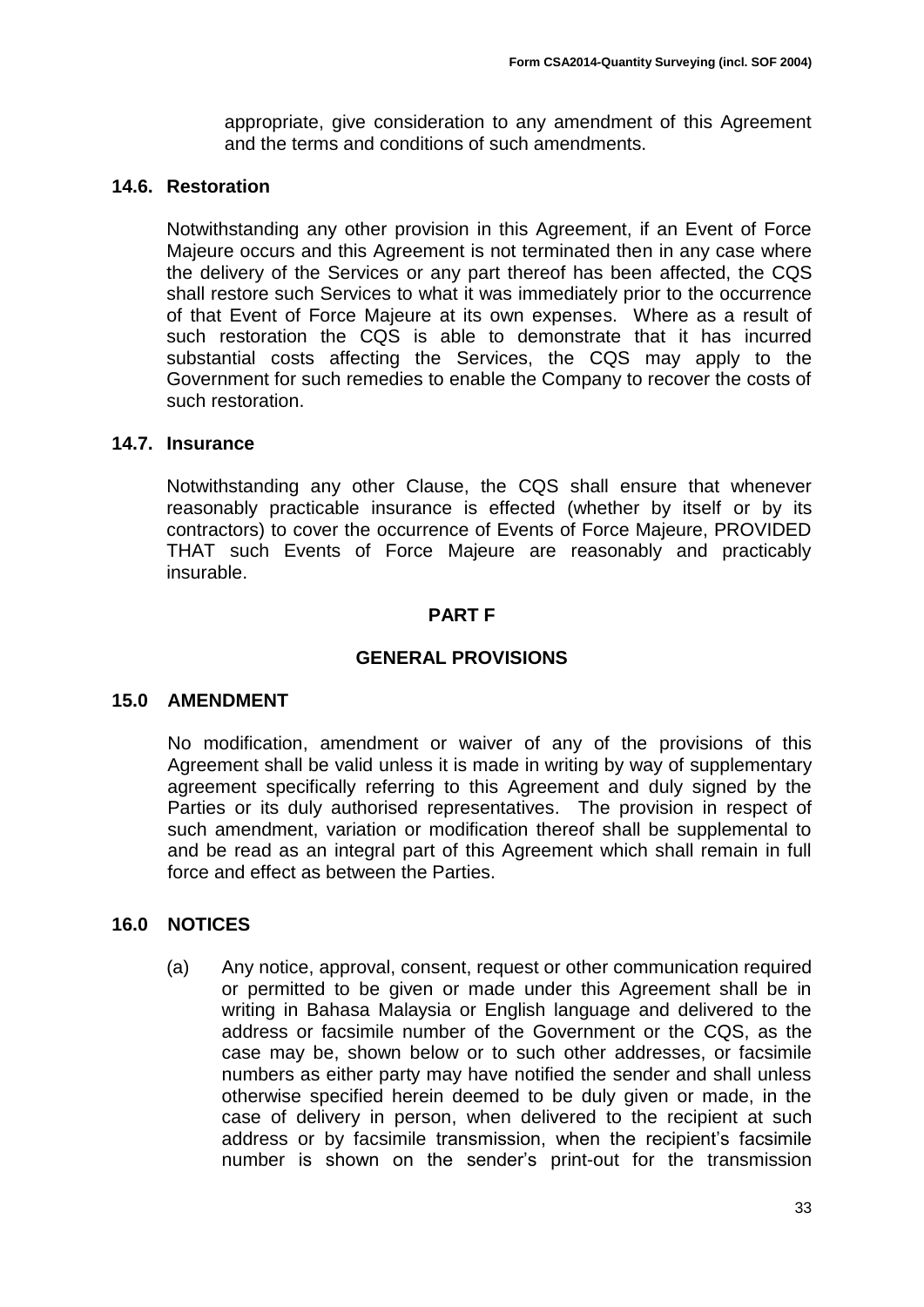regarding the date, time and transmission of all pages, as specified under item 10 in **Appendix 7** of this Agreement.

(b) It shall be the duty of the Parties to notify the other if there is a change of address or entity by giving a written notice within fourteen days (14).

### <span id="page-33-0"></span>**17.0 GOVERNING LAW**

This Agreement shall be governed by and construed in accordance with the laws of Malaysia and the Parties irrevocably submit to the jurisdiction of the courts of Malaysia.

## <span id="page-33-1"></span>**18.0 COMPLIANCE WITH LAWS AND REGULATIONS**

- (a) The CQS shall comply with all applicable laws and regulations in Malaysia and all statutory requirements, standards and guidelines, regulating or relating to the conduct, trade, business of it's profession and shall be fully and solely liable for the provisions of the Services.
- (b) The CQS shall comply with relevant policies, procedures and regulations of the Government in carrying out the Services.".

## <span id="page-33-2"></span>**19.0 SEVERABILITY**

If any provision of this Agreement is held to be illegal or is invalid under any laws or regulations effective and applicable during the term of this Agreement such provision shall be fully severable and this Agreement shall be construed as if such illegal or invalid provision had never comprised as part of this Agreement and the remaining provisions of this Agreement shall remain in full force and effect and shall not be affected by the illegal or invalid provision or by its severance from this Agreement.

## <span id="page-33-3"></span>**20.0 RELATIONSHIP OF THE PARTIES**

Nothing in this Agreement shall be construed as establishing or creating a partnership or a relationship of master and servant between any of the Parties and none of them shall have any authority to bind the other in any way nor shall this Agreement be construed to constitute any party the agent of the other party.

## <span id="page-33-4"></span>**21.0 ADVERTISEMENT**

No advertisement in respect of this Agreement shall be published by the CQS or with the CQS's authority in the newspaper, magazine or in any forms of advertisement without prior written approval of the Government.

#### <span id="page-33-5"></span>**22.0 TIME**

Time wherever mentioned, shall be of the essence of this Agreement.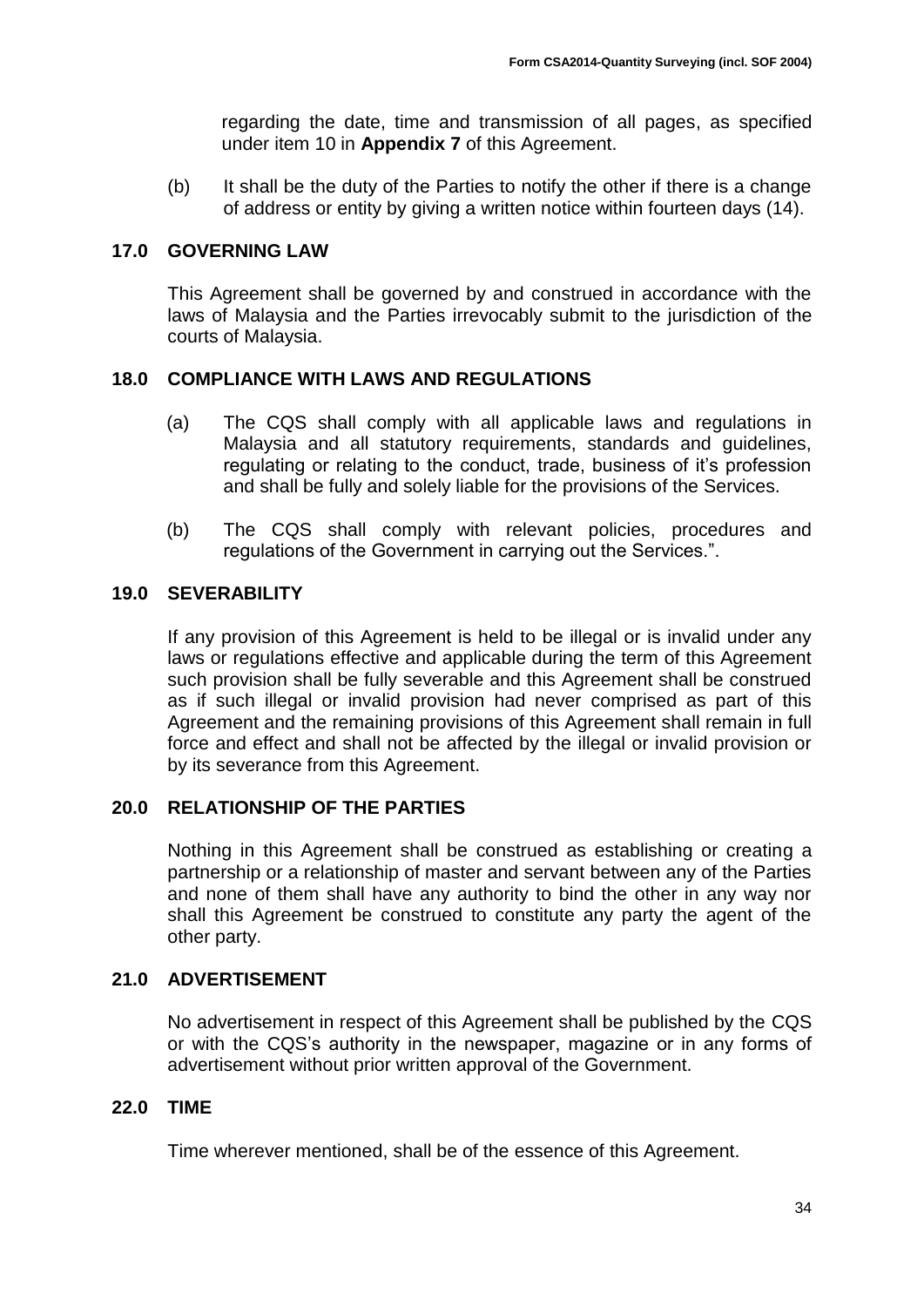### <span id="page-34-0"></span>**23.0 COSTS AND STAMP DUTY**

The CQS shall solely bear the stamp duties, legal costs and fees in the preparation and execution of this Agreement and anything incidental thereto.

#### <span id="page-34-1"></span>**24.0 INCOME TAX**

- (a) The CQS and Personnel, including any expatriate personnel and/or foreign Associated Consultant(s) for the Services shall submit the necessary tax returns as required by the Director-General of Inland Revenue in respect of their income in order that tax can be assessed.
- (b) The Government shall deduct tax from all payments due to any expatriate personnel and/or foreign Associated Consultant(s) at the rate prescribed under the withholding tax laws in effect in Malaysia.
- (c) The Government agrees to reimburse the foreign Associated Consultant(s) any excess payment in income tax.

#### <span id="page-34-2"></span>**25.0 SCHEDULES AND APPENDICES**

All Schedules and Appendices herewith shall form an integral part of this Agreement and are to be taken as mutually explanatory of one another. However, if there is any ambiguity or discrepancy −

- (a) between the Appendices with the terms and conditions of this Agreement, then the terms and conditions of this Agreement shall prevail over the Appendices; or
- (b) in the Appendices of this Agreement, the GR and CQS shall reach a mutual understanding to resolve the ambiguity or discrepancy.

#### <span id="page-34-3"></span>**26.0 WAIVER**

Failure by any party to enforce, at any time, any provision of this Agreement shall not be construed as a waiver of its right to enforce the breach of such provision or any of the provision in this Agreement or as a waiver of any continuing, succeeding or subsequent breach of any provision or other provision of this Agreement.

#### <span id="page-34-4"></span>**27.0 CUSTODY OF AGREEMENT**

This Agreement shall be prepared in both original and certified duplicate copy. The original of this Agreement shall remain in the custody of the Government and shall be made available at all reasonable times for the inspection of the CQS. The duplicate copy shall be kept by the CQS.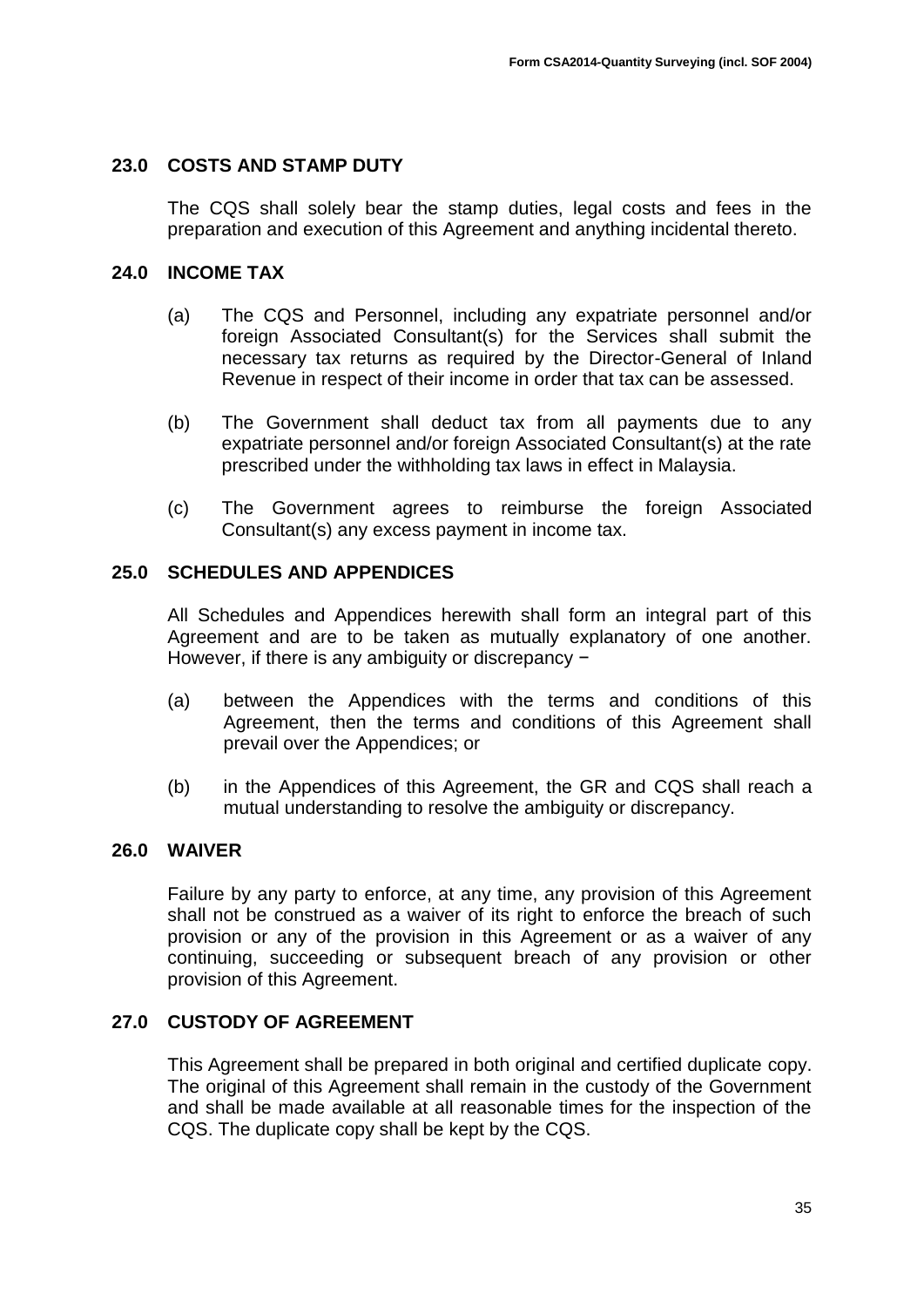#### <span id="page-35-0"></span>**28.0 SUCCESSORS BOUND**

This Agreement shall be binding upon each of the Parties hereto and their respective successors in title.

#### **PART G**

#### **SPECIAL PROVISIONS**

<span id="page-35-1"></span>*[ NOTE : WHERE THERE IS A NEED FOR SPECIAL CONDITIONS OVER AND ABOVE THE GENERAL CONDITIONS, THIS SECTION IS TO BE INSERTED BY THE RELEVANT AGENCY WITH THE APPROVAL OF THEIR RESPECTIVE LEGAL ADVISORS. OTHERWISE THIS PAGE TO BE LEFT AS SUCH ABOVE ]*

- None -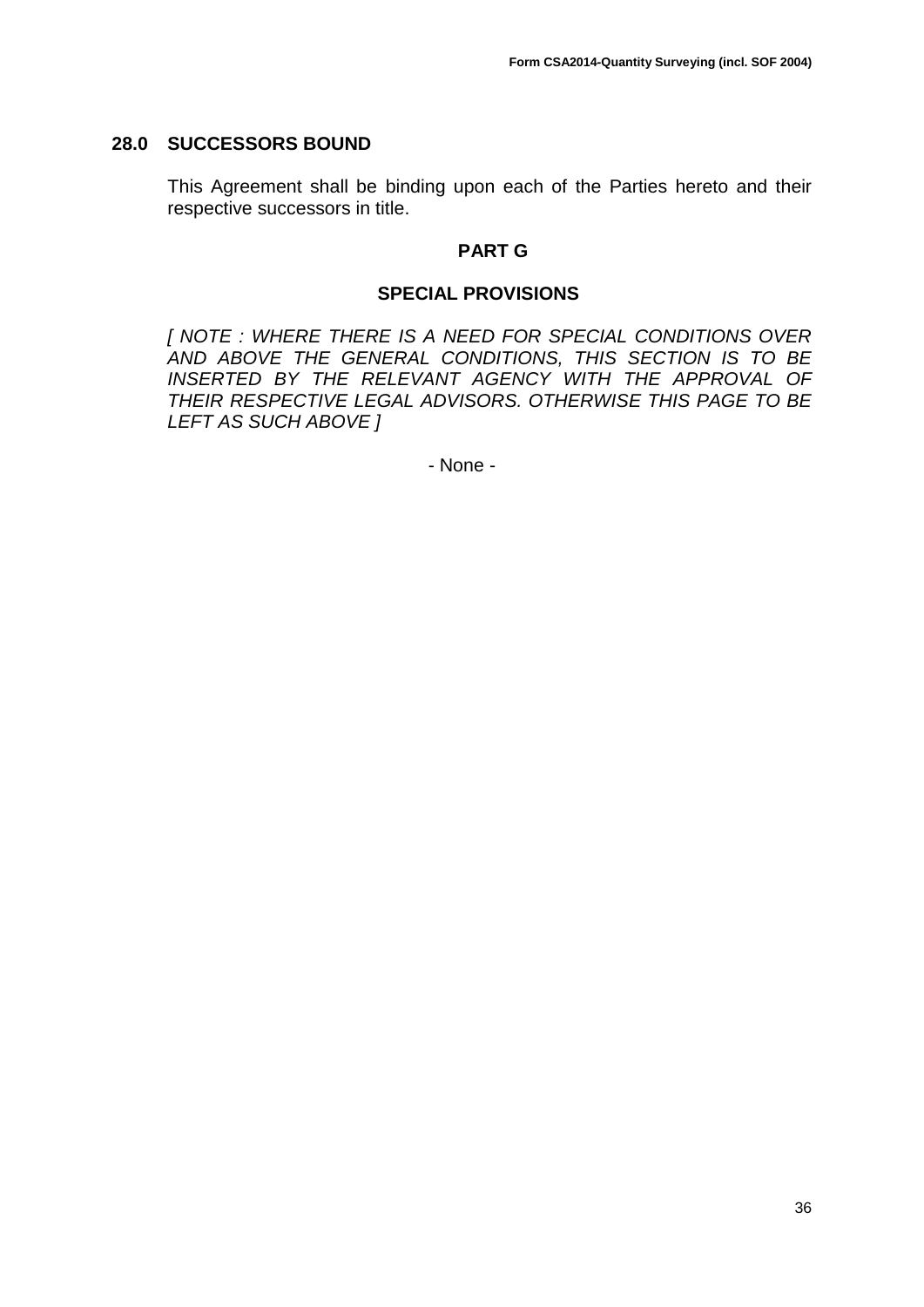## <span id="page-36-0"></span>**SIGNATORIES TO THE AGREEMENT**

**IN WITNESS WHEREOF**, the Parties hereto have executed this Agreement on the day and the year first hereinbefore appearing.

SIGNED for and on behalf of  $\hspace{1cm}$ ) ……………………(Signature)…………… **THE GOVERNMENT** ) (Name, Designation & Department's Seal)

In the presence of:

………………………………............. Name of witness : NR IC No. :

SIGNED for and on behalf of  $\hspace{1cm}$  ) ……………………(Signature)……………… **THE CQS** ) (Name, Designation & Company's Seal)

In the presence of:

………………………………………… Name of witness : NR IC No. :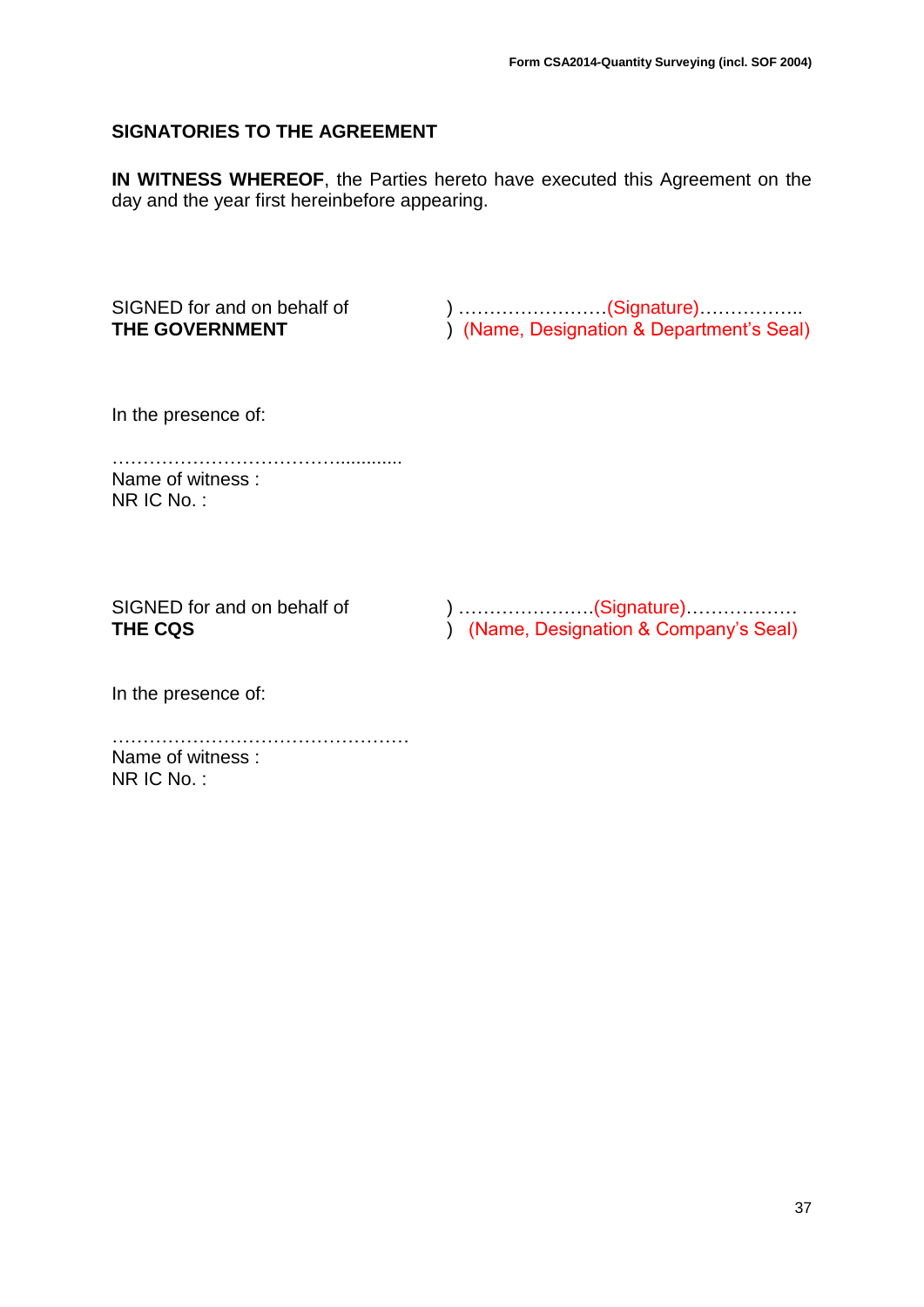## **PART A : SCHEDULE OF SERVICES**

#### <span id="page-37-1"></span><span id="page-37-0"></span>**1.0 TYPES OF PROFESSIONAL SERVICES**

- (a) The professional services to be provided by the CQS shall consist of any or a combination of the following:
	- (i) Basic Professional Services
		- For building works
		- For civil engineering works
		- For mechanical and electrical works
	- (ii) Basic Professional Services
		- For interior design works
		- For landscaping works
	- (iii) Additional Professional Services
		- During pre-contract and during post-contract

(b) The CQS shall provide basic professional services for any of the following types of works:

| <b>Category A</b> | Residential – Terrace and link houses, Semi Detached                                                                |  |  |
|-------------------|---------------------------------------------------------------------------------------------------------------------|--|--|
|                   | houses, Detached houses, Cluster houses not exceeding                                                               |  |  |
|                   | 4 levels, Shop houses not exceeding $4\frac{1}{2}$ levels inclusive                                                 |  |  |
|                   | of mezzanine floor, Flats not exceeding 5 levels                                                                    |  |  |
| <b>Category B</b> | All other buildings not included in Category A, including<br>but not limited to -                                   |  |  |
|                   | Residential - Condominiums, Hotels, Motels, Palaces, etc<br>Commercial and Office – Multi storey car parks, Office, |  |  |
|                   | Cinemas, etc                                                                                                        |  |  |
|                   | Educational - Hostel, Schools, Universities, Colleges,                                                              |  |  |
|                   | Museums, etc                                                                                                        |  |  |
|                   | Transportation – Airport terminals, Hangars, Marinas, etc.                                                          |  |  |
|                   | Production - Warehouses, Factories, Abattoirs, etc                                                                  |  |  |
|                   | Sports - Sports Complex, Stadiums, etc                                                                              |  |  |
|                   | Religious – Mosques, Crematoriums, Churches, Temples,                                                               |  |  |
|                   | etc                                                                                                                 |  |  |
|                   | Medical – Hospitals, Medical Centres, Clinics, etc.                                                                 |  |  |
|                   | Military& Security – Army Camps, Police stations, etc.                                                              |  |  |
|                   | Any other buildings of exceptional character<br>and<br>complexity                                                   |  |  |
| <b>Category C</b> | alterations, adaptation, modifications,<br>Extension,                                                               |  |  |
|                   | renovation, conservation and restoration and associated                                                             |  |  |
|                   | demolition works.                                                                                                   |  |  |

#### **TABLE I: BUILDING WORKS**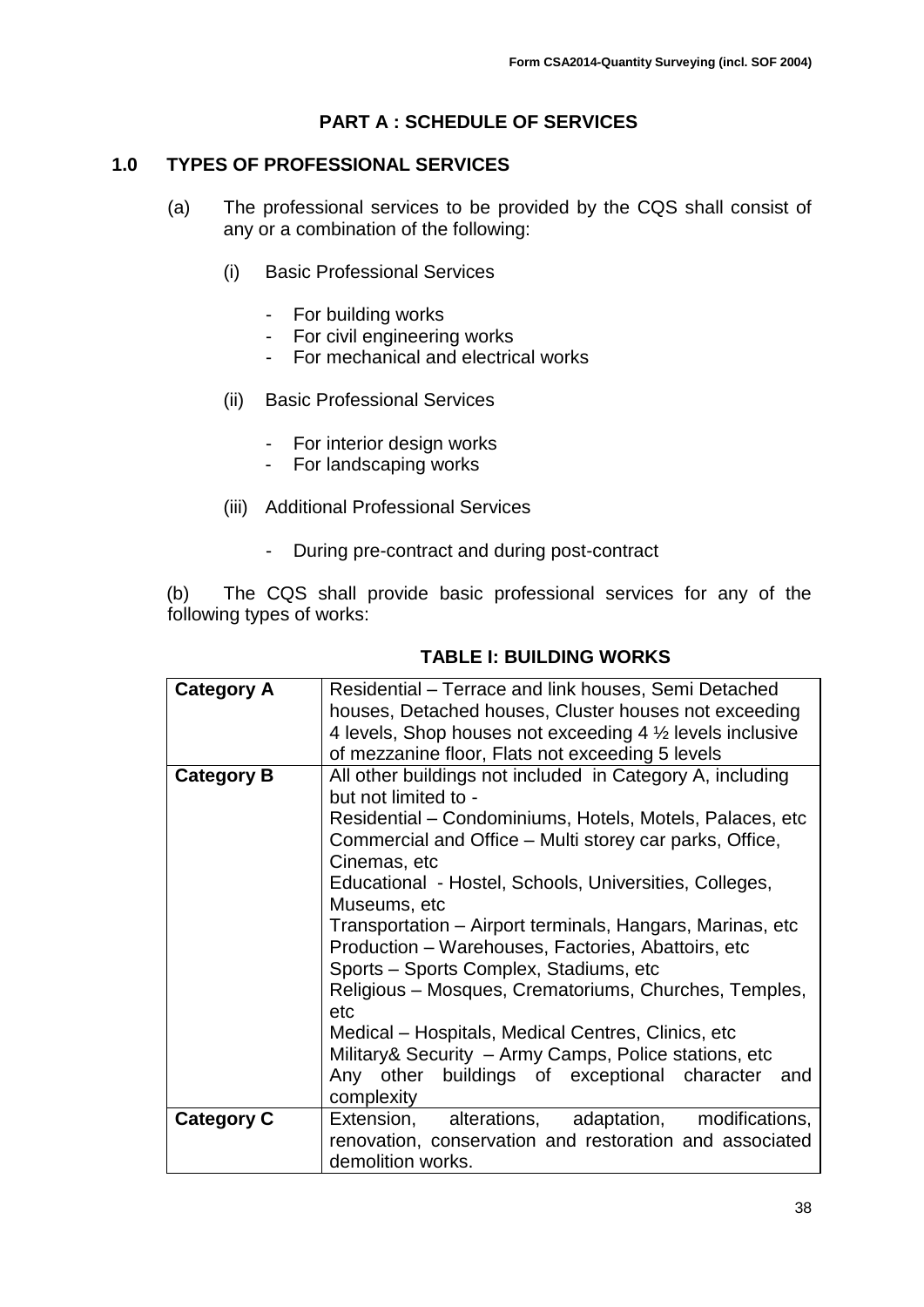## **TABLE II: CIVIL ENGINEERING WORKS**

| Category I         | General civil engineering works e.g. roads, drains,<br>earthworks, water reticulation etc.                                                         |
|--------------------|----------------------------------------------------------------------------------------------------------------------------------------------------|
| <b>Category II</b> | Reinforced concrete works, structural steelwork and<br>building forming part of the civil engineering contract<br>e.g. bridges, jetties, ports etc |

### **TABLE III: MECHANICAL AND ELECTRICAL WORKS**

| <b>Mechanical</b> | Works normally included as part of the building works     |  |  |
|-------------------|-----------------------------------------------------------|--|--|
| and               | or civil engineering e.g. Electrical low tension and high |  |  |
| <b>Electrical</b> | tension, Telephone and communication system, Air          |  |  |
| <b>Works</b>      | conditioning and ventilation, Lift, Fire protection,      |  |  |
|                   | Security system, CCTV, Hospital equipment, Audio          |  |  |
|                   | visual, IT system etc                                     |  |  |

## <span id="page-38-0"></span>**2.0 BASIC PROFESSIONAL SERVICES**

#### <span id="page-38-1"></span>**2.1 Basic Professional Services For Building Works, Civil Engineering Works And Mechanical and Electrical Works, Interior Design Works or Landscaping Works Which Are Included In One Tender**

The basic professional services for building works, civil engineering works and mechanical and electrical works, interior design works or landscaping works which are included in one tender to be provided by the CQS shall be as follows:

- (a) preparing preliminary estimates and cost plans including up to 4 revisions of preliminary estimates and cost plans due to amendments to layout and scope of works;
- (b) preparing bills of quantities and other tender documents necessary for the calling of tenders excluding mechanical and electrical works, interior design works or landscaping works (The specifications of the works to be incorporated in the tender documents shall be prepared and submitted by the respective consultant to the CQS);
- (c) preparing tender reports and contract documents, including pricing of bills of quantities or pricing and agreeing schedule of rates, in collaboration with mechanical and electrical consultants, interior designers or landscape consultants for their respective works;
- (d) valuing works in progress for interim valuations/certificates including measurement of variations excluding mechanical and electrical works, interior design works or landscaping works and including the verifications and incorporation of the amounts recommended by the consultants for their respective works; and
- (e) preparing final accounts for the whole works including the incorporation of the final accounts prepared by the mechanical and electrical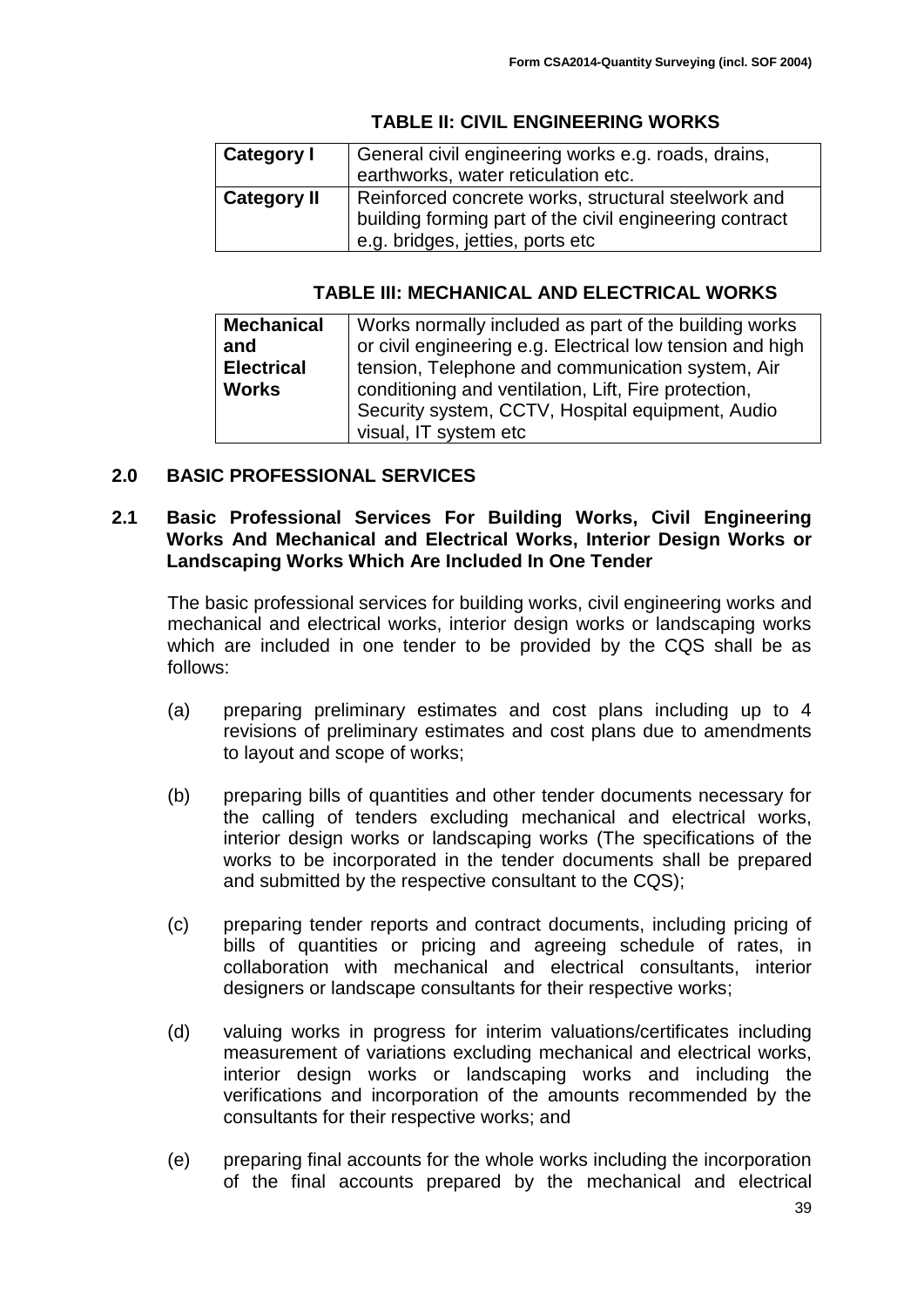consultants, interior designers or landscape consultants for their respective works.

## <span id="page-39-0"></span>**3.0 ADDITIONAL PROFFESSIONAL SERVICES**

#### <span id="page-39-1"></span>**3.1. Additional professional services during pre-contract**

The additional professional services to be provided by the CQS during precontract shall be any or a combination of the following:

- (a) preparing feasibility studies including income/expenditure cash flow;
- (b) preparing preliminary estimates and cost plans beyond the fourth revision;
- (c) preparing documents and reports for pre-qualification of contractors;
- (d) redrafting conditions of contract to meet requirements of the Government;
- (e) pricing of bills of quantities for negotiated tenders including pricing and agreeing schedule of rates if the CQS is not appointed to undertake the basic professional services for the same project;
- (f) preparing and analyzing of prices and attending negotiation meeting;
- (g) preparing cost analysis based on the accepted contract sum;
- (h) preparing tender price index based on the accepted contract sum; or
- (i) any other professional services provided for in this agreement.

#### <span id="page-39-2"></span>**3.2. Additional professional services during post-contract**

The additional professional services to be rendered by the CQS during postcontract shall be any or a combination of the following:

- (a) Re-measuring the whole or part of the building and associated works due to re-planning of internal layout arising from a change of use, repositioning of the building (if re-measuring is required) and redesign of the structural elements in the works;
- (b) Re-measuring works for contracts based on provisional bills of quantities;
- (c) specific contractual advice on conditions of contract;
- (d) services for management contracting;
- (e) services arising out of determination of the contractor's employment;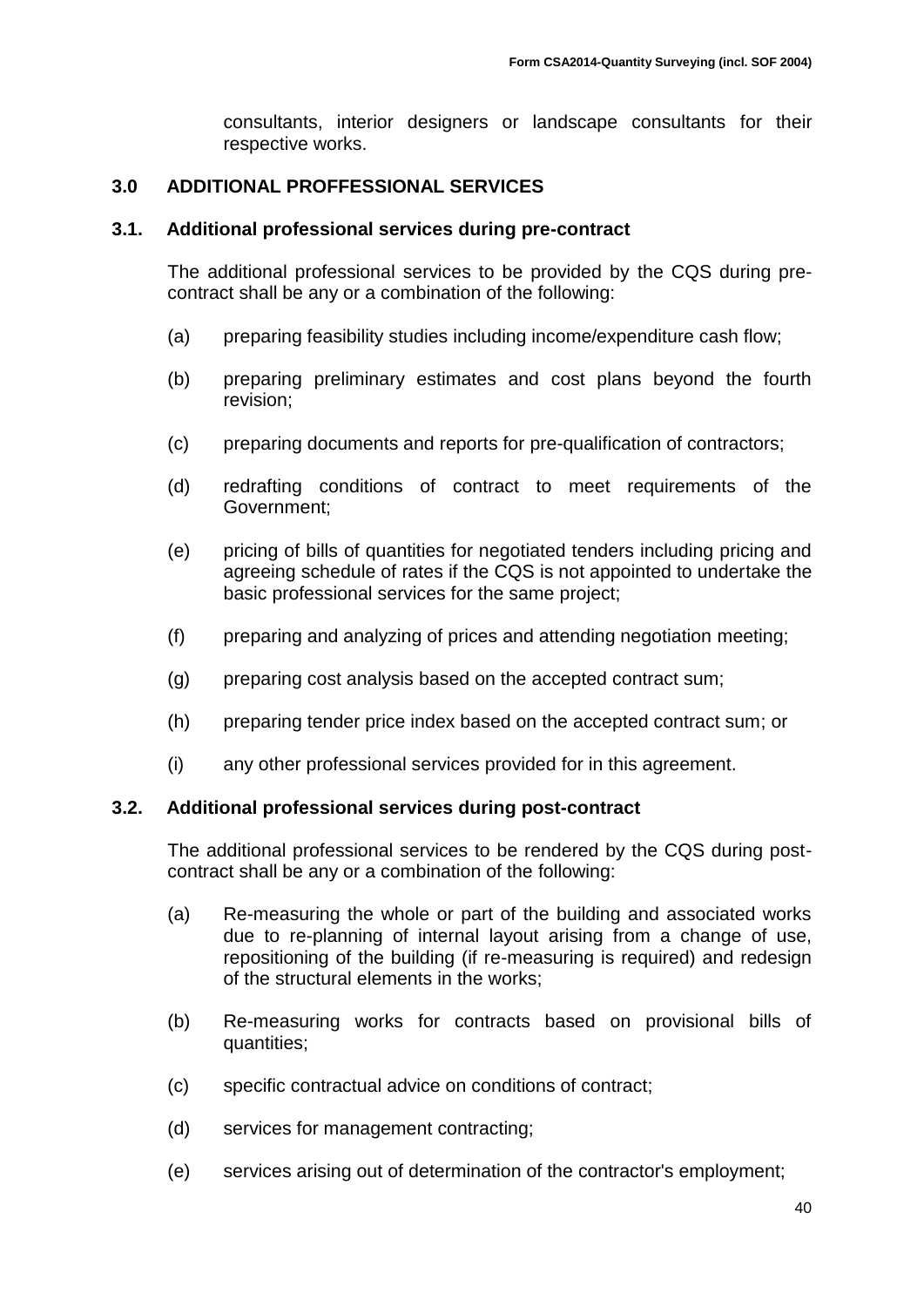- (f) continuing professional services on a protracted basis (after DLP);
- (g) attending post-contract meetings beyond the original completion date of the project (Contractor's Extension of Time and Liquidated And Ascertained Damages period);
- (h) evaluating loss and expense and other contractual claims submitted by the contractor;
- (i) preparing bills of quantities and other tender documents for defects and outstanding works to be carried out by a separate contractor and valuation of defective works to be omitted from the contract sum of the defaulting contractor;
- (j) professional services for making good of works damaged by fire etc;
- (k) preparing costs analysis based on the final contract sum;
- (l) resident quantity surveying site staff as agreed by the Government; or
- (m) any other professional services provided for in this agreement.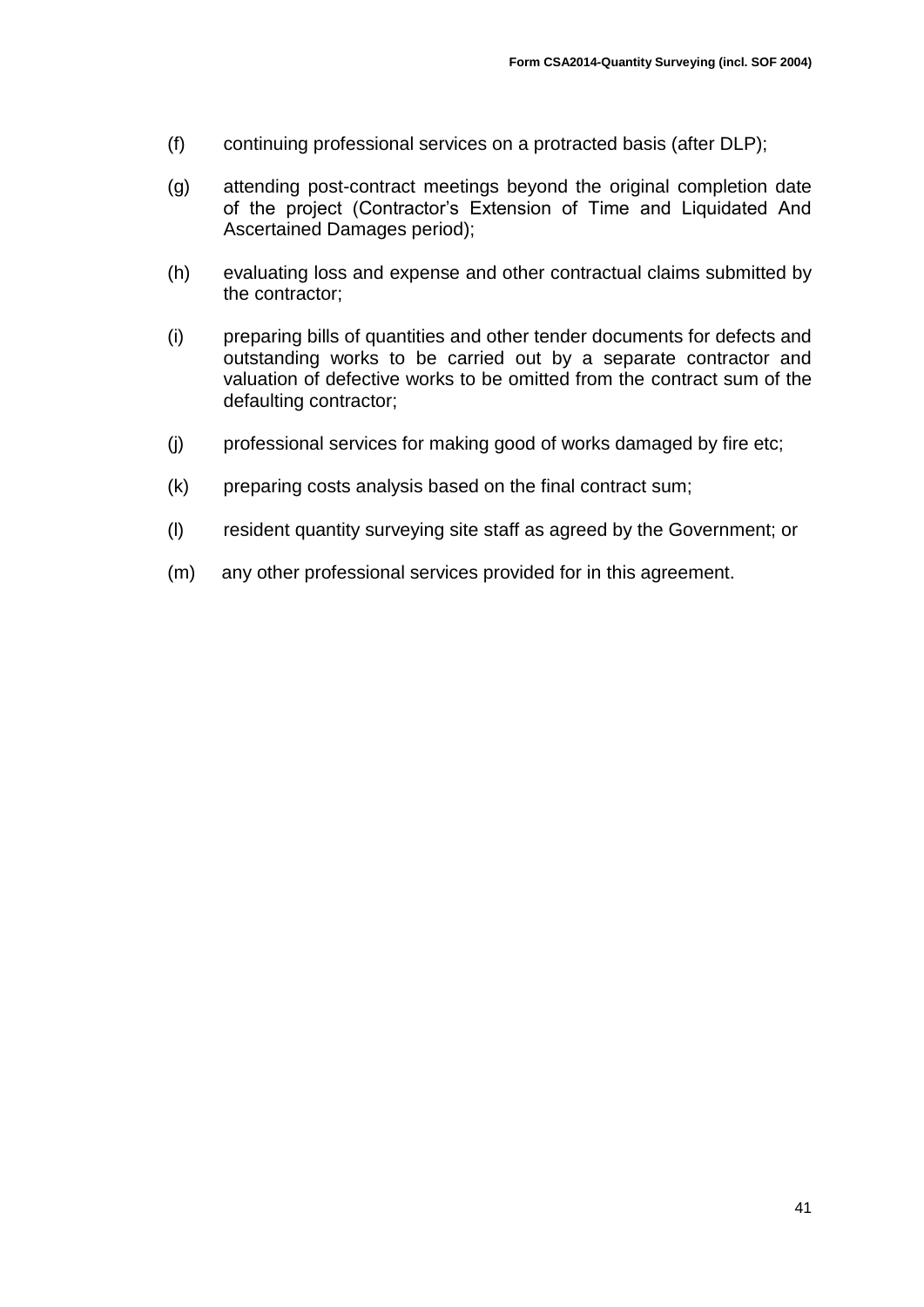## **PART B : SCHEDULE OF FEES**

#### <span id="page-41-1"></span><span id="page-41-0"></span>**1.0 PAYMENT FOR PROFESSIONAL SERVICES**

The CQS in performing the Services described in Part A shall be paid in accordance with any or all of the following modes of payment:

- (a) Payment On the Basis Of Scale of Fees (Payment depending upon the Cost of Works)
	- For Basic Professional Services (for Building Works, Civil Engineering Works and Mechanical & Electrical Engineering Works)
- (b) Payment On The Basis Of Time Cost (Payment depending upon time spent)
	- For Basic Professional Services (for Interior Design Works and Landscaping Works)
	- For Additional Professional Services
- (c) Disbursements / Reimbursable
- (d) Other Payments

#### <span id="page-41-2"></span>**2.0 PAYMENT ON THE BASIS OF SCALE OF FEES**

The CQS in performing the Basic Professional Services described in Part A sub-paragraph 1.0 (a) (i) shall be paid in accordance with the Scale Of Fees, which amount shall be derived from the product of the total cost of the Works times the percentage determined from the Scale of Fees for the relevant works.

#### <span id="page-41-3"></span>**2.1 Definition Of Cost Of Works**

- (a) "Cost of Works" means the total cost incurred by the Government for the Works, however incurred, of all builders works, all specialists' or sub-contractors works, services, installations and equipment designed, specified or allowed for and forming an integral part of the Project including:
	- (i) a market value of any labour, materials, manufactured goods, machinery or other facilities provided by the Government;
	- (ii) the full benefit accruing to the Contractor from the use of construction plant and equipment belonging to the Government which the Government has required to be used in the execution of the Works;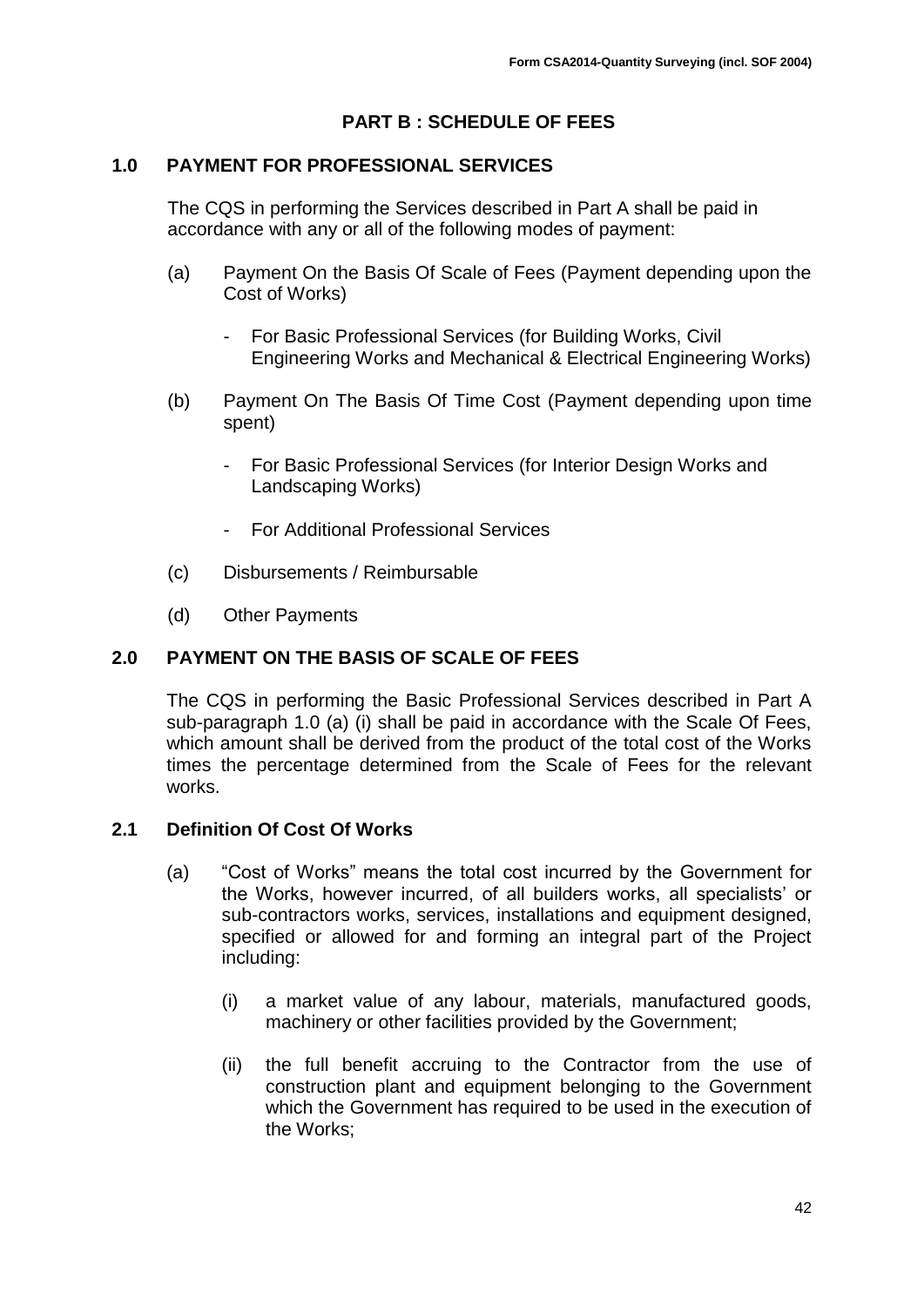- (iii) the market value of materials, manufactured goods and machinery incorporated in the Works;
- (iv) price variations arising from fluctuation of prices; and
- (v) approved Contractor's claims for additional preliminaries due to the extension of time which have been derived from the priced preliminaries but shall not include:
	- operating equipment or machinery that are not an integral or essential part of the Works;
	- administrative expenses incurred by the Government;
	- all consultancy fees incurred by the Government;
	- interest on capital incurred during construction;
	- the costs of raising money required for the construction of the Works; and
	- costs of land and way leaves.
- (b) The cost of works for the purpose of calculating the fees shall be derived as follows:
	- (i) for works which have not been tendered, the costs of works shall be the latest estimate of costs prepared by the CQS and accepted by the Government;
	- (ii) for works tendered but not executed, the lowest *bona fide* tender received less contingency sum, prime cost and/or provisional sums for architectural, structural and civil works which do not require the CQS to carry out any measurements; and one third (1/3) of the prime costs and/or provisional sums for the works under the Mechanical and Electrical included in the tender documents; provided that in any event the total fees of the CQS shall not be reduced by more than one sixth (1/6) of the CQS's total fees;
	- (iii) for works tendered and executed, the original contract sum, less contingency items and one third (1/3) of the prime costs and/or provisional sums for the works under the Mechanical and Electrical included in the tender documents; provided that in any event the total fees of the CQS shall not be reduced by more than one sixth (1/6) of the CQS's total fees; and
	- (iv) for completed works, the cost of works shall be the final cost of works as per the final account or the original contract sum including variations whichever is the greater (except those variations incurred as a result of deficiency or default in services by the CQS); and in both cases to deduct one third (1/3)of the costs of the works under the Mechanical and Electrical**,** provided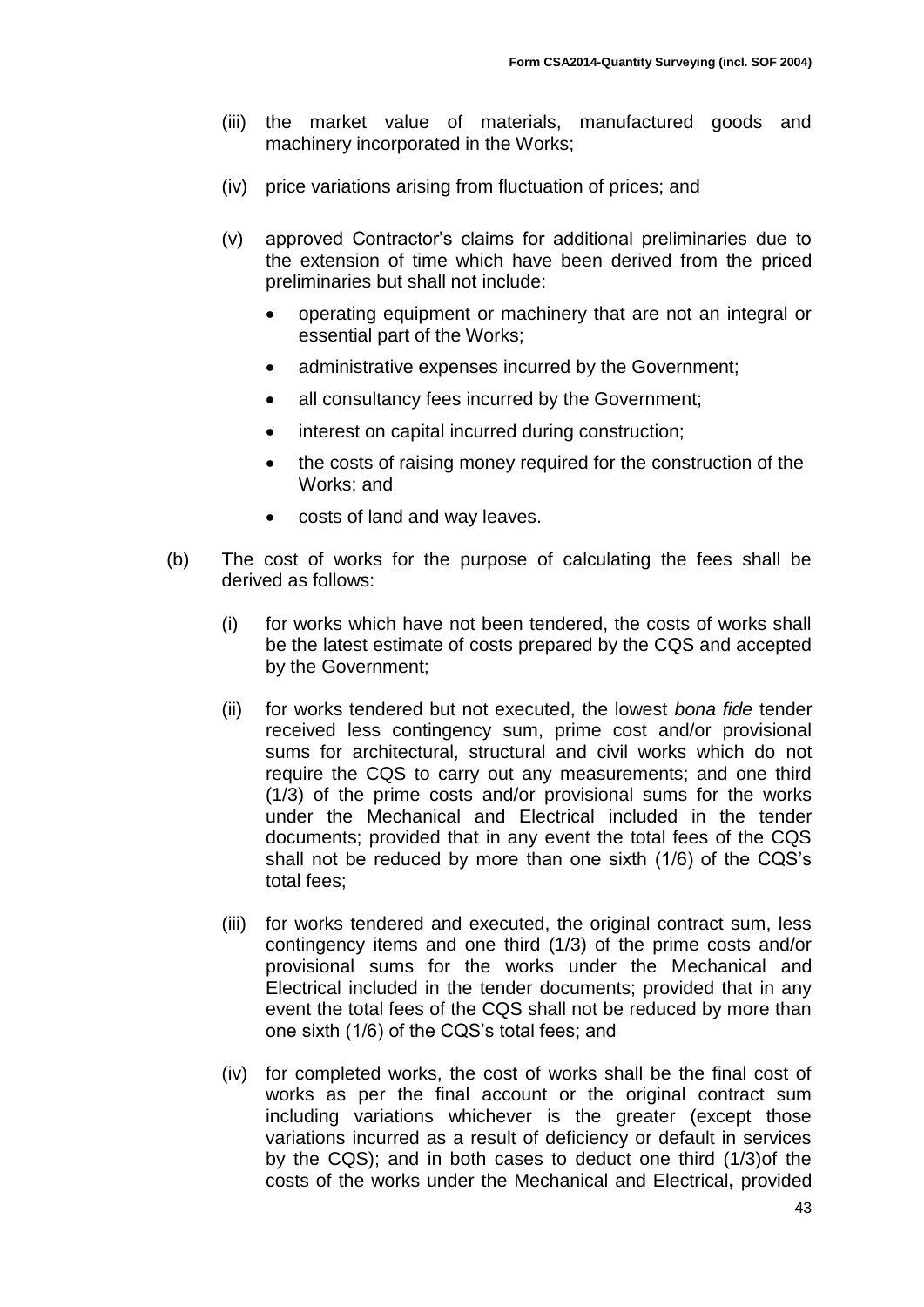that in any event the total fees of the CQS shall not be reduced by more than one sixth (1/6) of the CQS's total fees.

(v) In addition to (iv) above*,* for works executed by a subsequent contractor arising from the determination of the employment of the previous contractor, the cost of works for calculation of fees in respect of Stage (2) of Basic Services - Preparation of Bills of Quantities and other tender documents and Stage (3) of Basic Services – Preparation of tender report and preparation of contract documents, shall be based on the net value of the uncompleted portion of partially completed sections or elements of the works which have been re-measured due to the determination of the employment of the previous Contractor.

## <span id="page-43-0"></span>**2.2 Scale of Fees for Basic Professional Services for Building Works**

(a) The fees payable to the CQS for basic professional services for building works shall be in the tables as follows:

## **TABLE IV: FEE PAYABLE FOR BUILDING WORKS (CATEGORY A)**

| No. of units of same design           | <b>Fee Payable</b>                                                         |
|---------------------------------------|----------------------------------------------------------------------------|
| 4 <sub>st</sub>                       | RM1,000 or 1.5% of total cost of works of each unit<br>whichever is higher |
| $2^{nd}$ to 10 <sup>th</sup>          | 1.25% of total cost of works                                               |
| 11 <sup>th</sup> to 50 <sup>th</sup>  | 1.00% of total cost of works                                               |
| $51^{\text{st}}$ to $100^{\text{th}}$ | 0.95% of total cost of works                                               |
| 101 <sup>st</sup> and above           | 0.90% of total cost of works                                               |

## **TABLE V: FEE PAYABLE FOR BUILDING WORKS (CATEGORY B)**

| <b>Total cost of works</b>    | <b>Fee Payable</b>                                               |
|-------------------------------|------------------------------------------------------------------|
| RM1,000,000 and below         | RM15,000 Or 3.00% of total costs of works whichever<br>is higher |
| RM1,000,001 - RM3,000,000     | $RM30,000 + 2.75\%$ in excess of RM1 million                     |
| RM3,000,001 - RM5,000,000     | $RM85,000 + 2.50\%$ in excess of RM3 million                     |
| RM5,000,001 - RM7,500,000     | RM135,000 + 2.15% in excess of RM5 million                       |
| RM7,500,001 - RM10,000,000    | RM188,750 + 1.80% in excess of RM7.5 million                     |
| RM10,000,001 - RM20,000,000   | RM233,750 + 1.55% in excess of RM10 million                      |
| RM20,000,001 - RM50,000,000   | RM388,750 + 1.30% in excess of RM20 million                      |
| RM50,000,001 - RM100,000,000  | RM778,750 + 1.25% in excess of RM50 million                      |
| RM100,000,001 - RM250,000,000 | RM1,403,750 + 1.10% in excess of RM100 million                   |
| Over RM250 million            | RM3,053,750 + 1.00% in excess of RM250 million                   |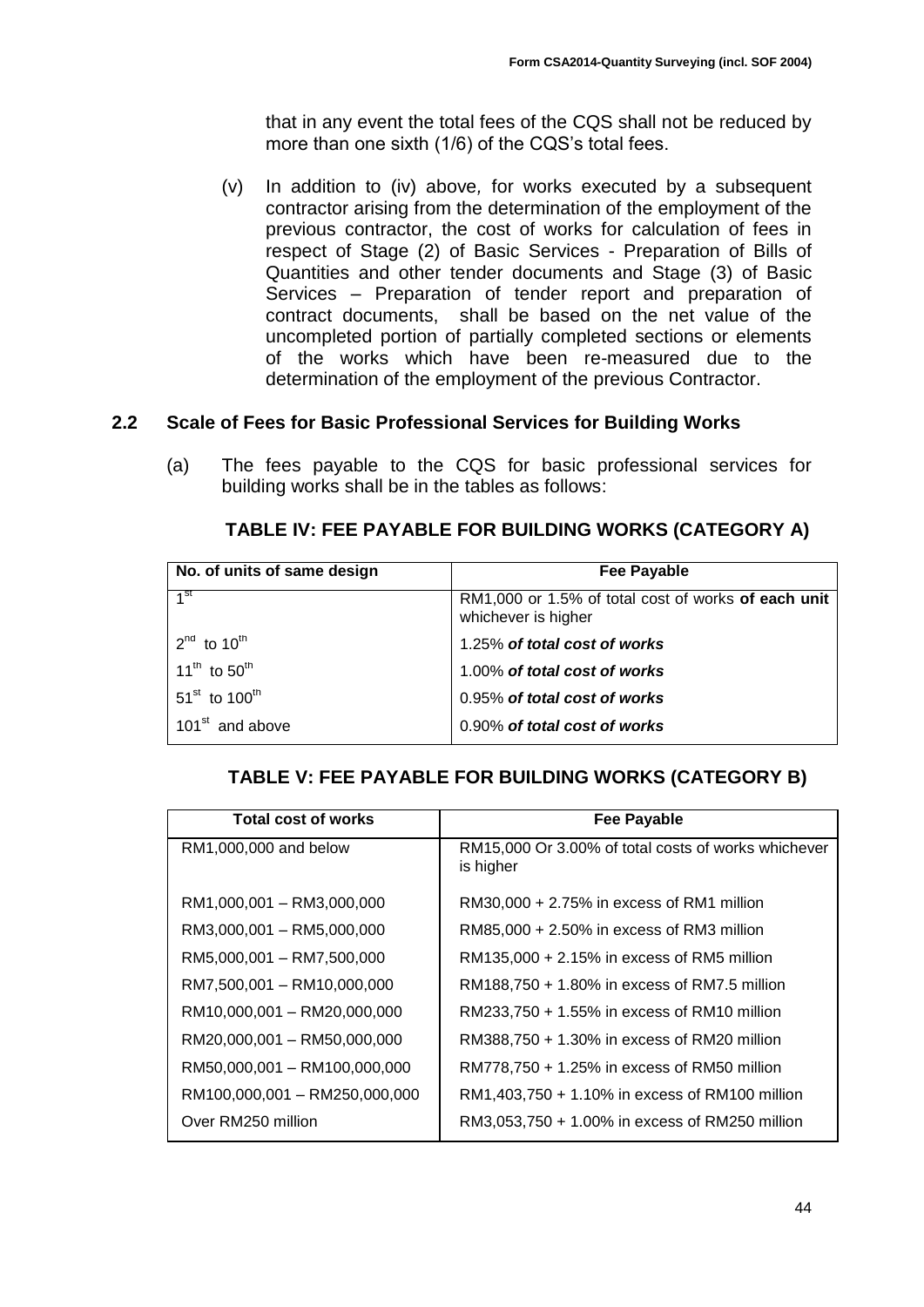| <b>Total cost of works</b>  | Fee Payable                                  |
|-----------------------------|----------------------------------------------|
| RM1,000,000 and below       | RM17,500 or 3.50% of total costs of works    |
|                             | whichever is higher                          |
| RM1,000,001 - RM3,000,000   | $RM35,000 + 3.25\%$ in excess of RM1 million |
| RM3,000,001 - RM5,000,000   | RM100,000 + 3.00% in excess of RM3 million   |
| RM5,000,001 - RM7,500,000   | RM160,000 + 2.75% in excess of RM5 million   |
| RM7,500,001 - RM10,000,000  | RM228,750 + 2.50% in excess of RM7.5 million |
| RM10,000,001 - RM15,000,000 | RM291,250 + 2.25% in excess of RM10 million  |
| RM15,000,001 - RM25,000,000 | RM403,750 + 2.00% in excess of RM15 million  |
| Over RM25 million           | RM603,750 + 1.75% in excess of RM25 million  |

**TABLE VI: FEE PAYABLE FOR BUILDING WORKS (CATEGORY C)**

- (b) Where consultants are appointed by the Government for Mechanical and Electrical works, for the purpose of calculating the fees of the CQS, no deduction whatsoever shall be made on the cost of works where measurement is required for such professional services. If no measurement is required, a reduction of one third (1/3) of the cost of those works under Mechanical and Electrical works shall be made for the cost of works in calculating the fees of the CQS, provided that in any event, the total fees of the CQS shall not be reduced by more than one sixth (1/6) of the CQS's total fees.
- (c) For Categories B and C, where there is more than one unit of buildings of the same design in all respects to be repeated in the construction of subsequent units on the same site and under a single building contract for which standard type of drawings, specifications and bills of quantities and other documents are used, the fees payable for the Stage (2) - Preparation of bills of quantities and other tender documents shall be reduced as follows:

| UNILUUNI DUU                                  |                  |  |
|-----------------------------------------------|------------------|--|
| <b>Building unit for the</b>                  | Fees payable     |  |
| original unit                                 | full fees        |  |
| $2^{nd}$<br>unit                              | 65% of full fees |  |
| $3^{\text{rd}}$<br>unit                       | 55% of full fees |  |
| 4™<br>unit                                    | 45% of full fees |  |
| $5^{\mathsf{m}}$<br>unit and subsequent units | 40% of full fees |  |

**TABLE VII: FEE PAYABLE FOR REPETITIVE BUILDINGS (CATEGORY B&C)**

(i) The calculation of full fees for preparation of bills of quantities and other tender documents for original unit of repetitive buildings shall be as follows: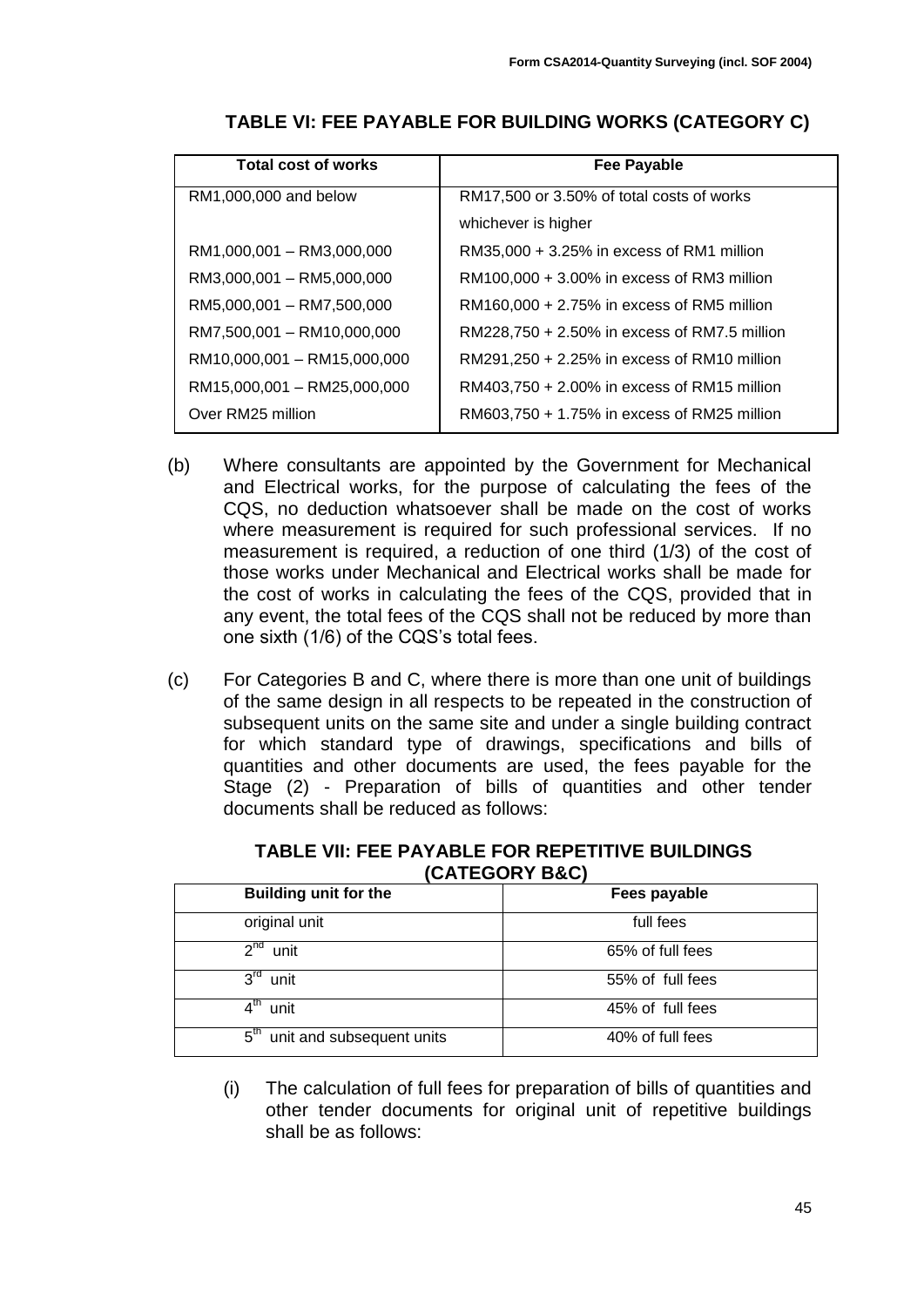#### **FFOU = cost of x FBPS x PBQ RB no. of RB Cost of Works**

#### **Where,**

- (a) FFOU is full fees of original unit for preparation of bills of quantities and other tender documents for original unit of repetitive buildings;
- (b) Cost of RB is cost of repetitive buildings **inclusive of original unit** (excluding works under the Mechanical and Electrical Consultants);
- (c) No. of RB is total units of repetitive buildings inclusive of original unit;
- (d) FBPS is fees for full basic professional services;
- (e) PBQ is percentage breakdown of fees for preparation of bills of quantities and other tender documents;
- (ii) The definition of buildings of 'same design in all respects' shall mean that the buildings are same in design, shape, size, storey height and total height;
- (iii) The reduced fees for repetitive buildings shall be applicable for repetitive buildings in a project as defined;
- (iv) The reduced fees for repetitive buildings is only applicable to the Stage (2) - Preparation of bills of quantities and other tender documents as in Part B –Schedule of Fees as the case maybe whereas fees payable for other stages of professional services shall be paid in full.

#### <span id="page-45-0"></span>**2.3 Scale of Fees for Basic Professional Services for Civil Engineering Works**

The fees payable to the CQS for basic professional services for civil engineering works shall be as follows: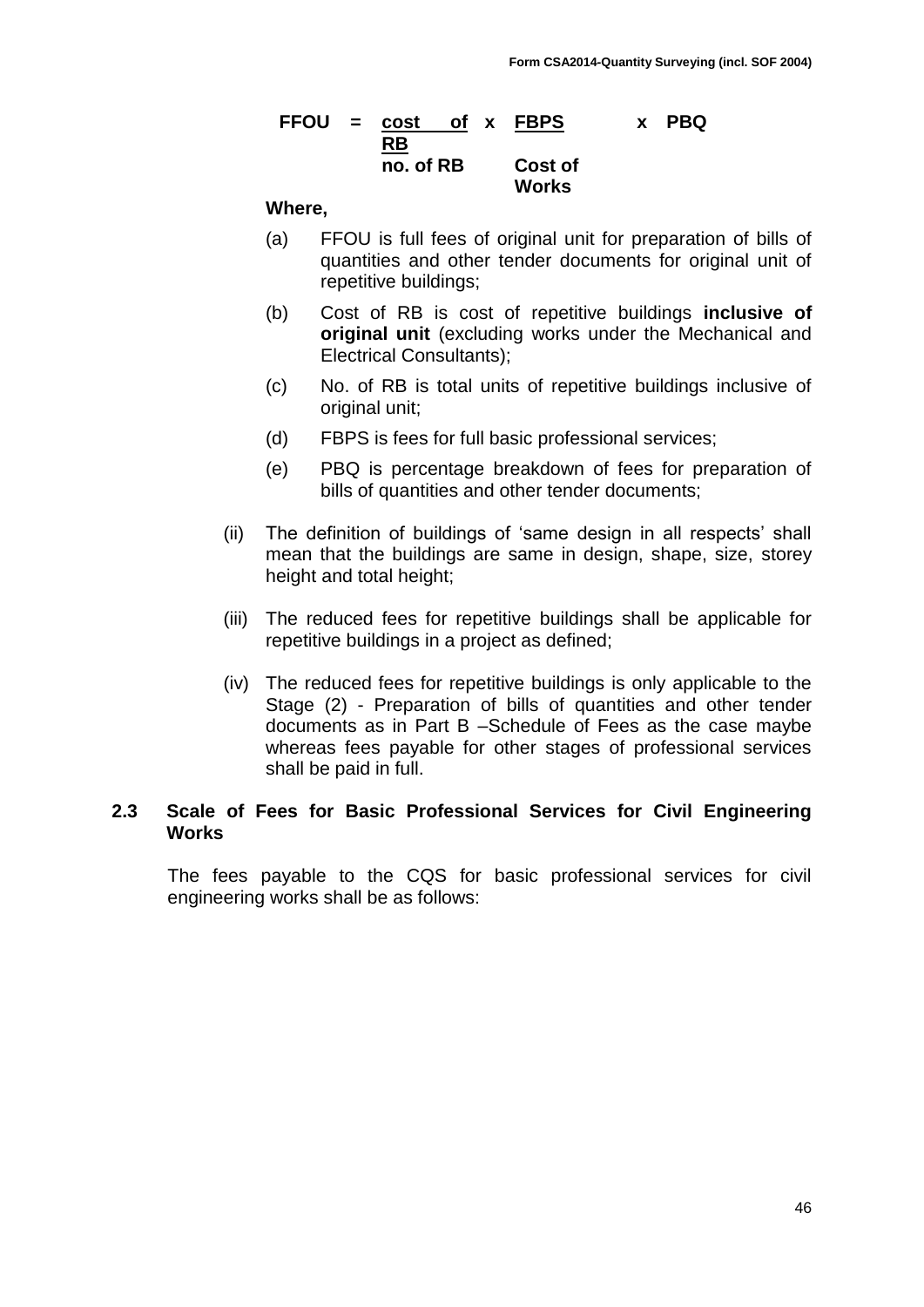### **TABLE VIII: FEE PAYABLE FOR CIVIL ENGINEERING WORKS (CATEGORY I)**

| Total cost of works         | Fee Payable                                                      |
|-----------------------------|------------------------------------------------------------------|
| RM1,000,000 and below       | RM12,500 or 2.50% of total costs of works<br>whichever is higher |
| RM3,000,001 - RM5,000,000   | RM70,000 + 2.00% in excess of RM3 million                        |
| RM5,000,001 - RM7,500,000   | RM110,000 + 1.65% in excess of RM5 million                       |
| RM7,500,001 - RM10,000,000  | RM151,250 + 1.35% in excess of RM7.5 million                     |
| RM10,000,001 - RM20,000,000 | RM185,000 + 1.15% in excess of RM10 million                      |
| RM20,000,001 - RM50,000,000 | RM300,000 + 1.00% in excess of RM20 million                      |
| Over RM50 million           | RM600,000 + 0.90% in excess of RM50 million                      |

## **TABLE IX: FEE PAYABLE FOR CIVIL ENGINEERING WORKS (CATEGORY II)**

| Total cost of works         | Fee Payable                                                      |
|-----------------------------|------------------------------------------------------------------|
| RM1,000,000 and below       | RM15,000 or 3.00% of total costs of works<br>whichever is higher |
| RM1,000,001 - RM3,000,000   | $RM30,000 + 2.75\%$ in excess of RM1 million                     |
| RM3,000,001 - RM5,000,000   | $RM85,000 + 2.50\%$ in excess of RM3 million                     |
| RM5,000,001 - RM7,500,000   | RM135,000 + 2.15% in excess of RM5 million                       |
| RM7,500,001 - RM10,000,000  | RM188,750 + 1.80% in excess of RM7.5 million                     |
| RM10,000,001 - RM20,000,000 | RM233,750 + 1.50% in excess of RM10 million                      |
| RM20,000,001 - RM50,000,000 | RM383,750 + 1.30% in excess of RM20 million                      |
| Over RM50 million           | RM773,750 + 1.20% in excess of RM50 million                      |

- (a) Where the CQS is engaged to provide quantity surveying professional services for building works (including external works) in a civil engineering project the respective scale of fees for building works shall apply.
- (b) Where more than one category of civil engineering works are involved then the scale of fees for the category of civil engineering works with the highest total value shall be applicable.
- (c) Where the CQS is engaged to provide quantity surveying professional services for the whole of a civil engineering project, the fee in respect of any building works and including related external works of which the bills of quantities is prepared based on the standard method of measurement of building works (SMM) published by the Institution of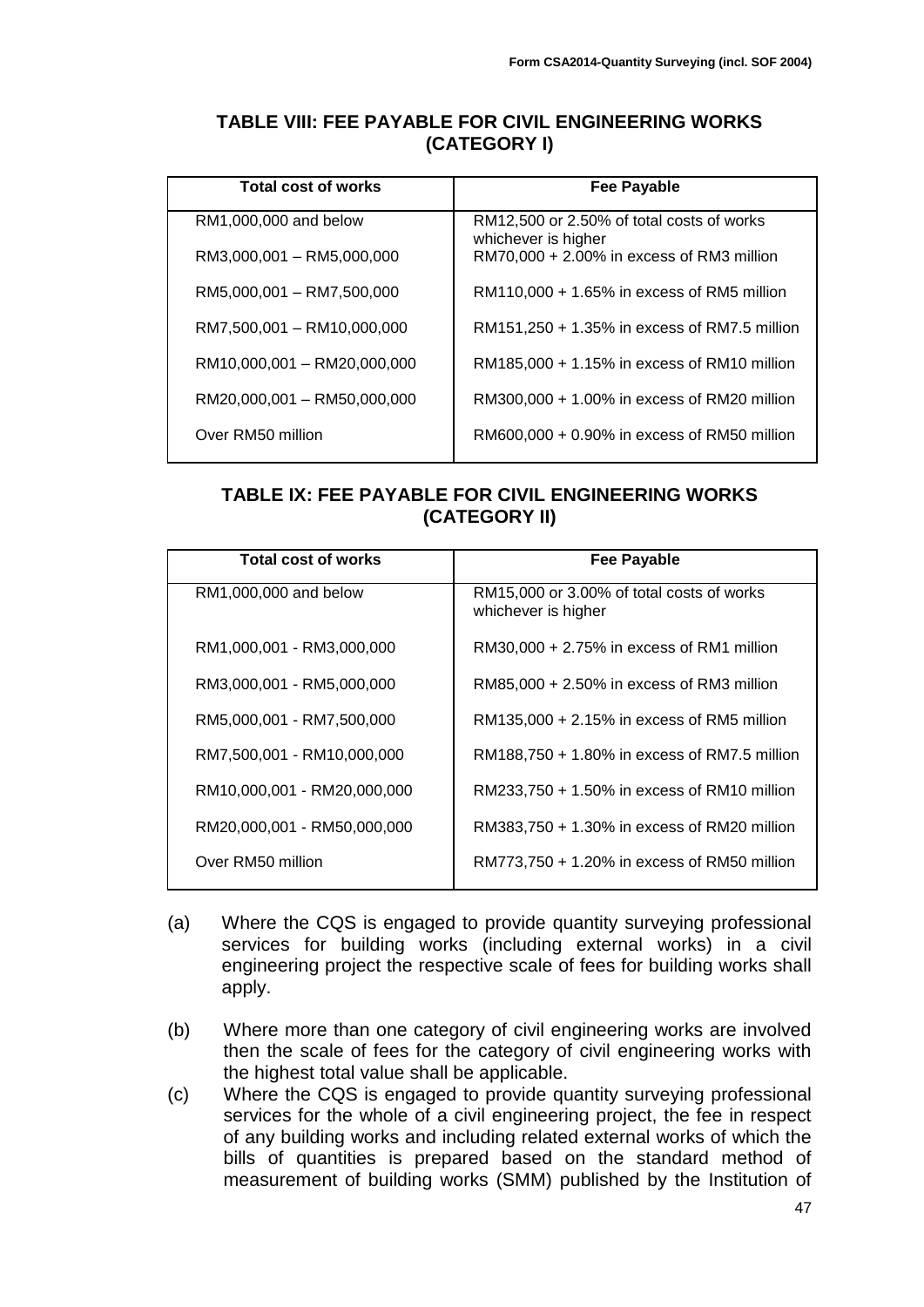Surveyors, Malaysia for building works shall be based on the scale of fees for building works.

#### <span id="page-47-0"></span>**2.4 Fees for more than one category of buildings in building works or civil engineering works**

Where there is more than one category of buildings in either building works or civil engineering works, the scale of fees for the category of buildings with the highest total value shall be applicable.

## <span id="page-47-1"></span>**2.5 Fees payable for Mechanical and Electrical works**

Where the CQS is appointed to provide full basic professional services for Mechanical and Electrical works on its own, the fees payable shall be as follows:

## **TABLE X: FEE PAYABLE FOR MECHANICAL AND ELECTRICAL WORKS**

| <b>Total cost of works</b>  | Fee Payable                                                      |
|-----------------------------|------------------------------------------------------------------|
| RM1,000,000 and below       | RM15,000 or 3.00% of total costs of works<br>whichever is higher |
| RM1,000,001 - RM3,000,000   | $RM30,000 + 2.50\%$ in excess of RM1 million                     |
| RM3,000,001 - RM5,000,000   | $RM80,000 + 2.25\%$ in excess of RM3 million                     |
| RM5,000,001 - RM7,500,000   | RM125,000 + 2.00% in excess of RM5 million                       |
| RM7,500,001 - RM10,000,000  | RM175,000 + 1.85% in excess of RM7.5 million                     |
| RM10,000,001 - RM20,000,000 | RM221,250 + 1.55% in excess of RM10 million                      |
| Over RM20 million           | RM376,250 + 1.25% in excess of RM20 million                      |

## <span id="page-47-2"></span>**2.6 Fees Payable For Interior Design Works And Landscaping Works**

Where the CQS is appointed to provide full basic professional services for landscaping works and interior design works on its own, the fees payable shall be on the basis of time cost.

#### <span id="page-47-3"></span>**2.7 Additional Fees For Contracts Based On Provisional Bills of Quantities**

- (a) Where provisional bills of quantities have to be prepared for the calling of tenders and the bills of quantities for the original scope of works and normal variation under the contract have to be re-measured, the fees for Stage (2) - Preparation of bills of quantities and other tender documents shall be increased by 35%.
- (b) The entitlement for the additional fees due to the re-measurement of the provisional bills of quantities is subject to the following:
	- (i) the CQS is appointed for full basic professional services;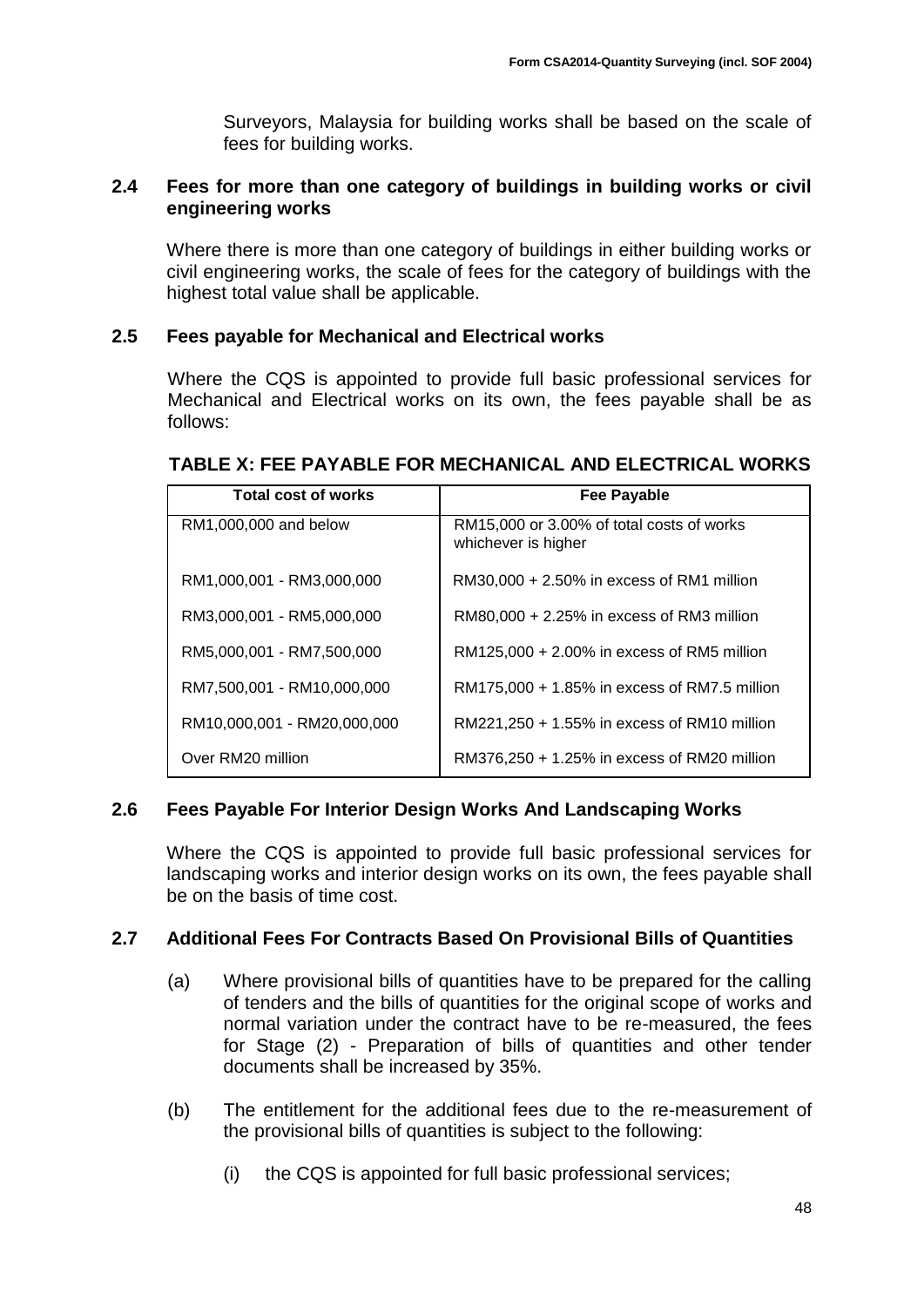(ii) before commencing on the measurements of provisional bills of quantities, the CQS must obtain written approval from the Government since the Government has to bear the additional fees.

## <span id="page-48-0"></span>**2.8 Fees for CQS appointed for partial services**

- (a) If a CQS is appointed for pre-contract professional services only stage (1), (2) & (3), the total fees is 65% of the total fees for full basic professional services.
- (b) If a CQS is appointed for post contract professional services only stage (4) & (5), the total fees is 35% of the total fees for full basic professional services.
- (c) In addition to the provision in sub-paragraph (b) above, the CQS shall be paid an additional 10% of the total fees for full basic professional services for the preparatory works prior to commencement of his professional services.
- (d) If a CQS is appointed for stage (5) preparation of final accounts which may also involve part of stage (4) valuation of works in progress including variation works, the total fees is 25% of the total fees for full basic professional services.

## <span id="page-48-1"></span>**3.0 PAYMENT ON THE BASIS OF TIME COST**

The CQS who has rendered any of the Basic Professional Services or the Additional Services described in Part A sub-paragraph 1.0(a)(ii) and (iii) shall be paid in accordance with Payment On The Basis Of Time Cost as follows:

- (a) Remuneration shall be determined on the basis of time actually spent and a rate specified in respect of the CQS's personnel, where such rate shall be calculated based on basic salary times an appropriate multiplier as approved by the Government.
- (b) The Government shall not be responsible for payment of the above remuneration to the CQS's Personnel who are on annual leave or sick leave.
- (c) The CQS shall not be entitled to any payment in respect of time spent by secretarial staff or by staff engaged on general accountancy or administration duties in the CQS's office.
- (d) The CQS shall be entitled for other payments, where applicable, as described in paragraph 4.0 and 5.0.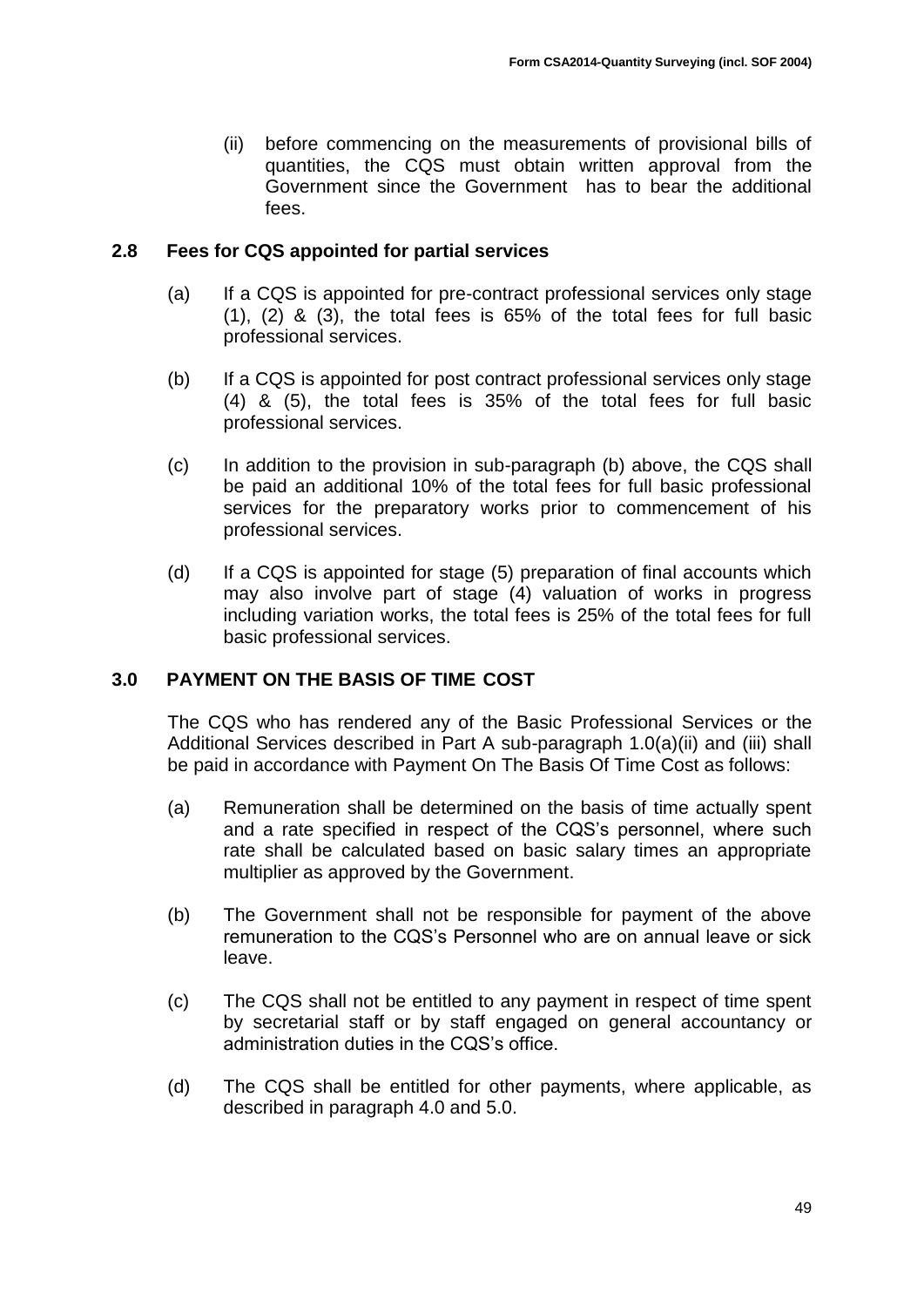## <span id="page-49-0"></span>**4.0 DISBURSEMENTS / REIMBURSIBLES**

The CQS shall in all cases be reimbursed by the Government for the disbursements actually as approved by the Government.

## <span id="page-49-1"></span>**5.0 OTHER PAYMENTS**

#### <span id="page-49-2"></span>**5.1. Payment for re-measurement of works due to alteration or modification of design**

- (a) If after the completion by the CQS of his basic professional services under paragraph 2 of Part A –Professional Services at any time after execution of an agreement between the CQS and the Government, any measurement whether completed or in progress or any specification or other document prepared in whole or in part by the CQS required to be modified or revised by reason of instructions received by the CQS from the Government or others acting on behalf of the Government or by reason of circumstances which could not have been reasonably foreseen by the CQS, the CQS shall be paid an additional payment by the Government for making any necessary modification or revision and for any consequential reproduction of documents and the fees due will be based on subparagraph 6.1 (a) Stage (2) Part B – Schedule of Fees as the case may be*,* of the gross value of measured omissions and on the gross value of measured additions, both gross values added to the cost of works to calculate the fees provided such modification or revision be limited to the following:
	- (i) Re-measurement of the whole or part of the works due to either re-planning of internal layout or repositioning of the structure or due to change of use of building or structure; and
	- (ii) Re-design of any structural element in the works.

## <span id="page-49-3"></span>**5.2. Payment when works are damaged or destroyed**

If at any time before completion of the Works, any part of the Works or any materials, plant or equipment whether incorporated in the Works or not are damaged or destroyed, resulting in additional services being required by the Government to be carried out by the CQS, provided always such damage was not due to the negligence on the part of the CQS, then the CQS shall be paid by the Government payment on the basis of time cost for the additional works together with any reimbursements as provided in paragraphs 3.0 and 4.0 of this Schedule.

## <span id="page-49-4"></span>**5.3. Payment Following Termination Or Suspension By The Government**

(a) In the event of the termination of this Agreement (unless such termination shall have been occasioned by the default of the CQS) or the suspension of the Project by the Government, the CQS shall be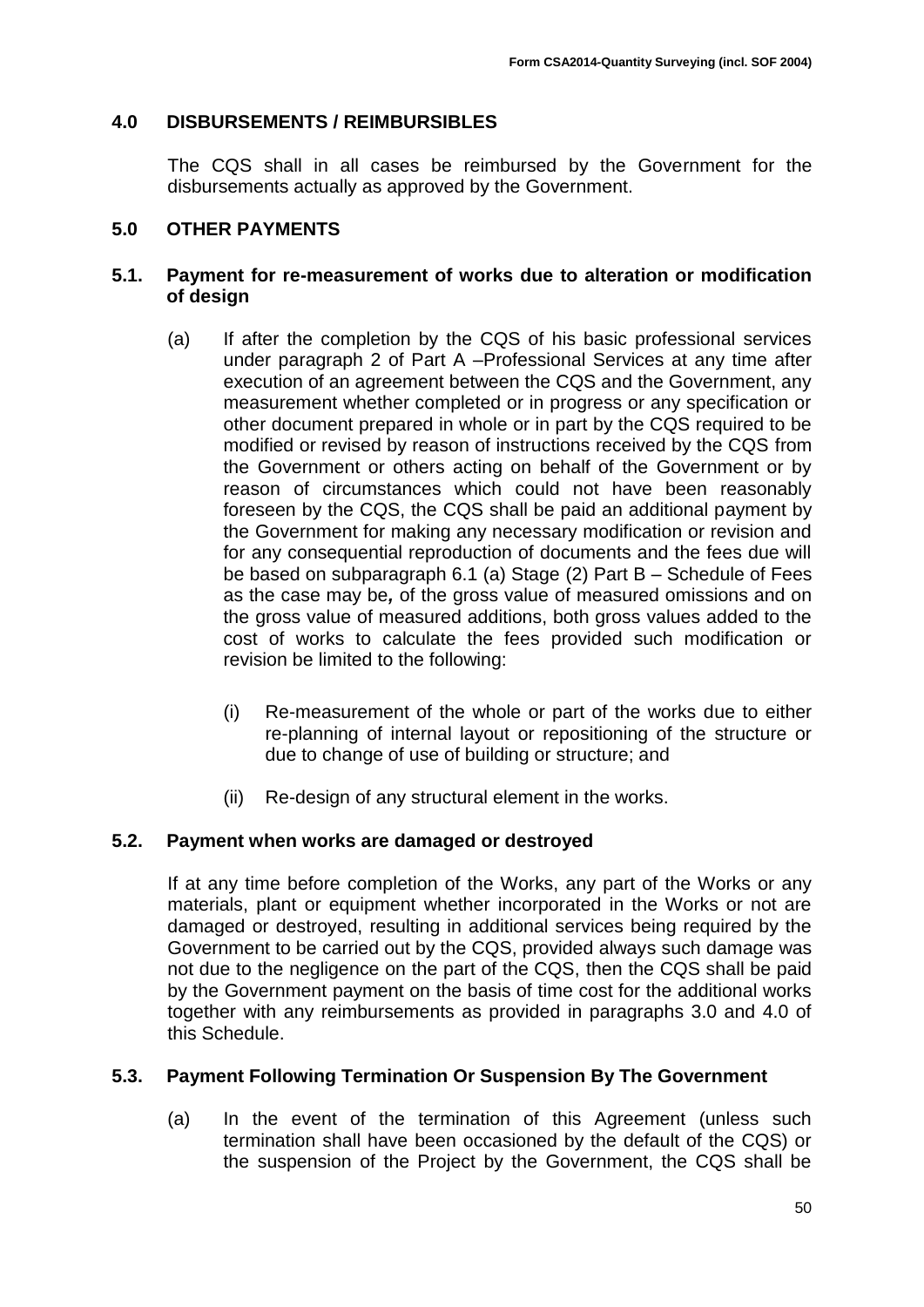paid the following sums (less the amount of payments previously made to the CQS):

- (i) a sum deducible from the percentage of work completed up till the time of termination or suspension; and
- (ii) amounts due to the CQS under any other paragraph of this Schedule.

provided that the CQS shall accept the said payments by the Government as full and complete settlement of all his claims for payment under or arising out of this Agreement.

- (b) In the event that the CQS is required to recommence its Services for the Project suspended by the Government, the CQS shall be paid for the performance of its Services the sum payable to the CQS under paragraph 2.0 and/or paragraph 3.0 of this Schedule, whichever may be applicable, the payments under sub-paragraphs 5.3(a)(i) and (ii) of this Schedule being treated as payments on account.
- (c) Where the tendering of the Project (or any part thereof) is likely to be delayed for more than twelve (12) months or postponed at the request of the Government, the CQS shall be paid according to the Scale of fees described paragraph 2.0 of this Schedule but the cost of works applicable shall be the estimated cost of works (or any relevant part thereof) and agreed to by the Government at the time of completion of the particular stage of professional services.
- (d) Where the Project is suspended or postponed after the tenders have been called the fees payable to the consulting Quantity Surveyor shall be computed based on the lowest *bona fide* tender received.
- (e) Where tenders are recalled and the Project is subsequently resumed, the fees payable to the CQS shall be as follows:
	- (i) for stages of professional services under sub-paragraph 6.1(a) Stage (1), (2) and (3) under Part B – Schedule of Fees as the case may be; the fees shall be as computed in sub-paragraph 5.3(d) of this Schedule, and
	- (ii) for stages of professional services under sub-paragraph 6.1(a) Stage (4) and (5) listed under Part B – Schedule of Fees to be computed based on the contract sum for the works at the time of resumption and in accordance with the definitions of "cost of works".
- (f) If the CQS is required to provide any additional professional services in connection with the resumption of his professional services in accordance with sub-paragraph 2 above, the CQS shall be paid in respect of the performance of such additional professional services on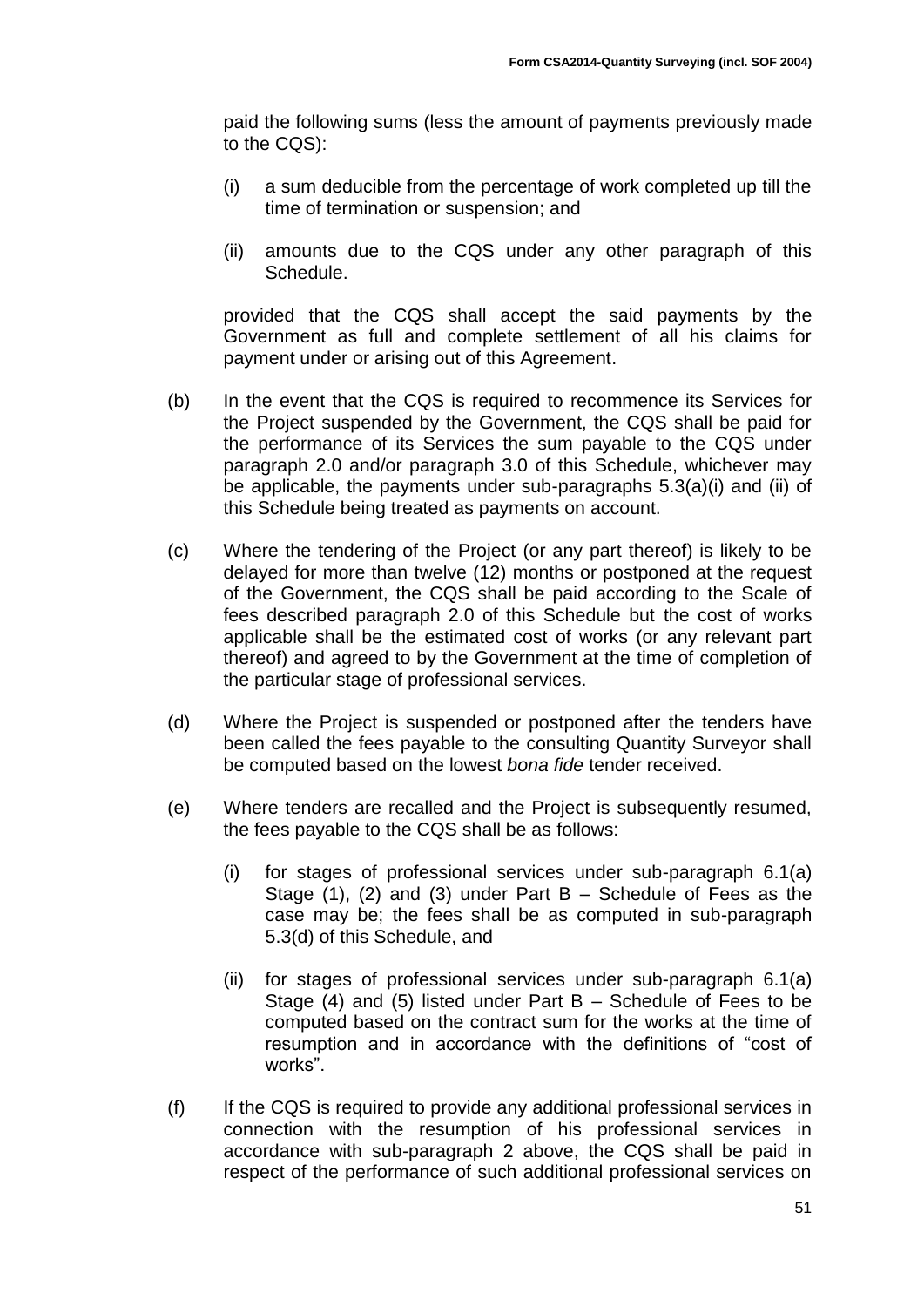the basis of Time Cost and any appropriate reimbursement in accordance with paragraph 4.0 of this Schedule.

## <span id="page-51-0"></span>**5.4. Payment Following Termination by the CQS**

If there is a termination by the CQS of his Services (unless the termination had been occasioned by the default or negligence of the CQS), the CQS shall be entitled to be paid the sums specified in sub-paragraphs 5.3(a)(i) and (ii) of this Schedule less the amount of payments previously made to the CQS.

## <span id="page-51-1"></span>**6.0 STAGES OF PAYMENTS OF FEES**

(a) The fees payable to the CQS for every stage of basic professional services, shall be as follows:

## **TABLE XI: STAGE OF CQS BASIC PROFESSIONAL SERVICES**

|               | Fee payable                                                                                               |            |
|---------------|-----------------------------------------------------------------------------------------------------------|------------|
|               | Preparation of preliminary estimates and cost estimates and<br>cost plans                                 | 10%        |
| $\mathcal{P}$ | Preparation of bills of quantities and other tender documents                                             | 48%        |
| 3             | Preparation of tender reports<br>(i)<br>(ii) Preparation of contract documents                            | 3%<br>4%   |
| 4             | Valuation of works in progress for interim valuation/ certificates<br>including measurement of variations | <b>20%</b> |
| 5             | Preparation of final accounts                                                                             | 15%        |
|               | <b>FULL BASIC PROFESSIONAL SERVICES</b>                                                                   | 100%       |

- (i) The CQS shall be entitled to payments at intervals to be mutually agreed upon by the CQS and the Government in proportion to the Basic Services rendered so that the total fees paid at the completion of each of the stages shall be equal to the percentages as set out in Table XI.
- (ii) Unless otherwise specified or mutually agreed beforehand between the Government and the CQS in this Agreement, the fee apportioned to each stage shall be paid in full, even if, under the circumstances in a particular case, the CQS is not required to perform some of the Services listed under that stage in Paragraph 2.0 in Part A - Schedule of Services.
- (b) Where the payment is based on Time Cost, the proportions of the total fee for the Works to be paid to the CQS shall be based on the completion of deliverables or on a pro-rated monthly basis or any other agreed stages of payment.
- (c) Payment for resident quantity surveying site staffs shall be paid on a monthly basis.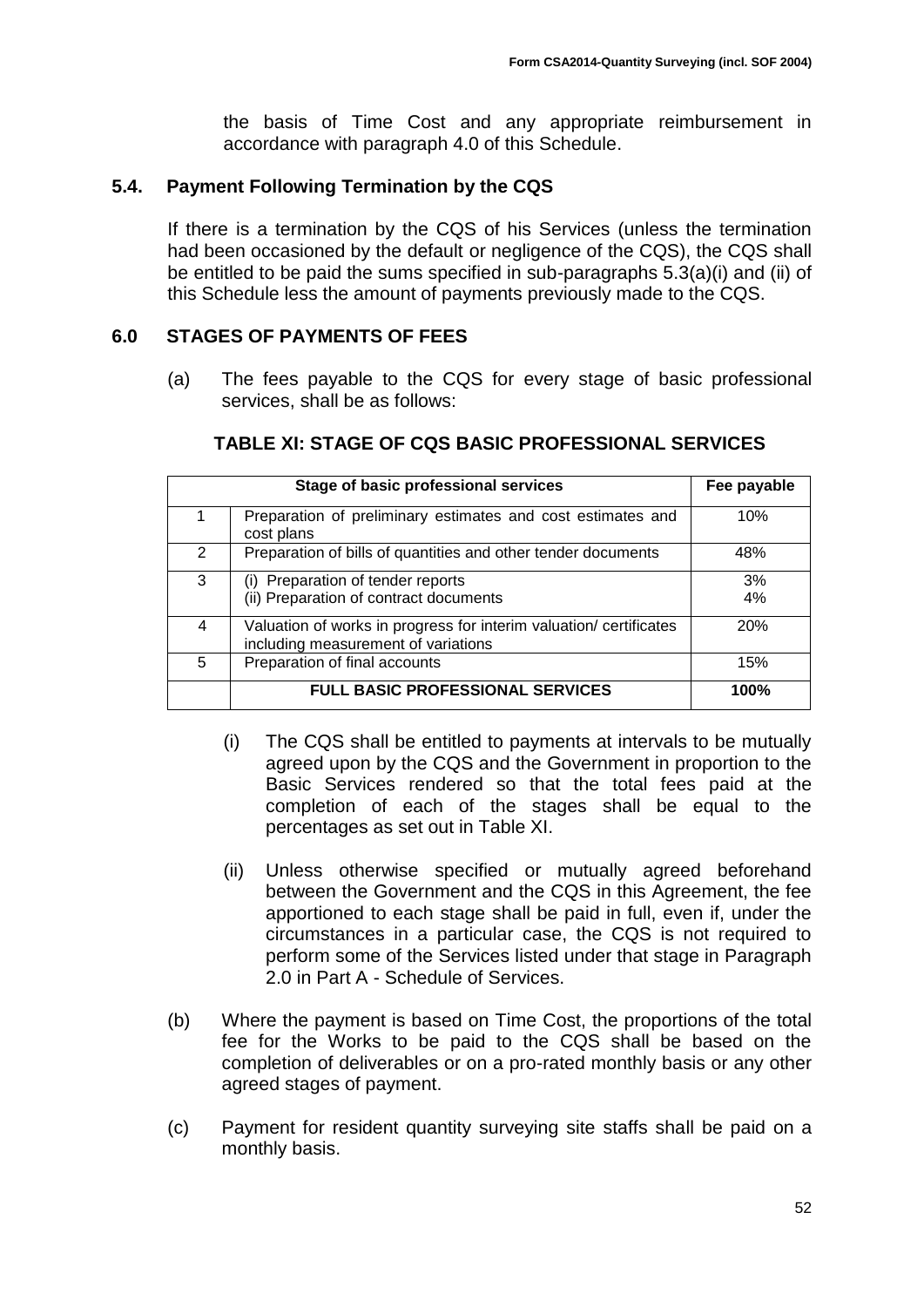(d) Payment for disbursement / reimbursable shall be made on a monthly basis upon submission of receipts and invoices where applicable.

# [THIS PAGE IS INTENTIONALLY LEFT BLANK]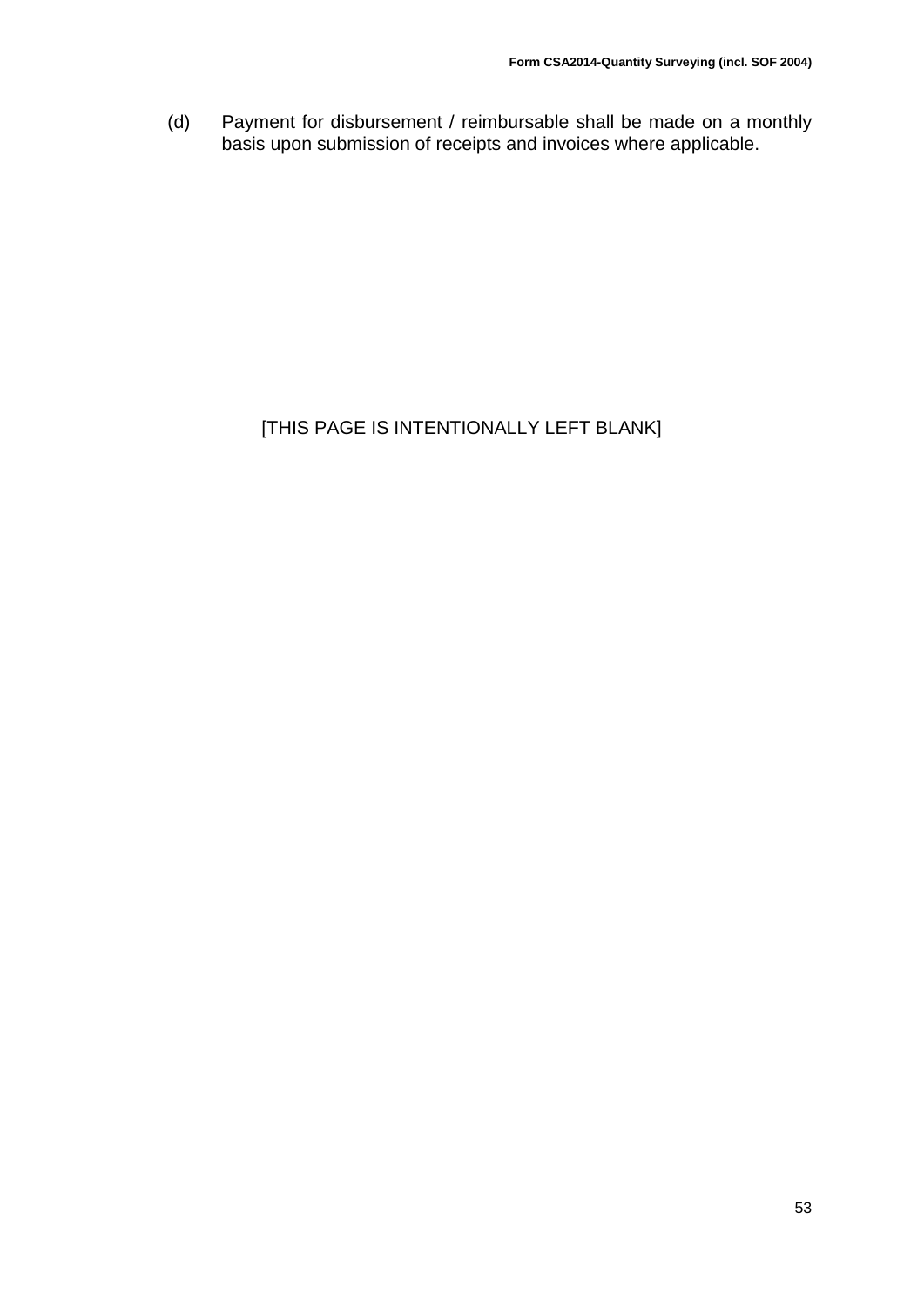## **APPENDIX 1 : TERMS OF REFERENCE**

## <span id="page-53-0"></span>[TO BE INSERTED BY RELEVANT AGENCY]

To Include at least :

- 1. Project Brief
- 2. List & Mode of Deliverables
- 3. Scope of Services
	- (a) Basic Services
	- (b) Additional Services
	- (c) Site Supervision (if applicable)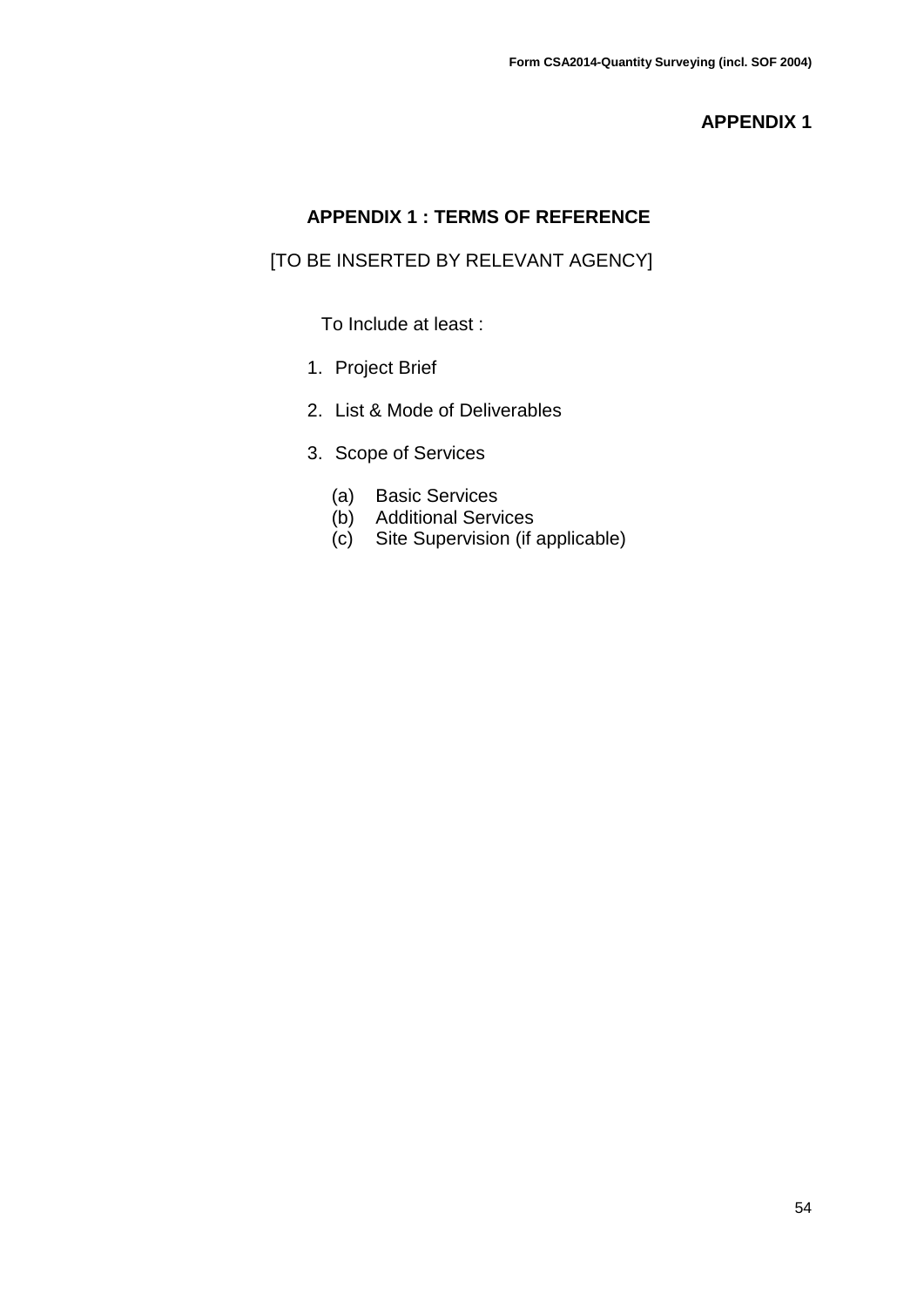#### **APPENDIX 2 : TECHNICAL DOCUMENTS FOR PROJECT IMPLEMENTATION**

<span id="page-54-0"></span>[CQS'S TECHNICAL DOCUMENTS FOR PROJECT IMPLEMENTATION-TO BE INSERTED BY RELEVANT AGENCY]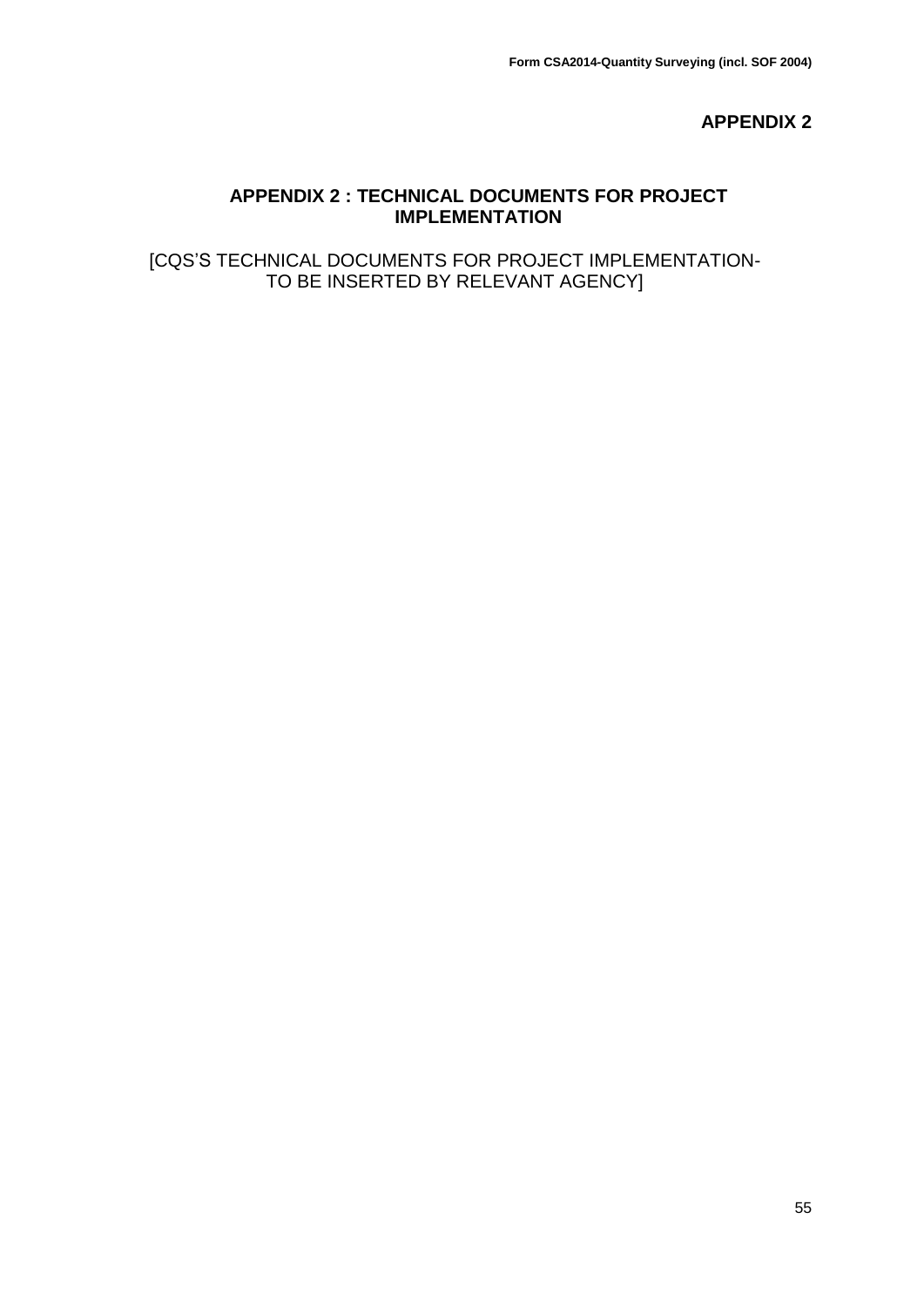## **APPENDIX 3 : LETTER OF ACCEPTANCE**

<span id="page-55-0"></span>[THE LETTER OF ACCEPTANCE SHALL INCLUDE THE SIGNING PAGE AND EXECUTED BY THE CQS - TO BE INSERTED BY RELEVANT AGENCY]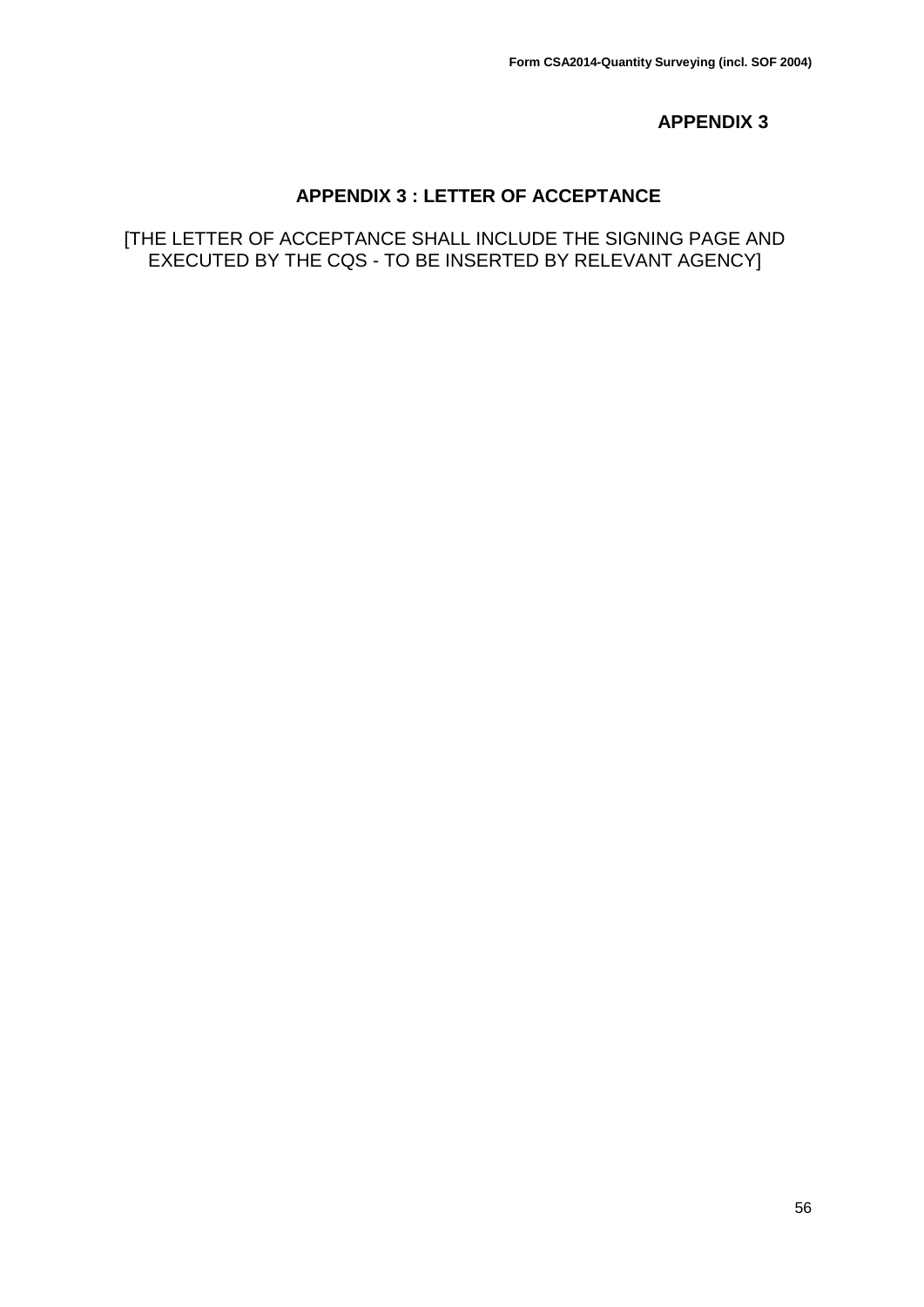## <span id="page-56-0"></span>**APPENDIX 4 : CERTIFICATE OF REGISTRATION WITH PROFESSIONAL BOARD**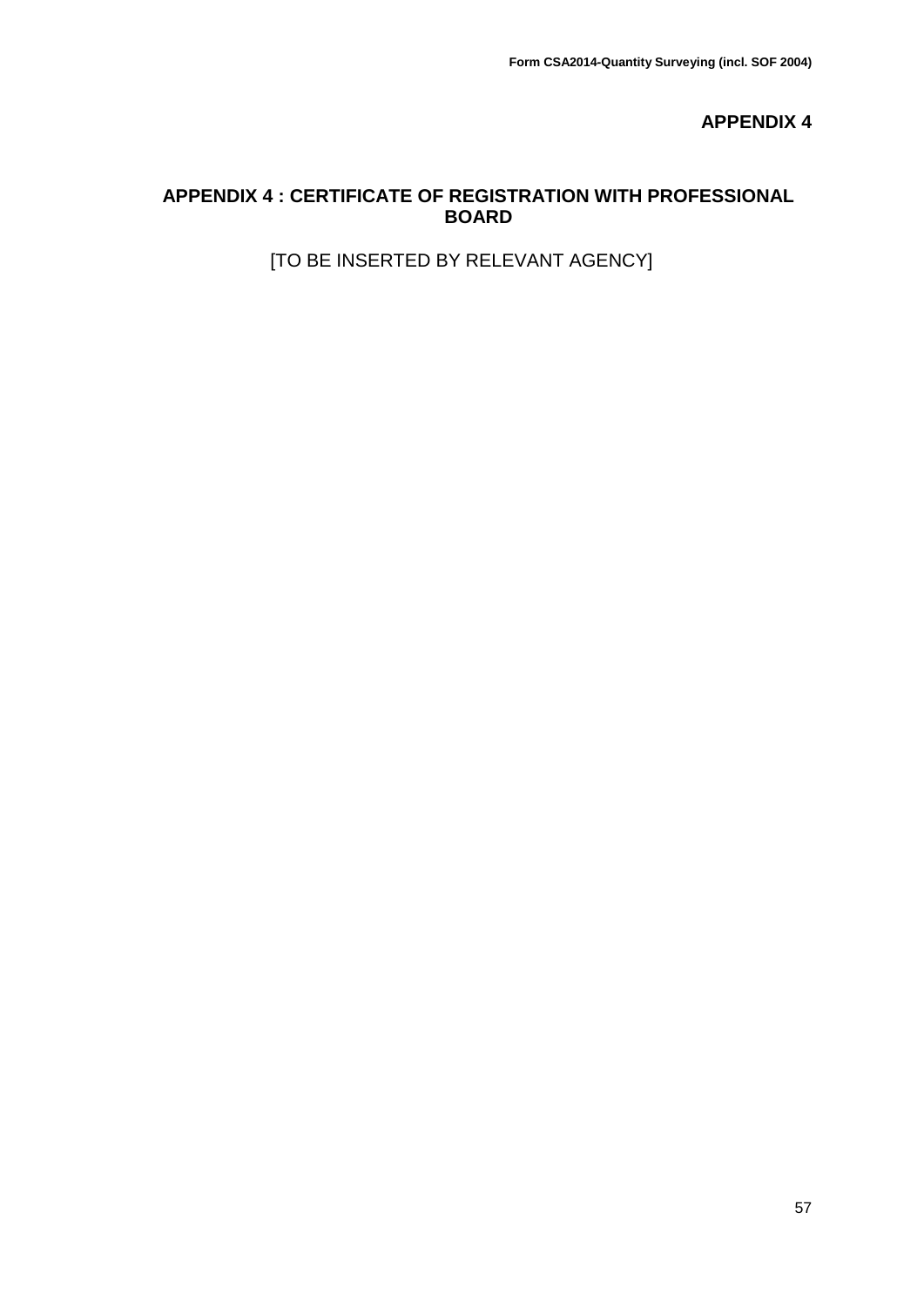## **APPENDIX 5 : DELIVERABLES**

<span id="page-57-0"></span>

| No. | <b>Deliverables Stages</b> | <b>Details</b> | Due Date of<br><b>Submission</b> |
|-----|----------------------------|----------------|----------------------------------|
|     |                            |                |                                  |
| ⌒   |                            |                |                                  |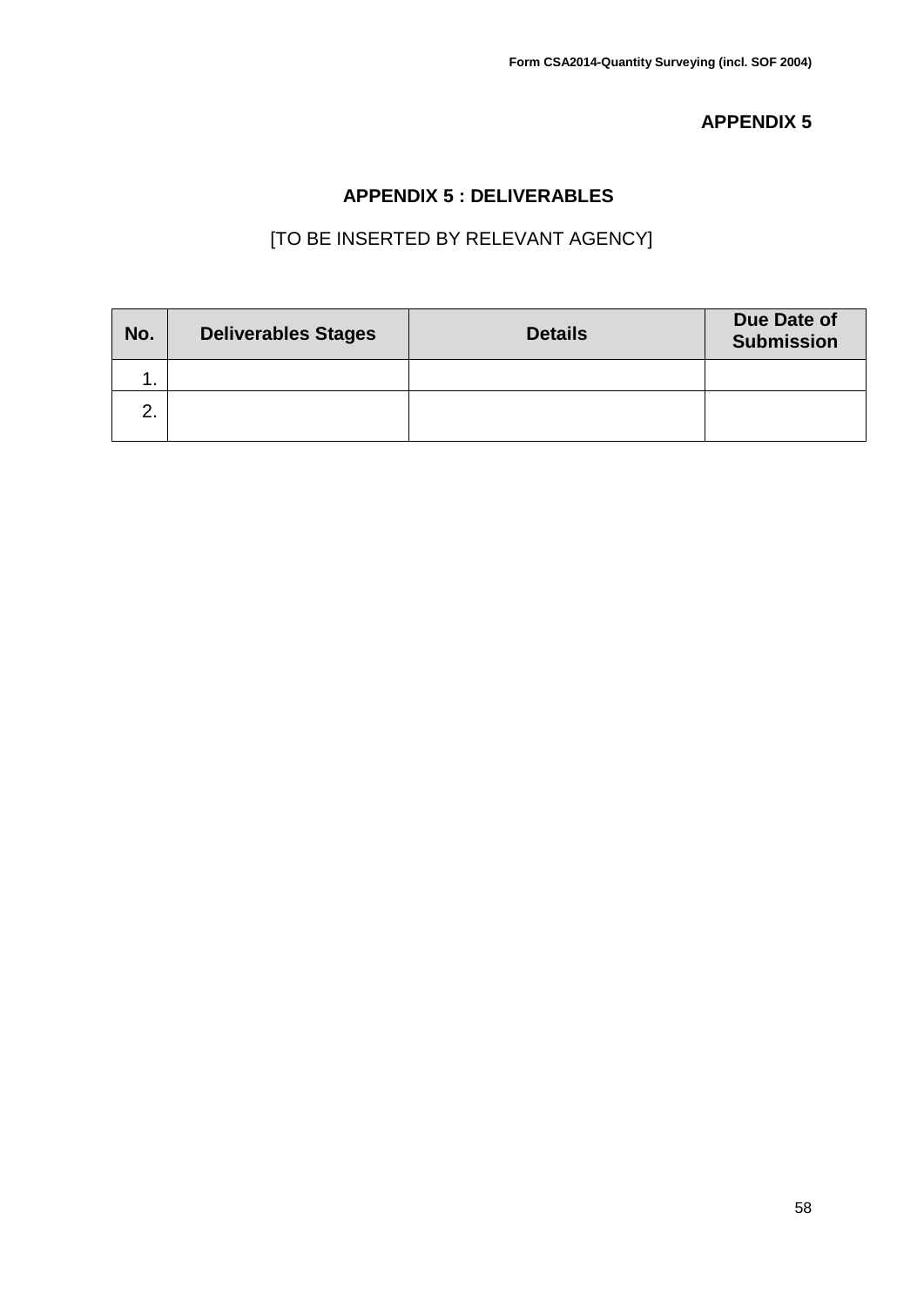## **APPENDIX 6A**

## <span id="page-58-0"></span>**APPENDIX 6A : SUMMARY OF TOTAL CONSULTING COST**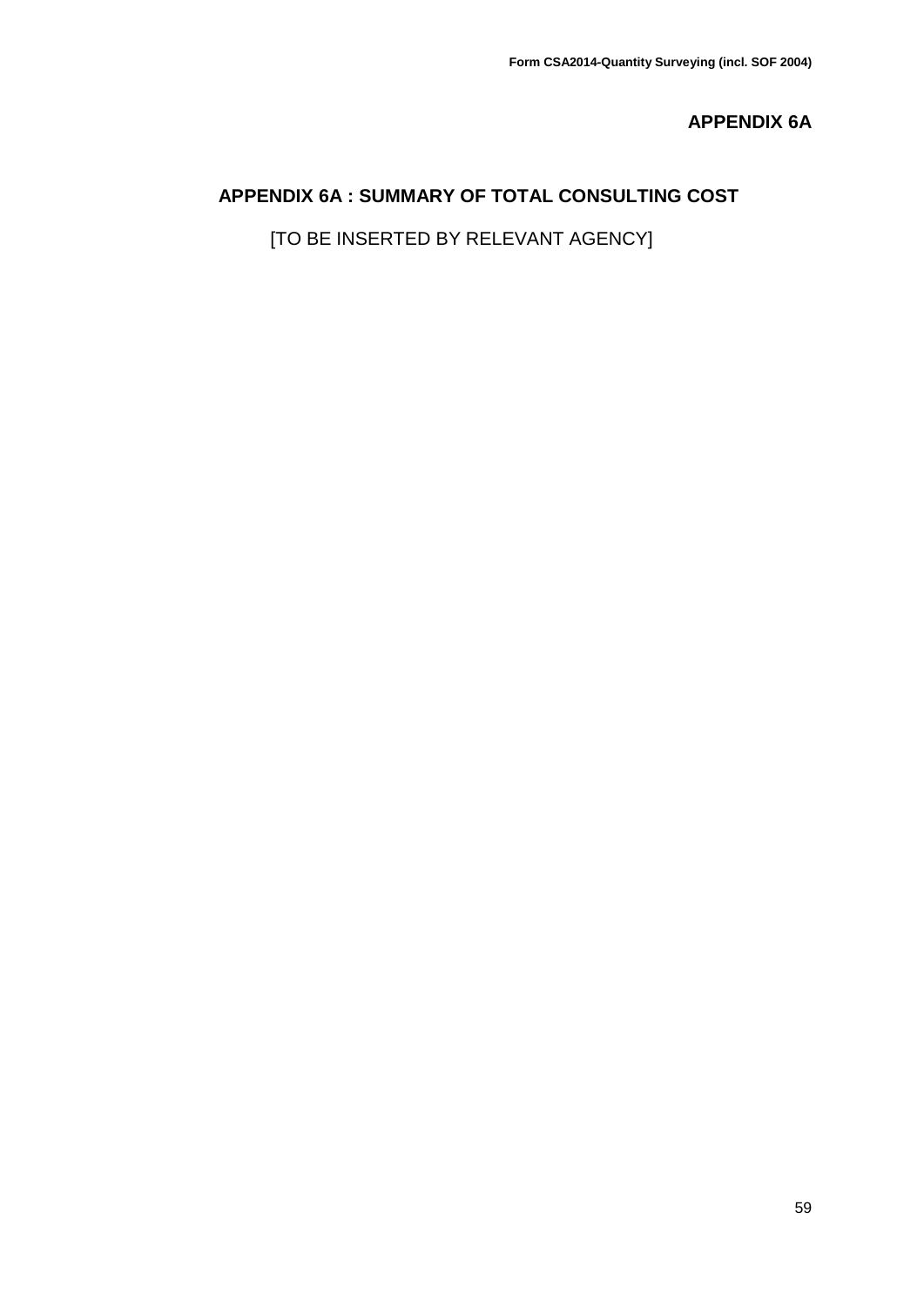#### **APPENDIX 6B**

#### **APPENDIX 6B : CONSULTING FEES**

<span id="page-59-0"></span>[DETAILED BREAKDOWN/CALCULATION OF FEES-TO BE INSERTED BY RELEVANT AGENCY]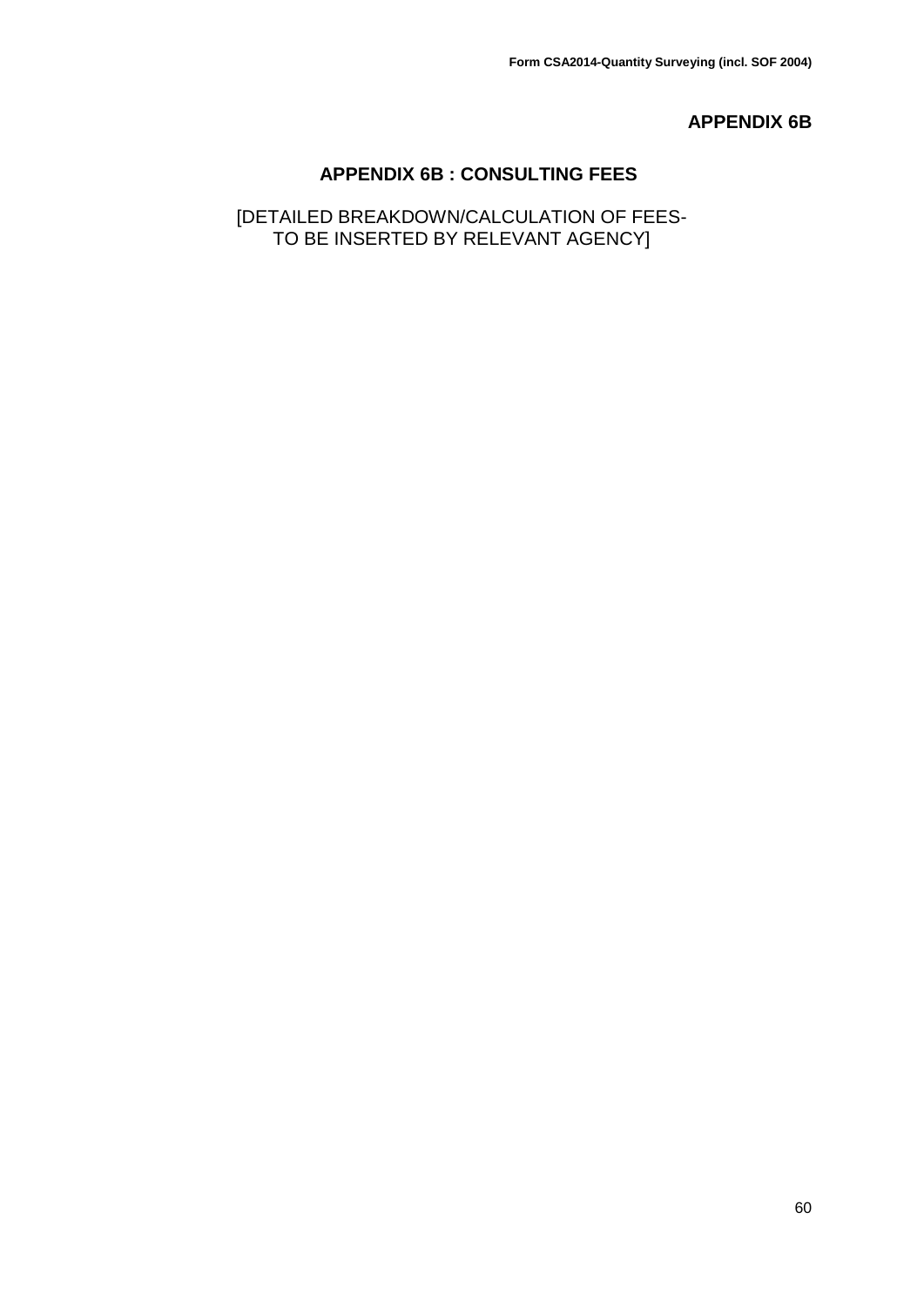## **APPENDIX 6C**

## **APPENDIX 6C : OUT OF POCKET EXPENSES**

## <span id="page-60-0"></span>[DETAILED BREAKDOWN/CALCULATION OF OUT OF POCKET EXPENSES-TO BE INSERTED BY RELEVANT AGENCY]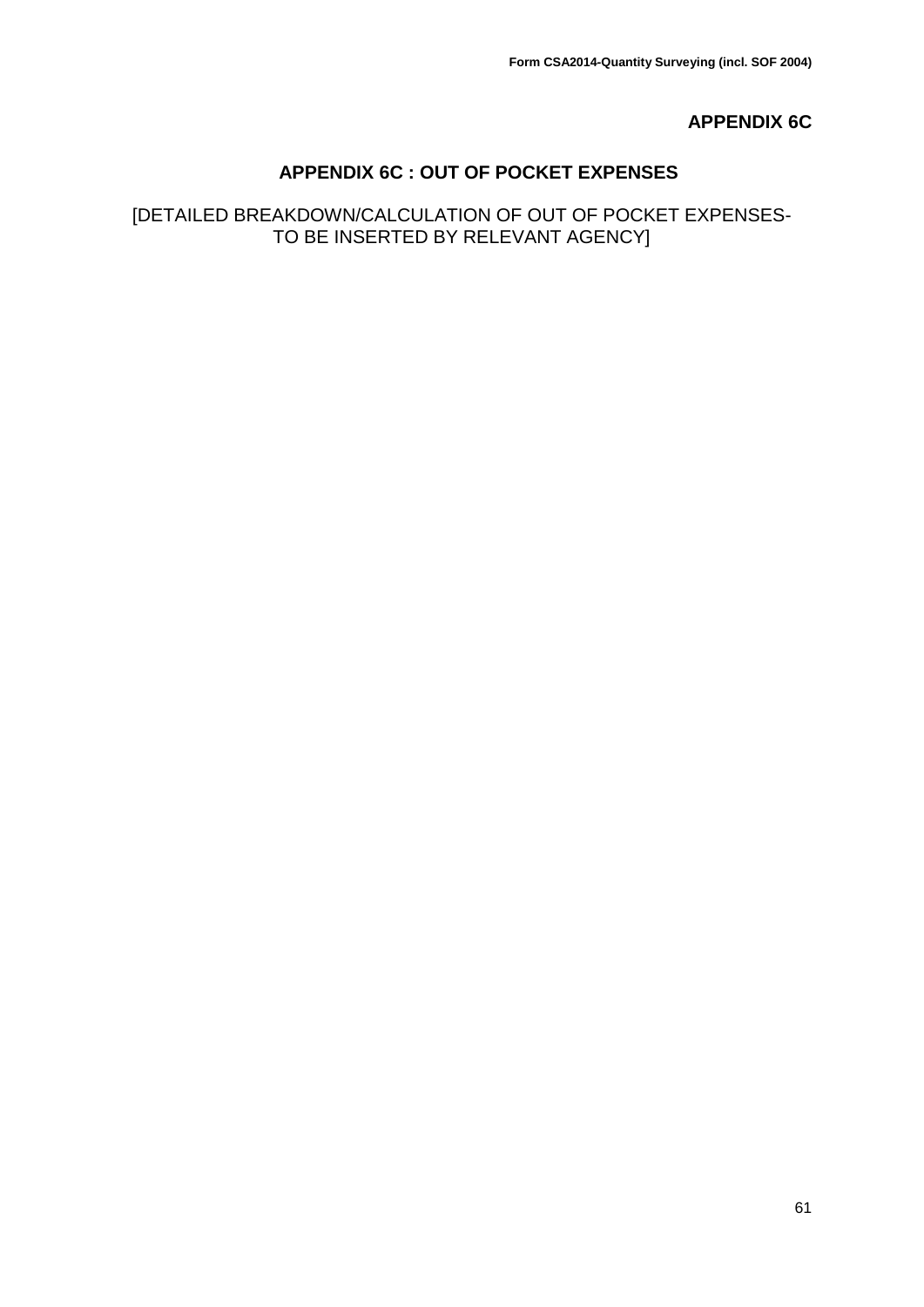<span id="page-61-0"></span>

| <b>Item</b> | <b>Clause of</b><br><b>Agreement</b>           | <b>Description</b>                                                                                                                                                               | <b>Remarks</b>                                                                                                                           |
|-------------|------------------------------------------------|----------------------------------------------------------------------------------------------------------------------------------------------------------------------------------|------------------------------------------------------------------------------------------------------------------------------------------|
| 1.          | 3.1                                            | Commencement date                                                                                                                                                                | date to be inserted by Agency                                                                                                            |
| 2.          | 3.1                                            | Contract period                                                                                                                                                                  | week/month/year                                                                                                                          |
| 3.          | 3.1                                            | Contract Expiry date                                                                                                                                                             | date to be inserted by Agency                                                                                                            |
| 4.          | 3.2(b)                                         | Period for negotiation of the<br>terms and condition for extension<br>of the contract period                                                                                     | week/month/year prior to<br><b>Contract Expiry Date</b>                                                                                  |
| 5.          | 1.1(i),<br>$5.16(c)$ ,<br>$6.1(a)$ &<br>8.1(a) | Government's Representative<br>(GR)                                                                                                                                              | designation/(s) to be inserted<br>by Agency                                                                                              |
| 6.          | 6.2(b)                                         | Period for the Government to<br>give decision                                                                                                                                    | days to be inserted by<br>Agency                                                                                                         |
| 7.          | 6.4(c)                                         | CQS's bank account details for<br>purposes of payment                                                                                                                            | Name:<br>Account No<br>Bank Address:                                                                                                     |
| 8.          | 5.5(e)                                         | Period for CQS to submit<br>statement of final account for the<br>Services and supporting<br>documentation to GR                                                                 | months after the expiry of DLP<br>or months after the issuance of<br>certificate of making good defects<br>(CMGD) whichever is later     |
| 9.          | 5.3(b)                                         | Formula for calculation of<br><b>Liquidated and Ascertained</b><br>Damages:<br>$LAD = \frac{9}{6} BLR \times Fees$<br>365<br>100<br>(subject to a minimum of<br>RM100/- per day) | RM/day                                                                                                                                   |
| 10.         | 16(a)                                          | a) For the Government<br>For the CQS<br>b)                                                                                                                                       | a) Official Designation:<br>Address:<br>Fax No.:<br>Tel. No:<br>Email:<br>b) Name of Firm:<br>Address:<br>Fax No.:<br>Tel No.:<br>Email: |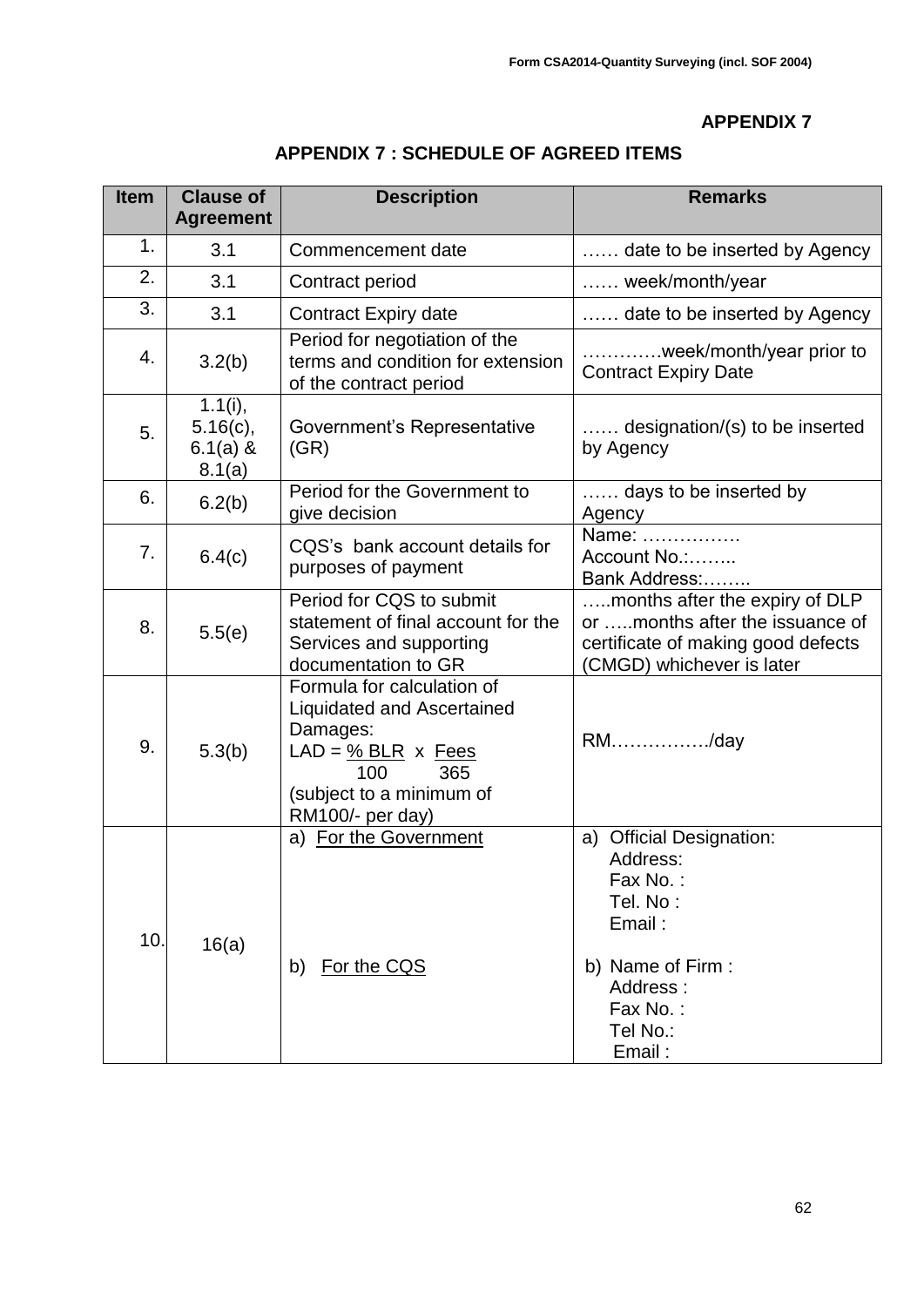### **APPENDIX 8 : SERVICES IMPLEMENTATION SCHEDULE**

## <span id="page-62-0"></span>[TO INCLUDE DUE DATE(S) OF SPECIFICALLY IDENTIFIED DELIVERABLES-TO BE INSERTED BY RELEVANT AGENCY]

| <b>No</b> | <b>Deliverable stages</b> | <b>List of activities</b> | Period of<br><b>Implementations</b><br>according to<br>activities | <b>Start Date</b><br>(according<br>to<br>activities) | <b>End Date</b><br>(according<br>to<br>activities) |
|-----------|---------------------------|---------------------------|-------------------------------------------------------------------|------------------------------------------------------|----------------------------------------------------|
|           |                           |                           |                                                                   |                                                      |                                                    |
|           |                           |                           |                                                                   |                                                      |                                                    |
|           |                           |                           |                                                                   |                                                      |                                                    |
|           |                           |                           |                                                                   |                                                      |                                                    |

OR

## **GANTT CHART**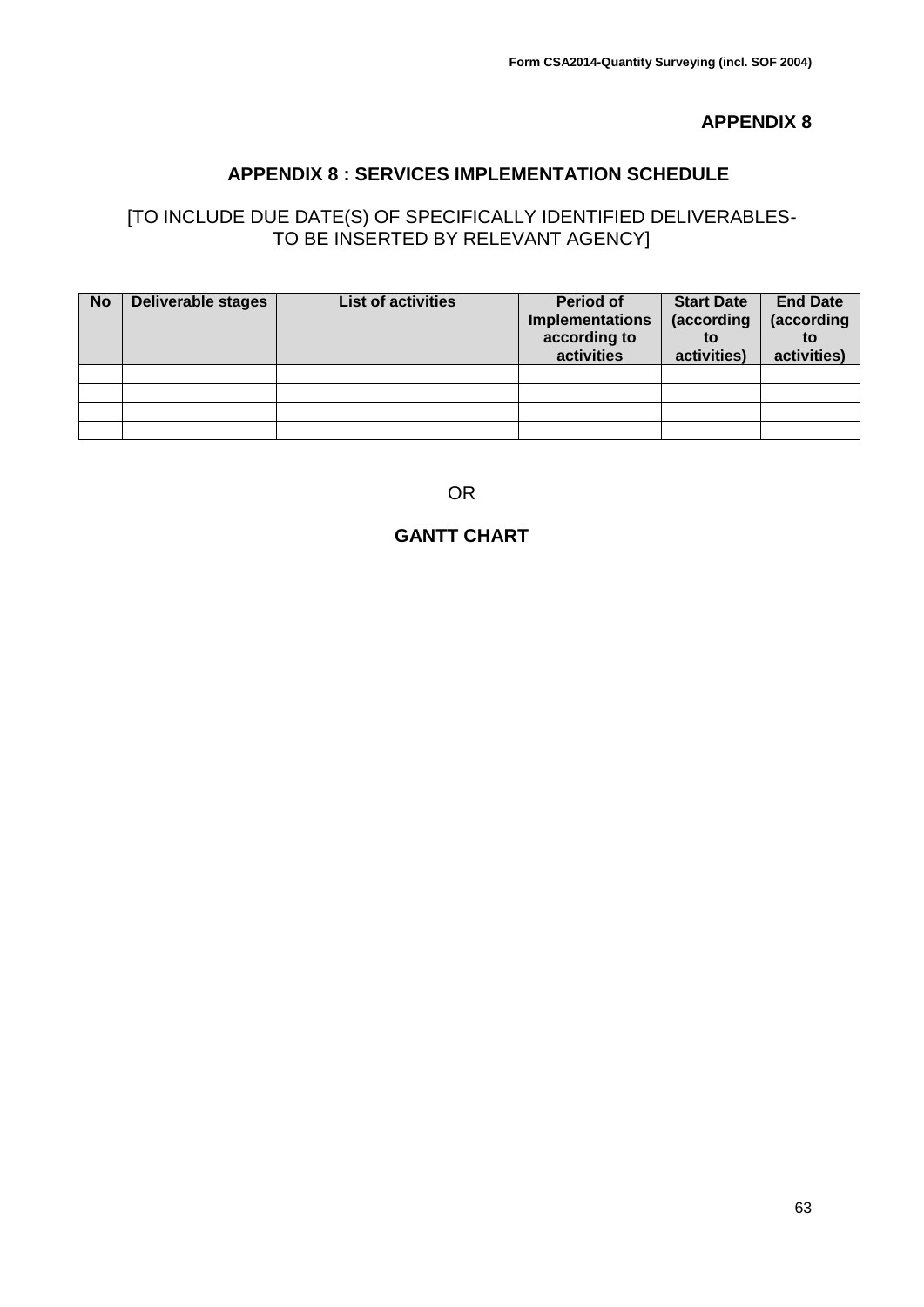## **APPENDIX 9 : CQS'S PERSONNEL**

<span id="page-63-0"></span>

| <b>No</b> | Name of<br><b>Personnel</b><br><i>(inclusive</i><br>of owner &<br>principal) | Role in<br>Team | <b>Number of</b><br><b>Years of</b><br><b>Working</b><br><b>Experience</b> | Age | <b>Employment</b><br><b>Status with</b><br>the firm<br>(Permanent/<br>Temporary) | <b>Full Name of</b><br><b>Highest</b><br><b>Academic</b><br><b>Qualification</b><br>(specify<br>name of<br>university) | <b>Professional</b><br><b>Certificates</b><br>(list name of<br>certificate and<br>membership no.<br>(i f any) |
|-----------|------------------------------------------------------------------------------|-----------------|----------------------------------------------------------------------------|-----|----------------------------------------------------------------------------------|------------------------------------------------------------------------------------------------------------------------|---------------------------------------------------------------------------------------------------------------|
|           |                                                                              |                 |                                                                            |     |                                                                                  |                                                                                                                        |                                                                                                               |
|           |                                                                              |                 |                                                                            |     |                                                                                  |                                                                                                                        |                                                                                                               |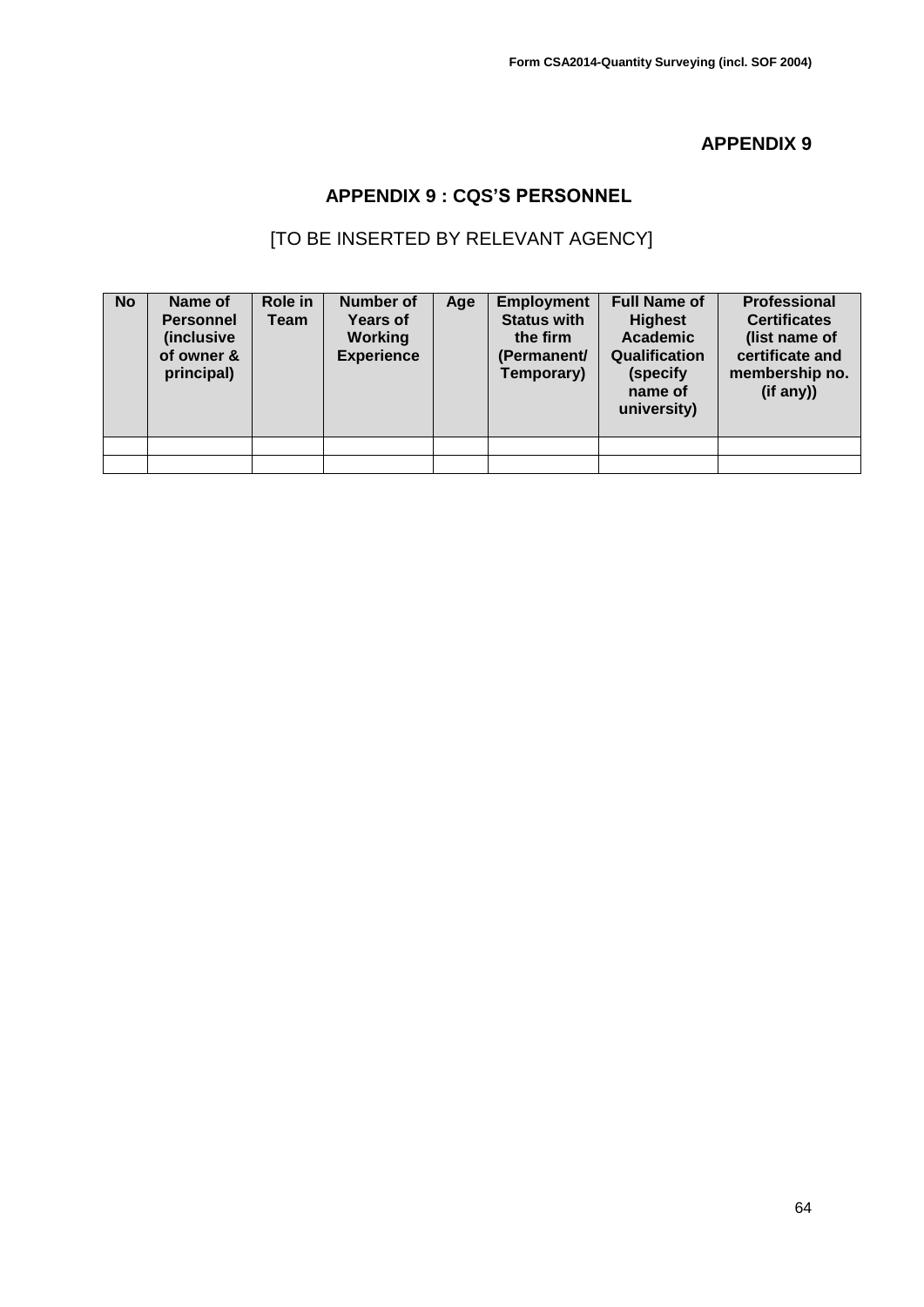#### <span id="page-64-0"></span>**APPENDIX 10 : CQS'S PERSONNEL TIME INPUT SCHEDULE (IF APPLICABLE)**

| No. | Name of<br><b>Personnel</b><br>Involved in each<br>stages | <b>Total Time Input by</b><br>each personnel and<br>according to<br>deliverable stages | <b>Start Date</b><br>(work commenced by<br>each personnel) | <b>End Date</b><br>(work ended by each<br>personnel) |
|-----|-----------------------------------------------------------|----------------------------------------------------------------------------------------|------------------------------------------------------------|------------------------------------------------------|
|     |                                                           |                                                                                        |                                                            |                                                      |
|     | <b>Deliverable Stage XX</b>                               |                                                                                        |                                                            |                                                      |
|     |                                                           |                                                                                        |                                                            |                                                      |
| etc |                                                           |                                                                                        |                                                            |                                                      |
|     | <b>Deliverable Stage XX</b>                               |                                                                                        |                                                            |                                                      |
| etc |                                                           |                                                                                        |                                                            |                                                      |
|     |                                                           |                                                                                        |                                                            |                                                      |
|     | <b>Deliverable Stage XX</b>                               |                                                                                        |                                                            |                                                      |
| etc |                                                           |                                                                                        |                                                            |                                                      |
|     |                                                           |                                                                                        |                                                            |                                                      |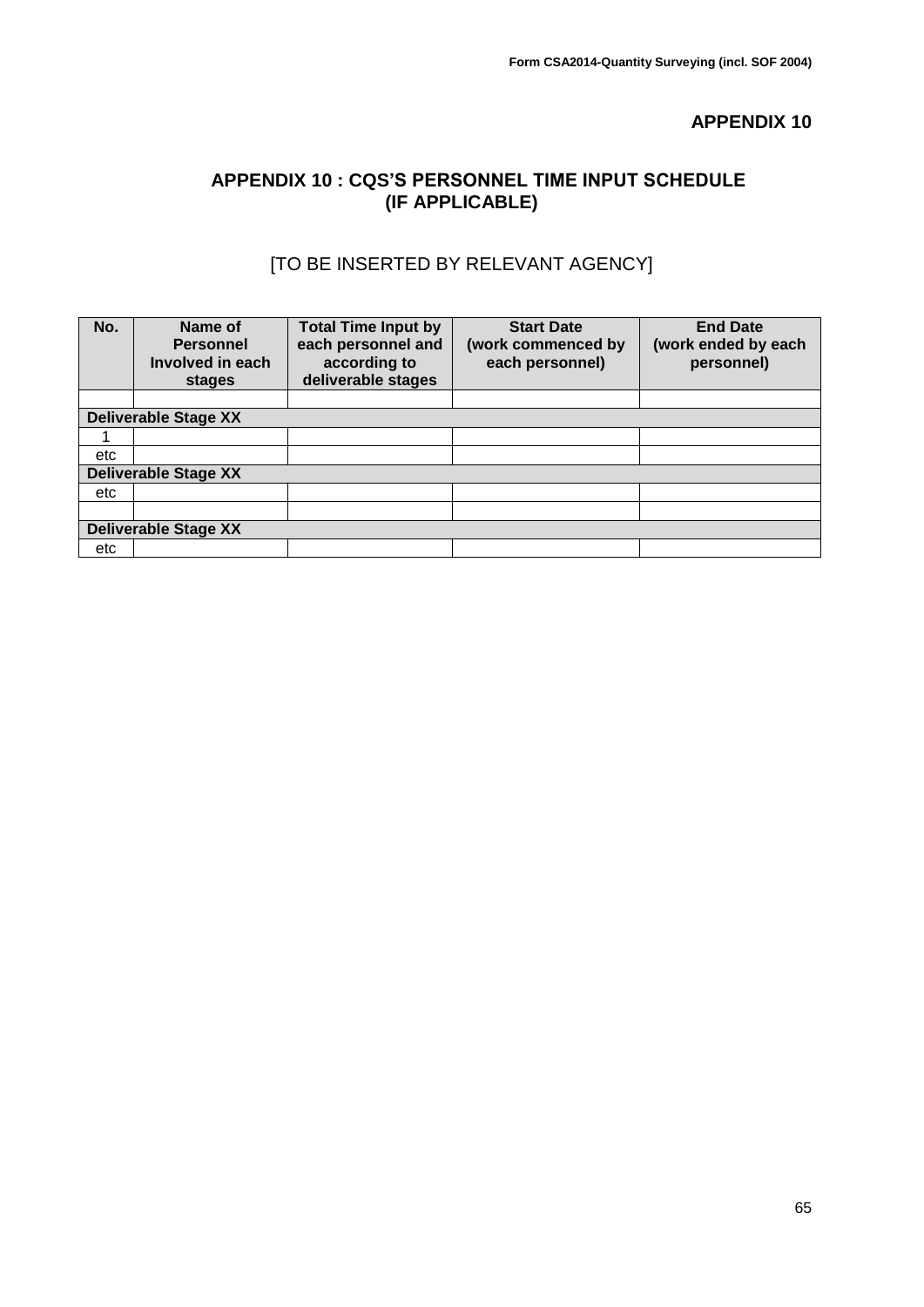## <span id="page-65-0"></span>**APPENDIX 11 : CQS'S SERVICES TAX LICENSE**